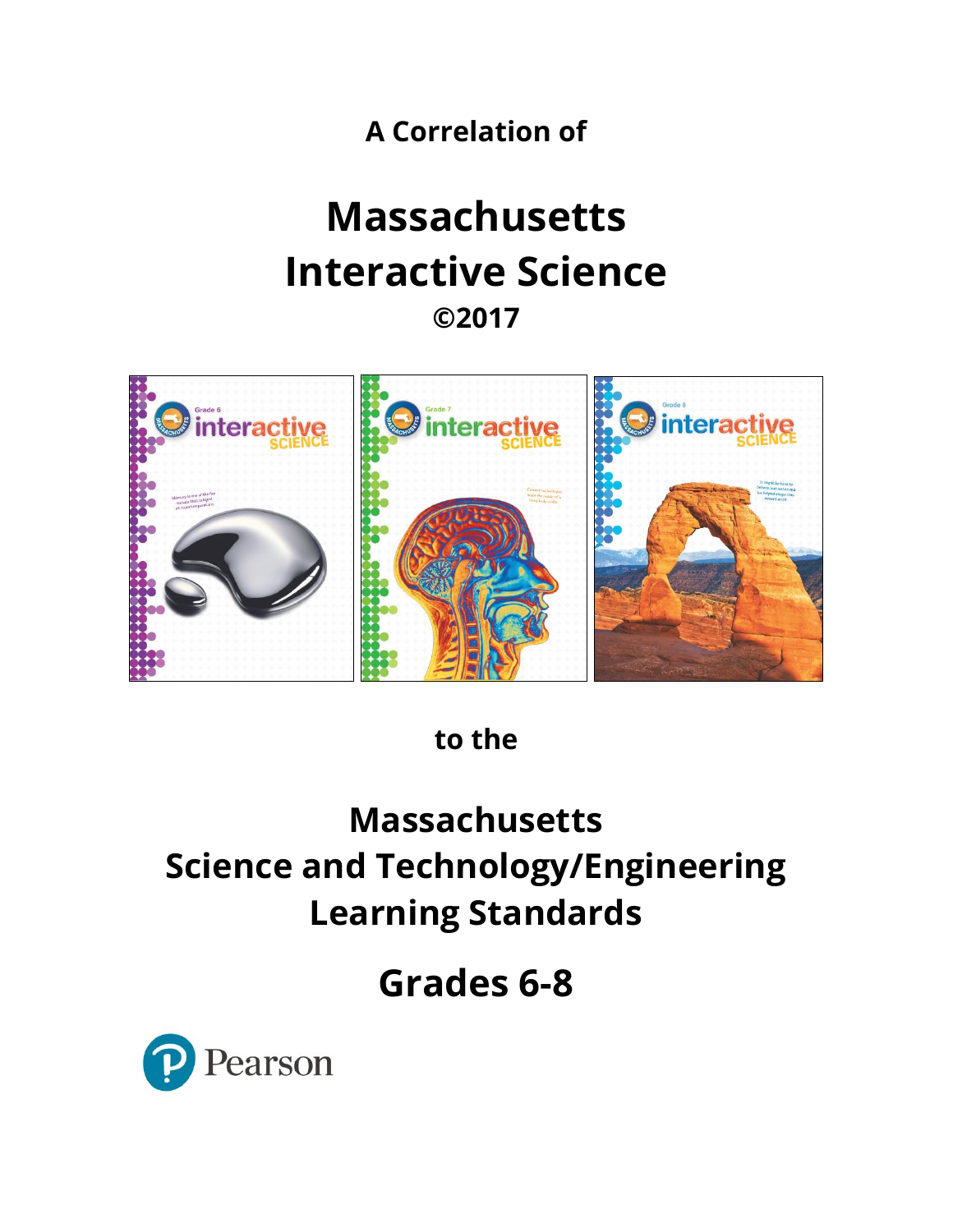### **Table of Contents**

Copyright ©2016 Pearson Education, Inc. or its affiliate(s). All rights reserved.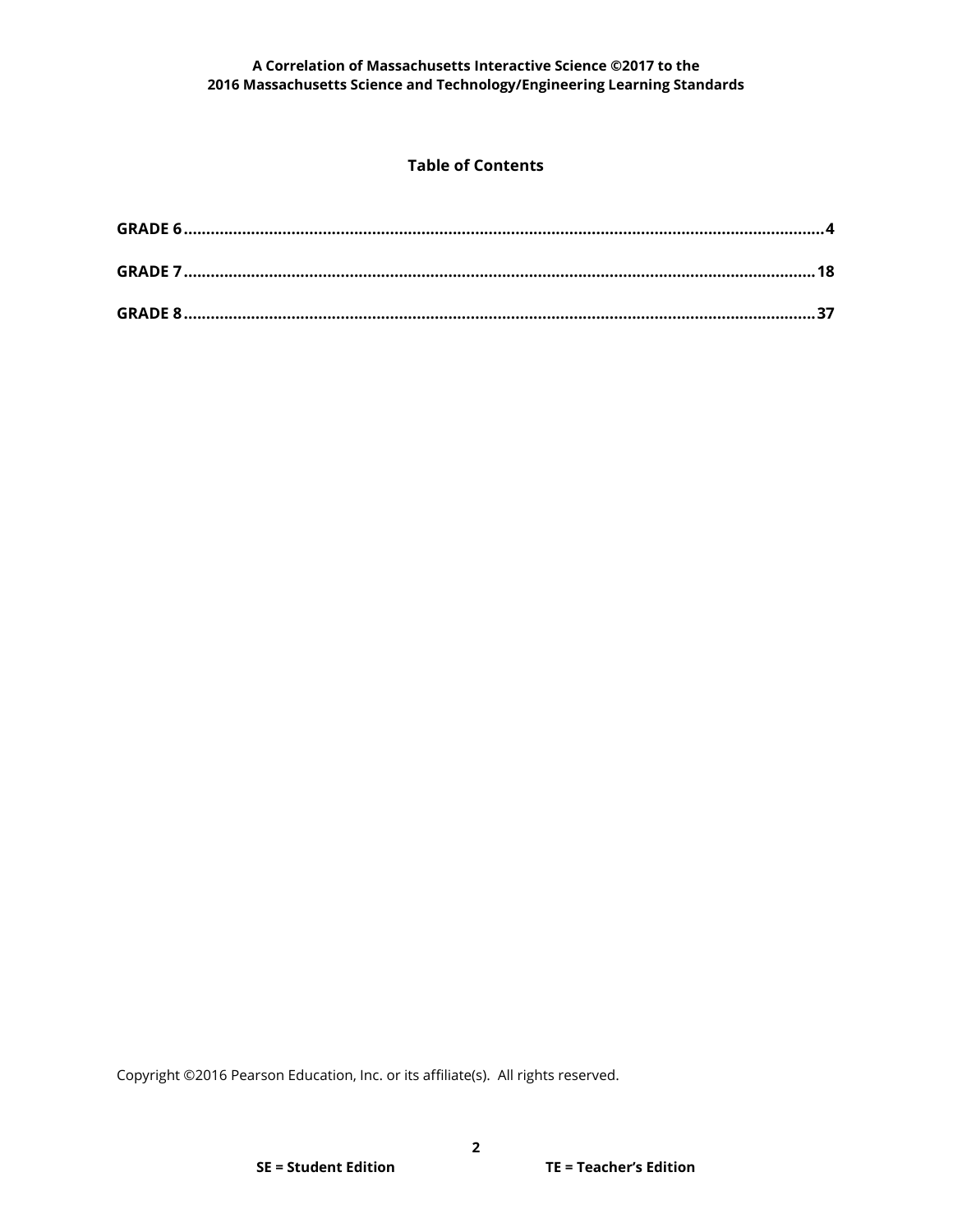## **Introduction**

The following document demonstrates how the *Massachusetts Interactive Science* **©2017** program supports the **2016 Massachusetts Science and Technology/Engineering Learning Standards** for Grades 6-8. Correlation references are to the Student and Teacher Editions and online Quest/STEMQuest and laboratory activities.

*Massachusetts Interactive Science* is a middle school science program composed of three texts addressing life, earth, and physical science topics that makes learning personal, engaging, and relevant for today's student. *Interactive Science* features an innovative Write-in Student Edition that enables students to become active participants in their learning and truly connect the Big Ideas of science to their world.

Online *Quests* and *STEMQuests* are problem-based learning activities designed to allow students to solve real world topics at each grade level using hands-on, investigative, and collaborative skills. A focus on science and engineering practices requires students to apply what they have learned to new situations and new content.

Additional STEM activities embedded throughout the program enable students to interact with science and engineering practices and cross-cutting concepts in order to promote higher-order, critical-thinking skills that result in improved performance.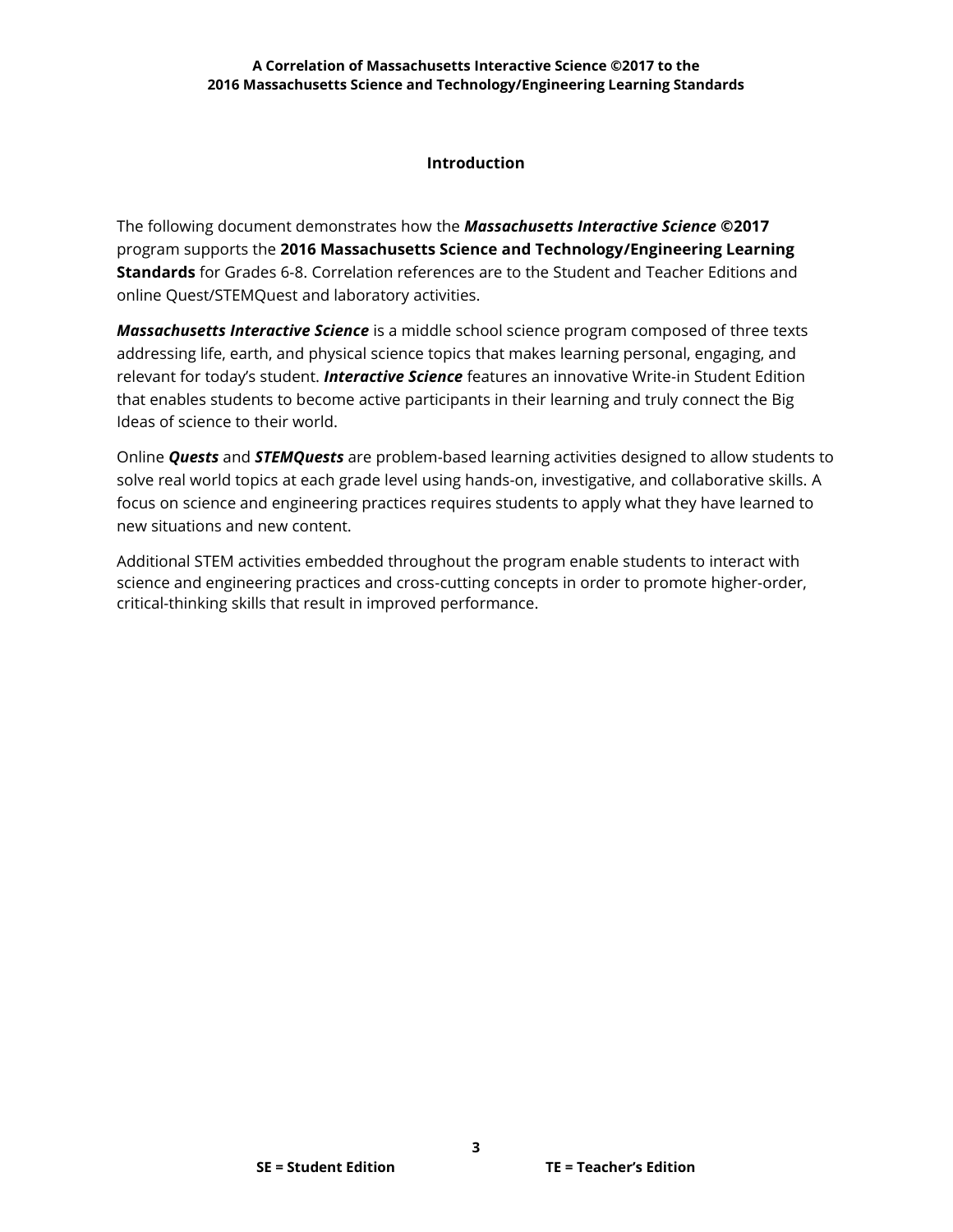<span id="page-3-0"></span>

| <b>Science and Technology /</b>                                                                   | <b>Massachusetts Interactive Science ©2017</b>                      |
|---------------------------------------------------------------------------------------------------|---------------------------------------------------------------------|
| <b>Engineering Learning Standards</b>                                                             | Grade 6                                                             |
| <b>GRADE 6</b>                                                                                    |                                                                     |
| <b>Structure and Function</b>                                                                     |                                                                     |
| The integration of Earth and space, life, and physical sciences with technology/engineering gives |                                                                     |
| grade 6 students relevant and engaging opportunities with natural phenomena and design            |                                                                     |
| problems that highlight the relationship of structure and function in the world around them.      |                                                                     |
| Students relate structure and function through analyzing the macro and microscopic world, such    |                                                                     |
| as Earth features and process, the role of cells and anatomy in supporting living organisms, and  |                                                                     |
| properties of materials and waves. Students use models and provide evidence to make claims        |                                                                     |
| and explanations about structure-function relationships in different science and                  |                                                                     |
| technology/engineering domains.                                                                   |                                                                     |
| <b>Earth and Space Sciences</b>                                                                   |                                                                     |
| <b>ESS1. Earth's Place in the Universe</b>                                                        |                                                                     |
| 6.MS-ESS1-1a. Develop and use a model of the                                                      | SE/TE:                                                              |
| Earth-sun-moon system to explain the causes                                                       | 20-22, What Causes the Moon's Phases?                               |
| of lunar phases and eclipses of the sun and                                                       | 23-25, What are Eclipses?                                           |
| moon.                                                                                             |                                                                     |
| <b>Clarification Statement:</b>                                                                   | <b>TE Only:</b>                                                     |
| • Examples of models can be physical,                                                             | 20A, Professional Development Note: Content                         |
| graphical, or conceptual and should emphasize                                                     | Refresher                                                           |
| relative positions and distances.                                                                 | 21, ELL Support                                                     |
|                                                                                                   | 22, 21 <sup>st</sup> Century Learning                               |
|                                                                                                   | 23, Differentiated Instruction                                      |
|                                                                                                   | 24, Professional Development Note<br>25, Differentiated Instruction |
|                                                                                                   | 37A, Performance Expectation Activity                               |
|                                                                                                   |                                                                     |
|                                                                                                   | Online:                                                             |
|                                                                                                   | Inquiry Warm-Up: How Does the Moon Move?                            |
|                                                                                                   | Quick Lab: Moon Phases                                              |
|                                                                                                   | Quick Lab: Eclipses                                                 |
|                                                                                                   |                                                                     |
|                                                                                                   |                                                                     |
|                                                                                                   |                                                                     |
|                                                                                                   |                                                                     |
|                                                                                                   |                                                                     |
|                                                                                                   |                                                                     |
|                                                                                                   |                                                                     |
|                                                                                                   |                                                                     |
|                                                                                                   |                                                                     |
|                                                                                                   |                                                                     |
|                                                                                                   |                                                                     |
|                                                                                                   |                                                                     |
|                                                                                                   |                                                                     |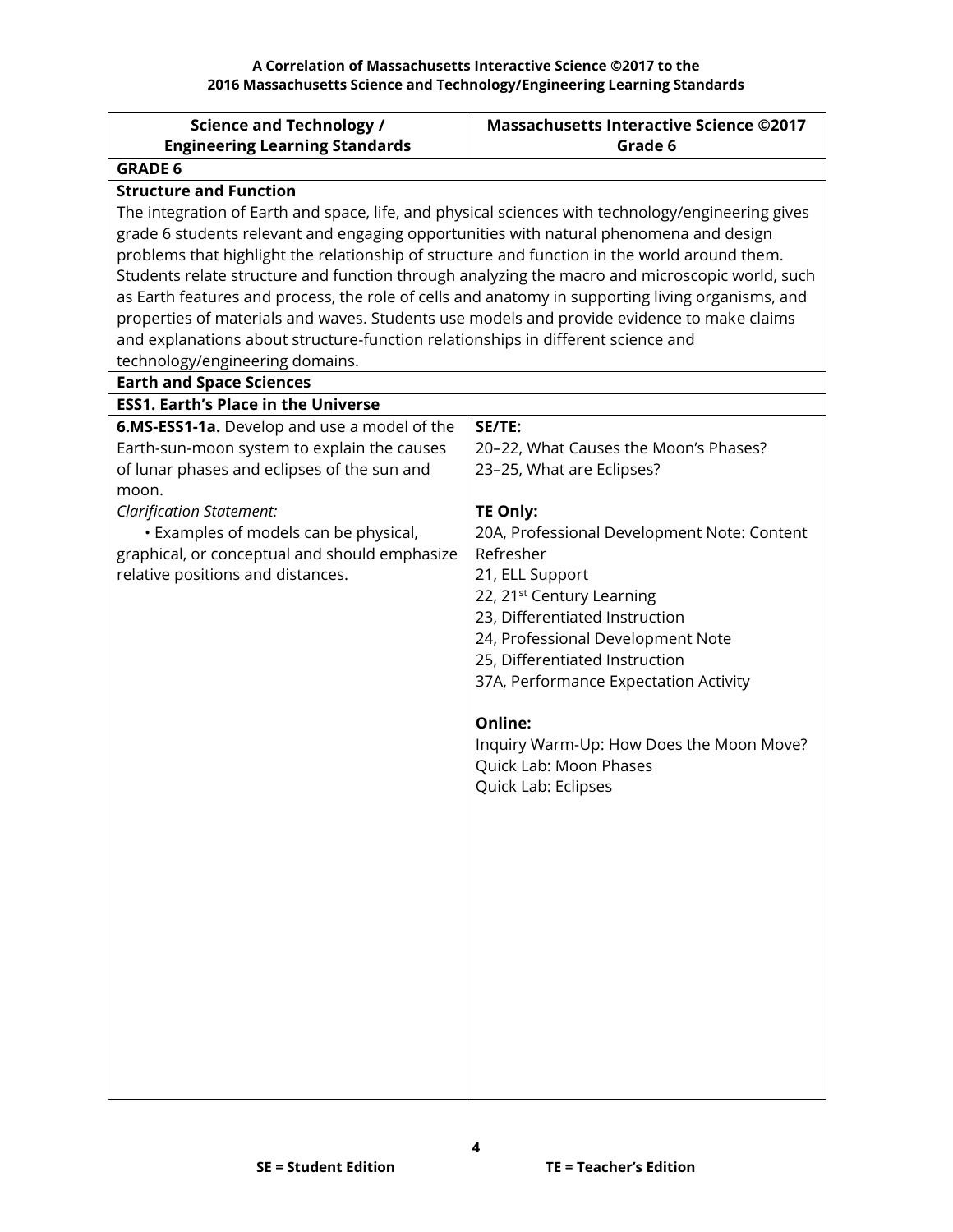| <b>Science and Technology /</b>                                                                                                                                                                                                                                                                                                                                                                                                                                                                                                                                                                                                                                                                                                                                                                    | <b>Massachusetts Interactive Science ©2017</b>                                                                                                                                                                                                                                                                                                                                                                                            |
|----------------------------------------------------------------------------------------------------------------------------------------------------------------------------------------------------------------------------------------------------------------------------------------------------------------------------------------------------------------------------------------------------------------------------------------------------------------------------------------------------------------------------------------------------------------------------------------------------------------------------------------------------------------------------------------------------------------------------------------------------------------------------------------------------|-------------------------------------------------------------------------------------------------------------------------------------------------------------------------------------------------------------------------------------------------------------------------------------------------------------------------------------------------------------------------------------------------------------------------------------------|
| <b>Engineering Learning Standards</b>                                                                                                                                                                                                                                                                                                                                                                                                                                                                                                                                                                                                                                                                                                                                                              | Grade 6                                                                                                                                                                                                                                                                                                                                                                                                                                   |
| 6.MS-ESS1-4. Analyze and interpret rock layers<br>and index fossils to determine the relative ages<br>of rock formations that result from processes<br>occurring over long periods of time.<br><b>Clarification Statements:</b><br>• Analysis includes Laws of Superposition<br>and Crosscutting Relationships limited to<br>minor displacement faults that offset layers.<br>• Processes that occur over long periods of<br>time include changes in rock types through<br>weathering, erosion, heat, and pressure.<br><b>State Assessment Boundary:</b><br>• Strata sequences that have been<br>reordered or overturned, names of specific<br>periods or epochs and events within them, or<br>the identification and naming of minerals or<br>rock types are not expected in state<br>assessment. | SE/TE:<br>50-53, How Old Are Rock Layers?<br>54-55, How Can Rock Layers Change?<br>63, Dividing Geologic Time<br><b>TE Only:</b><br>50A, Professional Development Note: Content<br>Refresher<br>53, Differentiated Instruction<br>55, Differentiated Instruction<br>85A, Performance Expectation Activity<br>Online:<br>Inquiry Warm-Up: Which Layer is the Oldest?<br>Lab Investigation: Exploring Geologic Time<br>Through Core Samples |
| 6.MS-ESS1-5(MA). Use graphical displays to<br>illustrate that Earth and its solar system are<br>one of many in of the Milky Way galaxy, which<br>is one of billions of galaxies in the universe.<br><b>Clarification Statement:</b><br>· Graphical displays can include maps,<br>charts, graphs, and data tables.                                                                                                                                                                                                                                                                                                                                                                                                                                                                                  | SE/TE:<br>30-31, What Are the Major Types of Galaxies?<br>31, Apply It!<br><b>TE Only:</b><br>29, Differentiated Instruction<br>30, 21 <sup>st</sup> Century Learning<br>31, Differentiated Instruction<br>37B, Performance Expectation Activity                                                                                                                                                                                          |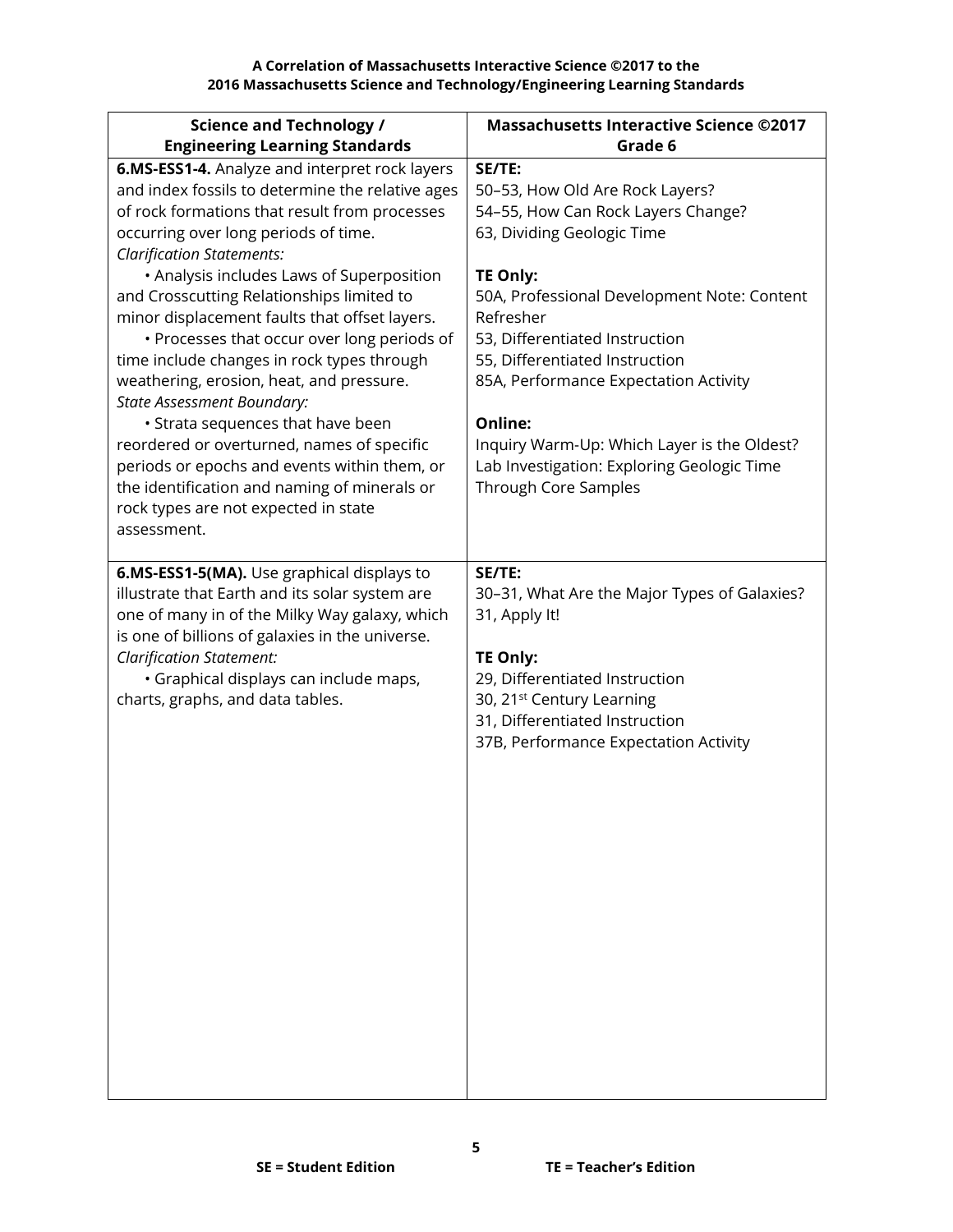| <b>Science and Technology /</b>                  | <b>Massachusetts Interactive Science ©2017</b>                   |
|--------------------------------------------------|------------------------------------------------------------------|
| <b>Engineering Learning Standards</b>            | Grade 6                                                          |
| <b>ESS2. Earth's Systems</b>                     |                                                                  |
| 6.MS-ESS2-3. Analyze and interpret maps          | SE/TE:                                                           |
| showing the distribution of fossils and rocks,   | 90-91, Scenario Investigation: Flight 7084 to                    |
| continental shapes, and seafloor structures to   | Barcelona                                                        |
| provide evidence that Earth's plates have        | 90-95, What Was Wegener's Hypothesis About                       |
| moved great distances, collided, and spread      | the Continents?                                                  |
| apart.                                           | 92, My Planet Diary: A Puzzled Look                              |
| <b>Clarification Statement:</b>                  | 96, My Planet Diary: Marie Tharp                                 |
| • Maps may show similarities of rock and         | 96-97, What Are Mid-Ocean Ridges?                                |
| fossil types on different continents, the shapes | 98-99, What Is Sea-Floor Spreading?                              |
| of the continents (including continental         | 100-101, What Happens at Deep-Ocean                              |
| shelves), and the locations of ocean structures  | Trenches?                                                        |
| (such as ridges, fracture zones, and trenches)   | 102, My Planet Diary: Slip-Sliding Away                          |
| similar to Wegener's visuals.                    | 102-106, What Is the Theory of Plate                             |
| <b>State Assessment Boundary:</b>                | Tectonics?                                                       |
| • Mechanisms for plate motion or                 | 106-107, Explore the Big Question: Earth's                       |
| paleomagnetic anomalies in oceanic and           | Changing Crust                                                   |
| continental crust are not expected in state      |                                                                  |
| assessment.                                      | <b>TE Only:</b>                                                  |
|                                                  | 92A, Professional Development Note: Content                      |
|                                                  | Refresher                                                        |
|                                                  | 93, 21 <sup>st</sup> Century Learning                            |
|                                                  | 94, Build Inquiry: Make Models of Continents<br><b>Materials</b> |
|                                                  | 95, 99, 101, Differentiated Instruction                          |
|                                                  | 99, 21 <sup>st</sup> Century Learning                            |
|                                                  | 99, Differentiated Instruction                                   |
|                                                  | 101, Differentiated Instruction                                  |
|                                                  | 104, Professional Development Note                               |
|                                                  | 105, Teacher Demo: Make a Model of Plates                        |
|                                                  | 113A, Performance Expectation Activity                           |
|                                                  |                                                                  |
|                                                  | Online:                                                          |
|                                                  | Inquiry Warm-Up: How Are Earth's Continents                      |
|                                                  | Linked Together?                                                 |
|                                                  | Quick Lab: Moving the Continents                                 |
|                                                  | Quick Lab: Mid-Ocean Ridges                                      |
|                                                  | Inquiry Warm-Up: Plate Interactions                              |
|                                                  |                                                                  |
|                                                  |                                                                  |
|                                                  |                                                                  |
|                                                  |                                                                  |
|                                                  |                                                                  |
|                                                  |                                                                  |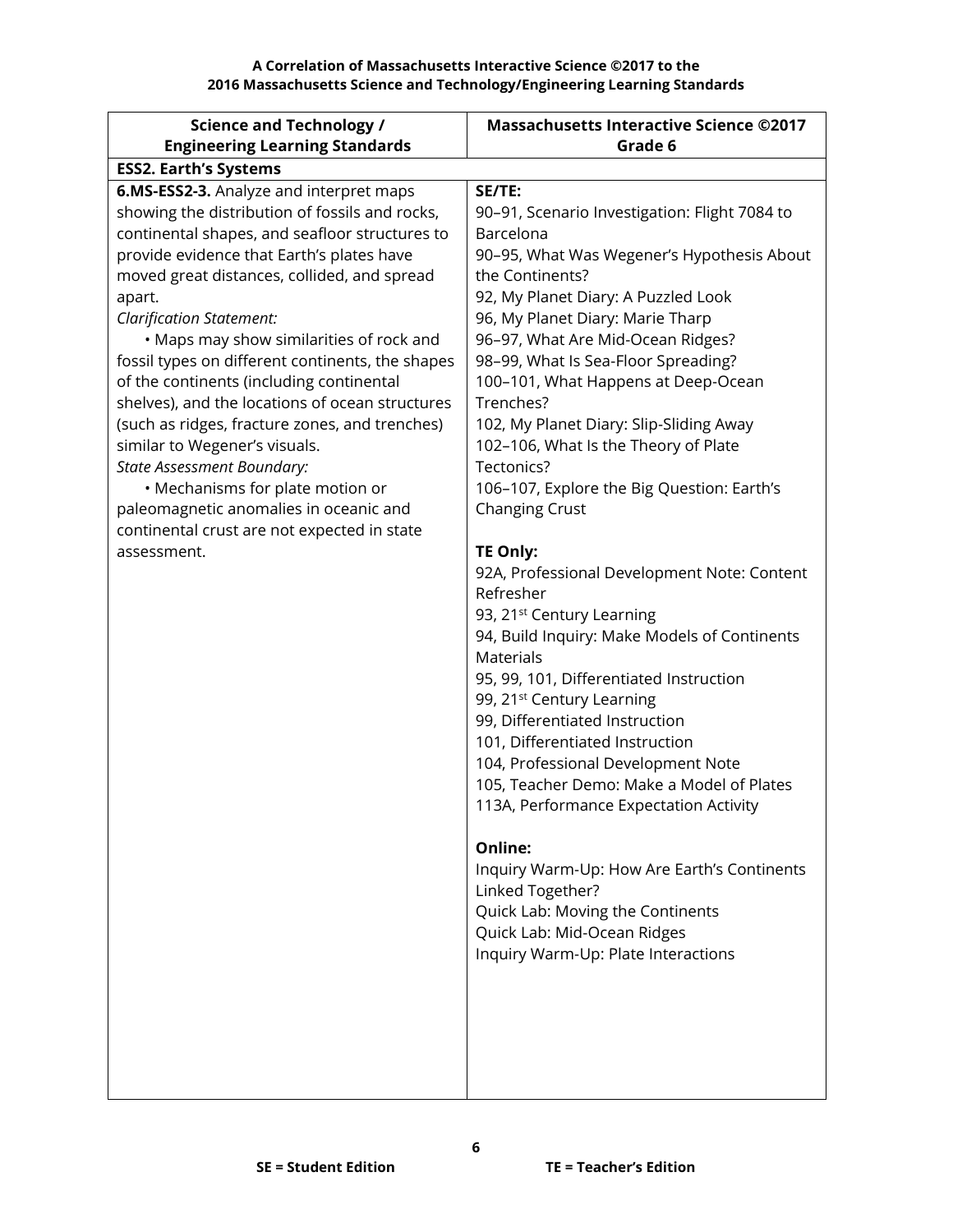| <b>Science and Technology /</b>                                                                                                                                                                                                                       | <b>Massachusetts Interactive Science ©2017</b>                                                                                                                                                                                                                                                                                                                                                                                   |
|-------------------------------------------------------------------------------------------------------------------------------------------------------------------------------------------------------------------------------------------------------|----------------------------------------------------------------------------------------------------------------------------------------------------------------------------------------------------------------------------------------------------------------------------------------------------------------------------------------------------------------------------------------------------------------------------------|
| <b>Engineering Learning Standards</b>                                                                                                                                                                                                                 | Grade 6                                                                                                                                                                                                                                                                                                                                                                                                                          |
| <b>Life Science</b>                                                                                                                                                                                                                                   |                                                                                                                                                                                                                                                                                                                                                                                                                                  |
| <b>LS1. From Molecules to Organisms: Structures and Processes</b>                                                                                                                                                                                     |                                                                                                                                                                                                                                                                                                                                                                                                                                  |
| 6.MS-LS1-1. Provide evidence that all<br>organisms (unicellular and multicellular) are<br>made of cells.<br><b>Clarification Statement:</b><br>· Evidence can be drawn from multiple<br>types of organisms, such as plants, animals,<br>and bacteria. | SE/TE:<br>118-119, Scenario Investigation: Mom's Car<br>Must Be Alive<br>121-123, What Are the Characteristics of All<br>Living Things?<br>138-141, How Are Organisms Classified Into<br>Domains and Kingdoms?<br>152, The Big Question: What are cells made of?<br>156-157, Scenario Investigation: The Cell Game<br>158-159, What Are Cells?<br>160-161, What Is the Cell Theory?<br>174-175, How Do Cells Work Together in an |
|                                                                                                                                                                                                                                                       | Organism?<br><b>TE Only:</b><br>129, 141, 153, 161, Differentiated Instruction<br>141, 161, Differentiated Instruction<br>151A, 193A, Performance Expectation Activity<br>153, Differentiated Instruction<br>161, Differentiated Instruction<br>Online:<br>Quick Lab: Comparing Cells<br>Quick Lab: Observing Cells                                                                                                              |
|                                                                                                                                                                                                                                                       |                                                                                                                                                                                                                                                                                                                                                                                                                                  |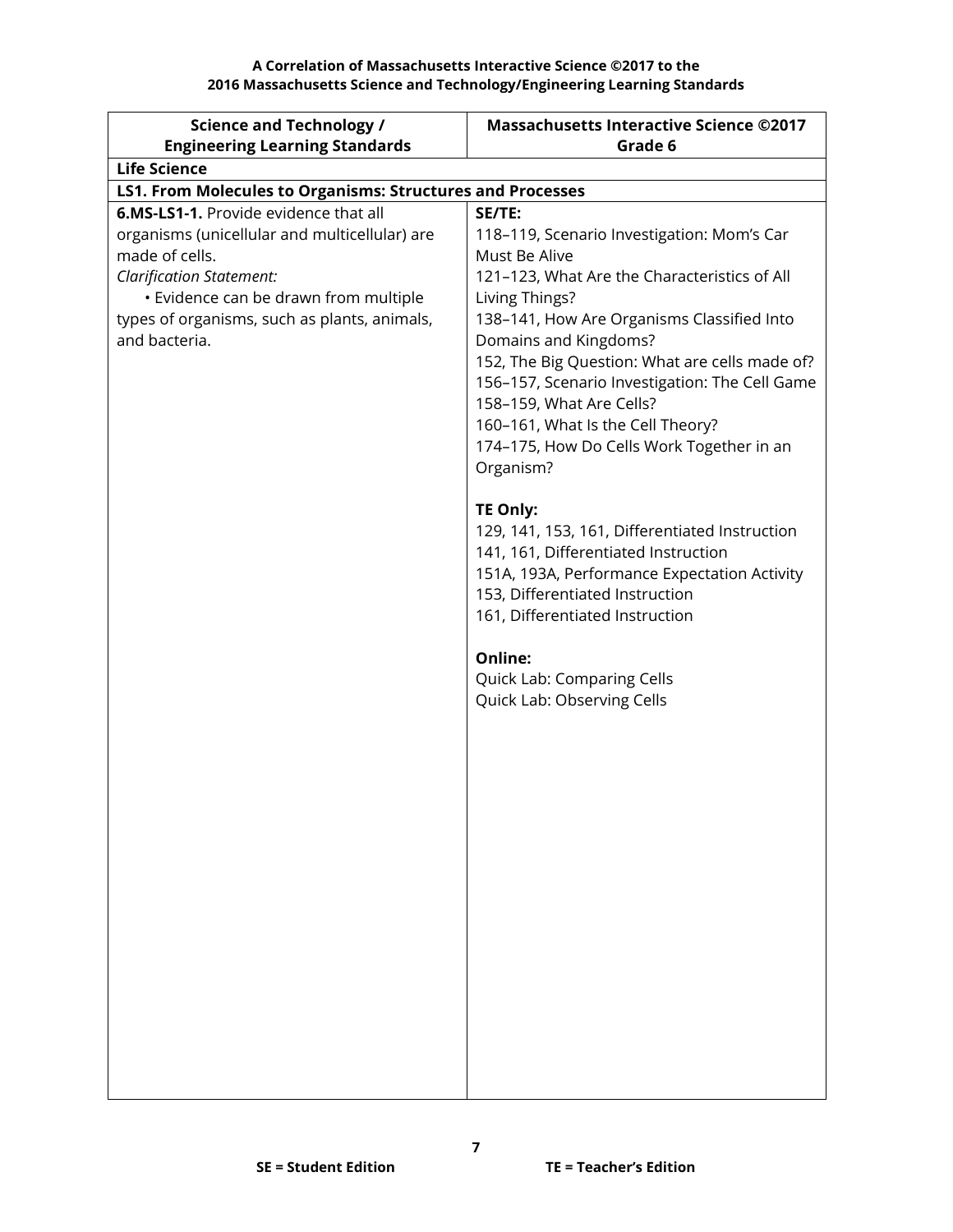| <b>Science and Technology /</b>                                                                                                                                                                                                                                                                                                                                                                                                                                                                                                                                                                                                                                                       | <b>Massachusetts Interactive Science ©2017</b><br>Grade 6                                                                                                                                                                                                                                                                                                                                             |
|---------------------------------------------------------------------------------------------------------------------------------------------------------------------------------------------------------------------------------------------------------------------------------------------------------------------------------------------------------------------------------------------------------------------------------------------------------------------------------------------------------------------------------------------------------------------------------------------------------------------------------------------------------------------------------------|-------------------------------------------------------------------------------------------------------------------------------------------------------------------------------------------------------------------------------------------------------------------------------------------------------------------------------------------------------------------------------------------------------|
| <b>Engineering Learning Standards</b><br>6.MS-LS1-2. Develop and use a model to<br>describe how parts of cells contribute to the<br>cellular functions of obtaining food, water, and<br>other nutrients from its environment,<br>disposing of wastes, and providing energy for<br>cellular processes.<br><b>Clarification Statement:</b><br>· Parts of plant and animal cells include (a)<br>the nucleus which contains a cell's genetic<br>material and regulates its activities, (b)<br>chloroplasts which produce necessary food<br>(sugar) and oxygen through photosynthesis (in<br>plants), (c) mitochondria which release energy<br>from food through cellular respiration, (d) | SE/TE:<br>167-169, How Do the Parts of a Cell Work?<br>170-173, Explore the Big Question: Cells in<br>Living Things<br>172, Apply It!<br>174-175, How Do Cells Work Together in an<br>Organism?<br>178-181, What Compounds Do Cells Need?<br>182-187, How Do Materials Move Into and Out<br>of Cells?<br><b>TE Only:</b><br>169, 21 <sup>st</sup> Century Learning<br>169, Differentiated Instruction |
| vacuoles which store materials, including<br>water, nutrients, and waste, (e) the cell<br>membrane which is a selective barrier that<br>enables nutrients to enter the cell and wastes<br>to be expelled, and (f) the cell wall which<br>provides structural support (in plants).<br><b>State Assessment Boundary:</b><br>· Specific biochemical steps or chemical<br>processes, the role of ATP, active transport<br>processes involving the cell membrane, or<br>identifying or comparing different types of<br>cells are not expected in state assessment.                                                                                                                         | 170, 21 <sup>st</sup> Century Learning<br>171, Differentiated Instruction<br>172, 21 <sup>st</sup> Century Learning<br>173, Differentiated Instruction<br>179, 21 <sup>st</sup> Century Learning<br>193B, Performance Expectation Activity<br>Online:<br>Quick Lab: Gelatin Cell Model                                                                                                                |
|                                                                                                                                                                                                                                                                                                                                                                                                                                                                                                                                                                                                                                                                                       |                                                                                                                                                                                                                                                                                                                                                                                                       |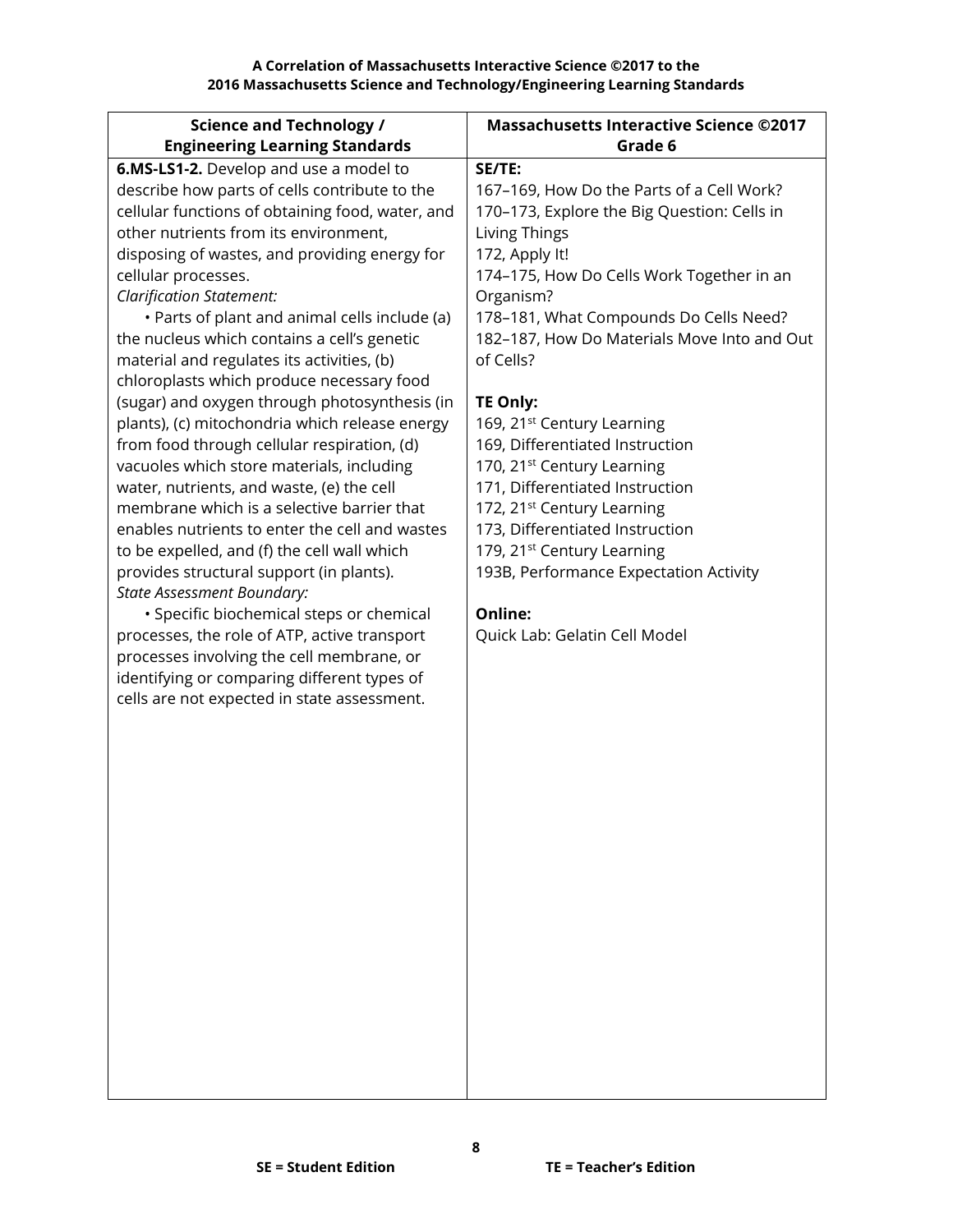| <b>Science and Technology /</b>                   | <b>Massachusetts Interactive Science ©2017</b> |
|---------------------------------------------------|------------------------------------------------|
| <b>Engineering Learning Standards</b>             | Grade 6                                        |
| 6.MS-LS1-3. Construct an argument supported       | SE/TE:                                         |
| by evidence that the body systems interact to     | 198-199, Scenario Investigation: Working       |
| carry out essential functions of life.            | Together Is the Key                            |
| <b>Clarification Statements:</b>                  | 200-205, How Is Your Body Organized?           |
| • Emphasis is on the functions and                | 207-211, How Do You Move?                      |
| interactions of the body systems, not specific    | 212-213, Which Systems Control Body            |
| body parts or organs.                             | Functions?                                     |
| • An argument should convey that different        | 215-219, How Does Your Body Stay in Balance?   |
| types of cells can join together to form          | 220-221, Explore the Big Question: Systems in  |
| specialized tissues, which in turn may form       | Action                                         |
| organs which work together as body systems.       |                                                |
| • Body systems to be included are the             | <b>TE Only:</b>                                |
| circulatory, digestive, respiratory, excretory,   | 202, 21 <sup>st</sup> Century Learning         |
| muscular/skeletal, and nervous systems.           | 203, Differentiated Instruction                |
| <b>· Essential functions of life include</b>      | 204, 21 <sup>st</sup> Century Learning         |
| obtaining food and other nutrients (water,        | 205, Teacher Demo: All Systems Go              |
| oxygen, minerals); releasing energy from food;    | 209, Differentiated Instruction                |
| removing wastes; responding to stimuli;           | 211, Differentiated Instruction                |
| maintaining internal conditions; and,             | 211, Teacher Demo: Mechanical Digestion        |
| growing/developing.                               | 213, Differentiated Instruction                |
| . An example of interacting systems could         | 217, Differentiated Instruction                |
| include the respiratory system taking in          | 218, Teacher Demo: Getting Stressed            |
| oxygen from the environment which the             | 219, Differentiated Instruction                |
| circulatory system delivers to cells for cellular | 245A, Performance Expectation Activity         |
| respiration, or the digestive system taking in    |                                                |
| nutrients which the circulatory system            | Online:                                        |
| transports to cells around the body.              | Inquiry Warm-Up: How Is Your Body              |
| <b>State Assessment Boundaries:</b>               | Organized?                                     |
| • The mechanism of one body system                | Quick Lab: Observing Cells and Tissues         |
| independent of others or the biochemical          | Inquiry Warm-Up: How Does Your Body            |
| processes involved in body systems are not        | Respond?                                       |
| expected in state assessment.                     | Quick Lab: Working Together, Act I             |
| • Describing the function or comparing            | Quick Lab: Working Together, Act II            |
| different types of cells, tissues, or organs are  | STEM Quest: Heart Beat, Health Beat            |
| not expected in state assessment.                 |                                                |
|                                                   |                                                |
|                                                   |                                                |
|                                                   |                                                |
|                                                   |                                                |
|                                                   |                                                |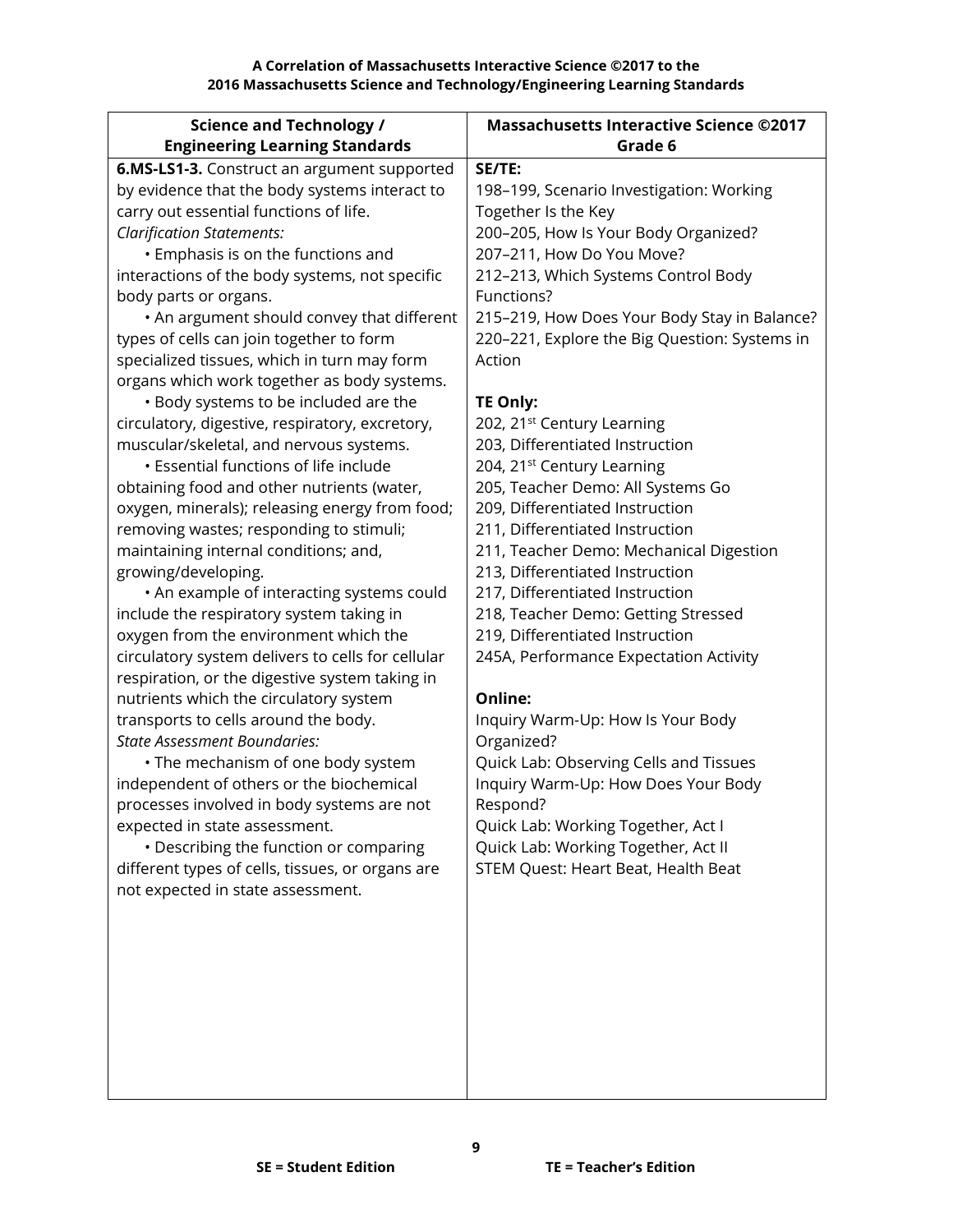| <b>Science and Technology /</b><br><b>Engineering Learning Standards</b>                                                                                                                                                                                                                                                                                                                                                                                                                                                                                                                                                                                                                                     | <b>Massachusetts Interactive Science ©2017</b><br>Grade 6                                                                                                                                                                                                                                                                                                                                                                                                                                                                                                                                                                                            |
|--------------------------------------------------------------------------------------------------------------------------------------------------------------------------------------------------------------------------------------------------------------------------------------------------------------------------------------------------------------------------------------------------------------------------------------------------------------------------------------------------------------------------------------------------------------------------------------------------------------------------------------------------------------------------------------------------------------|------------------------------------------------------------------------------------------------------------------------------------------------------------------------------------------------------------------------------------------------------------------------------------------------------------------------------------------------------------------------------------------------------------------------------------------------------------------------------------------------------------------------------------------------------------------------------------------------------------------------------------------------------|
| LS4. Biological Evolution: Unity and Diversity                                                                                                                                                                                                                                                                                                                                                                                                                                                                                                                                                                                                                                                               |                                                                                                                                                                                                                                                                                                                                                                                                                                                                                                                                                                                                                                                      |
| 6.MS-LS4-1. Analyze and interpret evidence<br>from the fossil record to describe organisms<br>and their environment, extinctions, and<br>changes to life forms throughout the history of<br>Earth.<br><b>Clarification Statement:</b><br>• Examples of evidence include sets of<br>fossils that indicate a specific type of<br>environment, anatomical structures that<br>indicate the function of an organism in the<br>environment, and fossilized tracks that<br>indicate behavior of organisms.<br><b>State Assessment Boundary:</b><br>• Names of individual species, geological<br>eras in the fossil record, or mechanisms for<br>extinction or speciation are not expected in<br>state assessment.   | SE/TE:<br>69-72, What Happened in the Paleozoic Era?<br>73-74, What Happened in the Mesozoic Era?<br>75, What Happened in the Cenozoic Era?<br>76-79, Explore the Big Question: Geologic<br>History<br>84, Science Matters: Putting the Puzzle<br>Together<br><b>TE Only:</b><br>69, 21 <sup>st</sup> Century Learning<br>71, Differentiated Instruction<br>72, 21 <sup>st</sup> Century Learning<br>77, Build Inquiry: Prehistoric Life Forms<br>79, Differentiated Instruction<br>85B, Performance Expectation Activity<br>Online:<br>Quick Lab: Graphing the Fossil Record<br>Quick Lab: Modeling Asteroid Impact<br>Quick Lab: Cenozoic Timeline |
| 6.MS-LS4-2. Construct an argument using<br>anatomical structures to support evolutionary<br>relationships among and between fossil<br>organisms and modern organisms.<br><b>Clarification Statement:</b><br>· Evolutionary relationships include (a)<br>some organisms have similar traits with similar<br>functions because they were inherited from a<br>common ancestor, (b) some organisms have<br>similar traits that serve similar functions<br>because they live in similar environments, and<br>(c) some organisms have traits inherited from<br>common ancestors that no longer serve their<br>original function because their environments<br>are different than their ancestors'<br>environments. | SE/TE:<br>45, What Are Fossils?<br>46-47, What Are the Kinds of Fossils?<br>48-49, What Do Fossils Show?<br>TE Only:<br>46, Teacher Demo: Model Petrified Fossils<br>48, 21 <sup>st</sup> Century Learning<br>49, Differentiated Instruction<br>85C, Performance Expectation Activity<br>Online:<br>Quick Lab: Sweet Fossils<br>Quick Lab: Modeling Trace Fossils<br>Quick Lab: Modeling the Fossil Record                                                                                                                                                                                                                                           |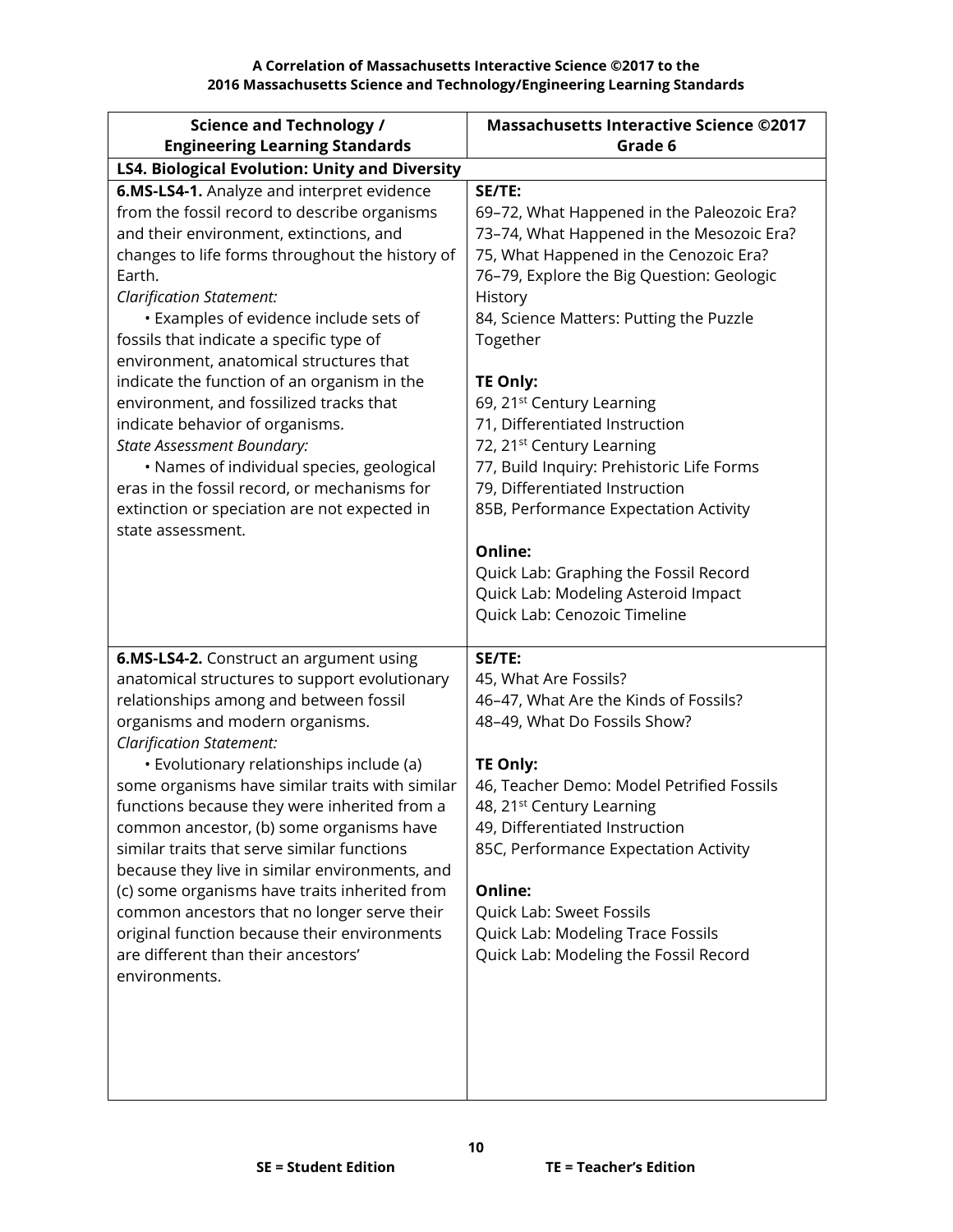| <b>Science and Technology /</b>                                                                                                                                                                                                                                                                                                                                                                                  | <b>Massachusetts Interactive Science ©2017</b>                                                                                                                                                                                                                                                                                                                                                                                                                                                                                              |
|------------------------------------------------------------------------------------------------------------------------------------------------------------------------------------------------------------------------------------------------------------------------------------------------------------------------------------------------------------------------------------------------------------------|---------------------------------------------------------------------------------------------------------------------------------------------------------------------------------------------------------------------------------------------------------------------------------------------------------------------------------------------------------------------------------------------------------------------------------------------------------------------------------------------------------------------------------------------|
| <b>Engineering Learning Standards</b>                                                                                                                                                                                                                                                                                                                                                                            | Grade 6                                                                                                                                                                                                                                                                                                                                                                                                                                                                                                                                     |
| <b>Physical Science</b>                                                                                                                                                                                                                                                                                                                                                                                          |                                                                                                                                                                                                                                                                                                                                                                                                                                                                                                                                             |
| <b>PS1. Matter and Its Interactions</b>                                                                                                                                                                                                                                                                                                                                                                          |                                                                                                                                                                                                                                                                                                                                                                                                                                                                                                                                             |
| 6.MS-PS1-6. Plan and conduct an experiment<br>involving exothermic and endothermic<br>chemical reactions to measure and describe<br>the release or absorption of thermal energy.<br><b>Clarification Statements:</b><br>• Emphasis is on describing transfer of<br>energy to and from the environment.<br>• Examples of chemical reactions could<br>include dissolving ammonium chloride or<br>calcium chloride. | SE/TE:<br>248, Vocabulary Skill<br>276-277, How Are Changes in Energy and<br>Matter Related?<br>277, Do the Math!<br><b>TE Only:</b><br>277, 21 <sup>st</sup> Century Learning<br>277, Differentiated Instruction<br>285A, Performance Expectation Activity<br><b>Online:</b><br>Quick Lab: Where Was the Energy?<br><b>STEM Quest: Energy Salts</b>                                                                                                                                                                                        |
| 6.MS-PS1-7(MA). Use a particulate model of<br>matter to explain that density is the amount of<br>matter (mass) in a given volume. Apply<br>proportional reasoning to describe, calculate,<br>and compare relative densities of different<br>materials.                                                                                                                                                           | SE/TE:<br>265-267, What Units Are Used to Express Mass<br>and Volume?<br>268-269, How Is Density Determined?<br><b>TE Only:</b><br>266, 21 <sup>st</sup> Century Learning<br>267, Build Inquiry: Volume of a Rectangular<br>Solid<br>267, Differentiated Instruction<br>269, Differentiated Instruction<br>269, Build Inquiry: A Density "Eggsperiment"<br>285B, Performance Expectation Activity<br><b>Online:</b><br>Inquiry Warm-Up: Which Has More Mass?<br>Quick Lab: Calculating Volume<br>Lab Investigation: Making Sense of Density |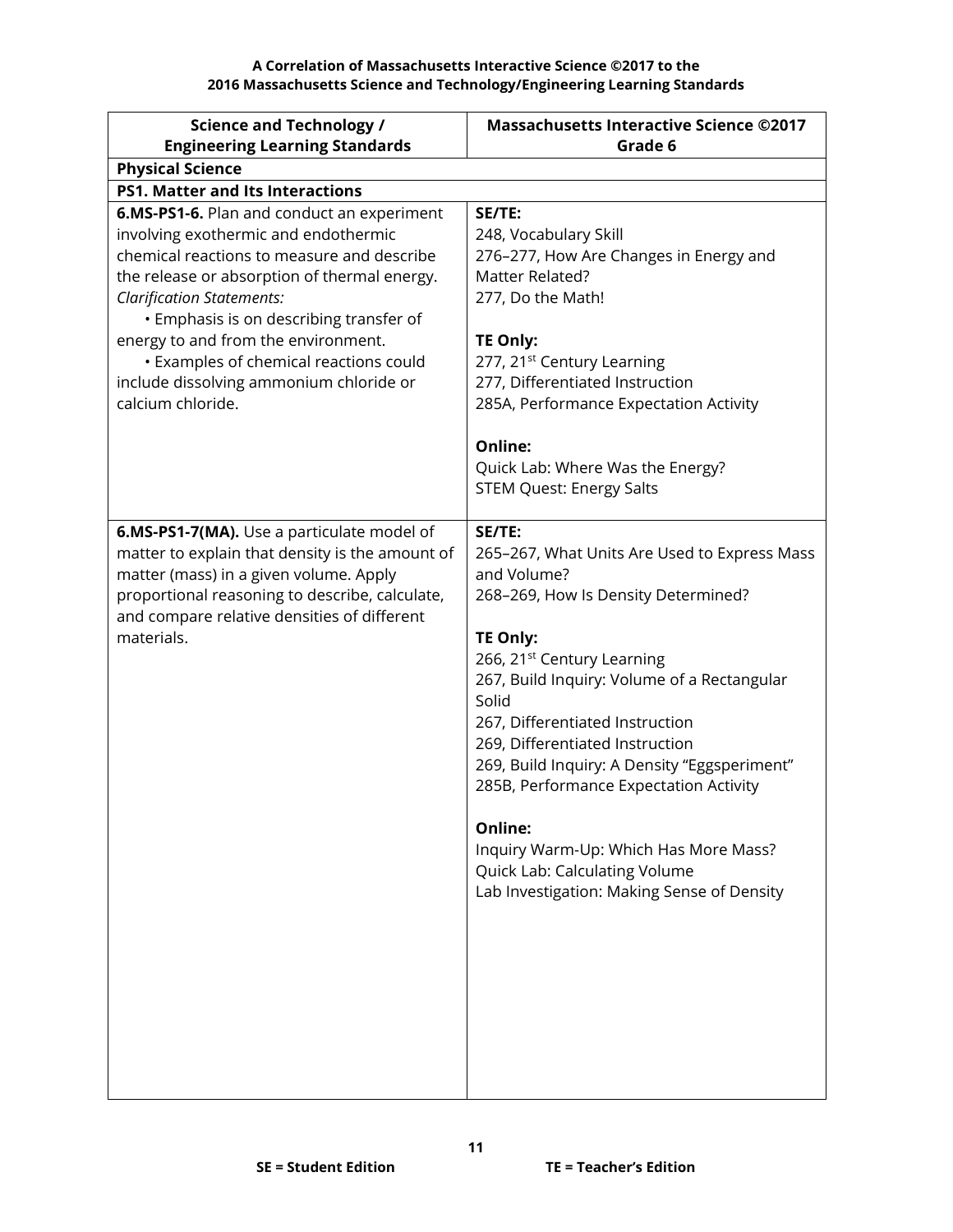| <b>Science and Technology /</b>                    | <b>Massachusetts Interactive Science ©2017</b>                              |
|----------------------------------------------------|-----------------------------------------------------------------------------|
| <b>Engineering Learning Standards</b>              | Grade 6                                                                     |
| 6.MS-PS1-8(MA). Conduct an experiment to           | SE/TE:                                                                      |
| show that many materials are mixtures of pure      | 259-261, What Is Matter Made Of?                                            |
| substances that can be separated by physical       | 262-263, What Are Two Types of Mixtures?                                    |
| means into their component pure substances.        |                                                                             |
| Clarification Statement:                           | <b>TE Only:</b>                                                             |
| • Examples of common mixtures include              | 259, Build Inquiry: Elements Everywhere                                     |
| salt water, oil and vinegar, milk, and air.        | 260, 21 <sup>st</sup> Century Learning                                      |
|                                                    | 261, Differentiated Instruction<br>263, Build Inquiry: Getting the Iron Out |
|                                                    | 285C, Performance Expectation Activity                                      |
|                                                    |                                                                             |
|                                                    | Online:                                                                     |
|                                                    | <b>Quick Lab: Separating Mixtures</b>                                       |
|                                                    |                                                                             |
| PS2. Motion and Stability: Forces and Interactions |                                                                             |
| 6.MS-PS2-4. Use evidence to support the claim      | SE/TE:                                                                      |
| that gravitational forces between objects are      | 10-11, What Determines Gravity?                                             |
| attractive and are only noticeable when one or     | 12, What Keeps Objects in Orbit?                                            |
| both of the objects have a very large mass.        |                                                                             |
| <b>Clarification Statement:</b>                    | <b>TE Only:</b>                                                             |
| • Examples of objects with very large              | 37C, Performance Expectation Activity                                       |
| masses include the Earth, Sun, and other           | Online:                                                                     |
| planets.<br>State Assessment Boundary:             | Inquiry Warm-Up: What Factors Affect Gravity?                               |
| • Newton's Law of Gravitation or Kepler's          | Quick Lab: What's Doing the Pulling?                                        |
| Laws are not expected in state assessment.         |                                                                             |
|                                                    |                                                                             |
|                                                    |                                                                             |
|                                                    |                                                                             |
|                                                    |                                                                             |
|                                                    |                                                                             |
|                                                    |                                                                             |
|                                                    |                                                                             |
|                                                    |                                                                             |
|                                                    |                                                                             |
|                                                    |                                                                             |
|                                                    |                                                                             |
|                                                    |                                                                             |
|                                                    |                                                                             |
|                                                    |                                                                             |
|                                                    |                                                                             |
|                                                    |                                                                             |
|                                                    |                                                                             |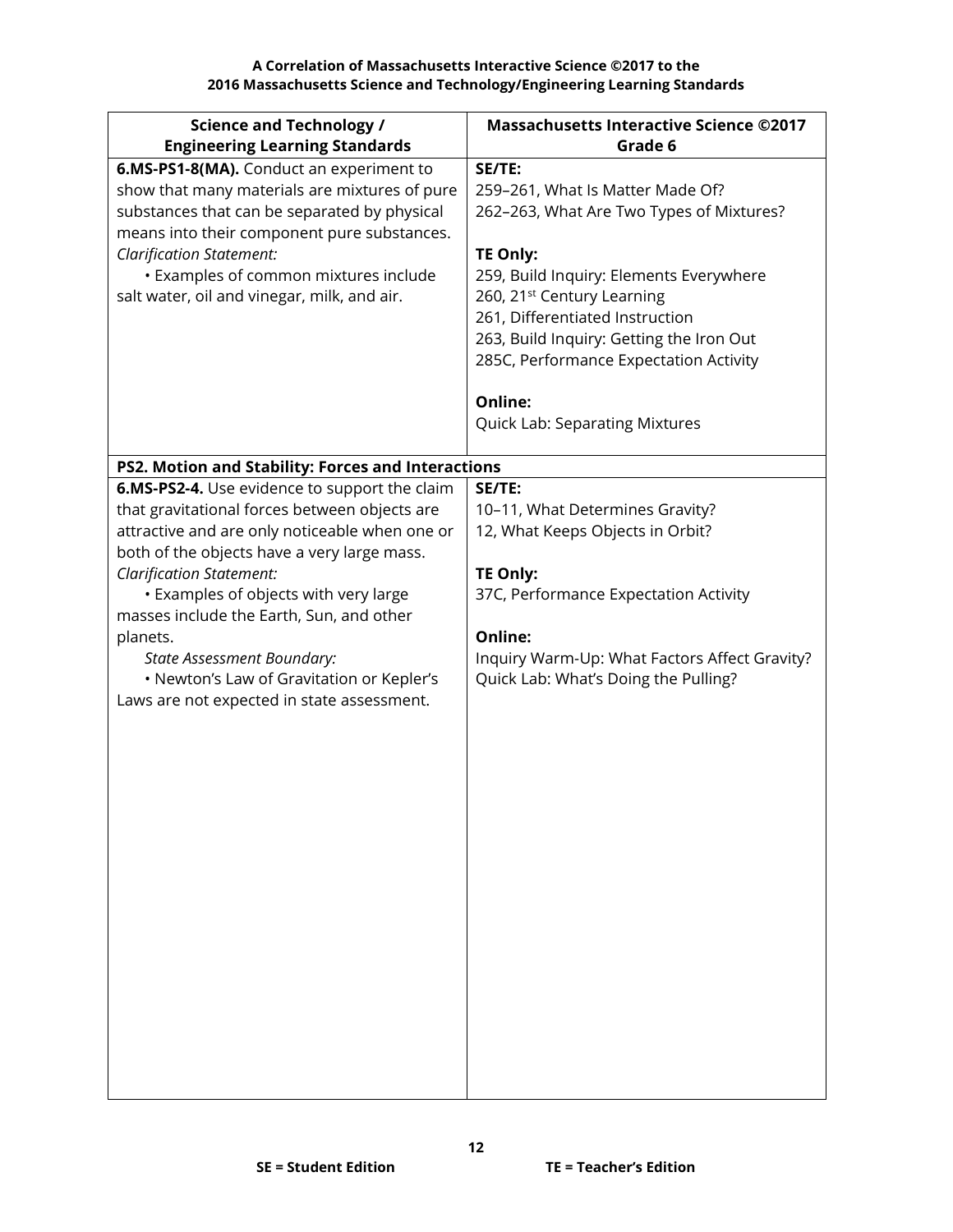| <b>Science and Technology /</b>                                                                                                                                                                                                                                                                                                                                                                                                                                                                                                                                                          | <b>Massachusetts Interactive Science ©2017</b>                                                                                                                                                                                                                                                                                                                                                                                                                                                                                                                                                                                        |
|------------------------------------------------------------------------------------------------------------------------------------------------------------------------------------------------------------------------------------------------------------------------------------------------------------------------------------------------------------------------------------------------------------------------------------------------------------------------------------------------------------------------------------------------------------------------------------------|---------------------------------------------------------------------------------------------------------------------------------------------------------------------------------------------------------------------------------------------------------------------------------------------------------------------------------------------------------------------------------------------------------------------------------------------------------------------------------------------------------------------------------------------------------------------------------------------------------------------------------------|
| <b>Engineering Learning Standards</b>                                                                                                                                                                                                                                                                                                                                                                                                                                                                                                                                                    | Grade 6                                                                                                                                                                                                                                                                                                                                                                                                                                                                                                                                                                                                                               |
| PS4. Waves and Their Applications in Technologies for Information Transfer                                                                                                                                                                                                                                                                                                                                                                                                                                                                                                               |                                                                                                                                                                                                                                                                                                                                                                                                                                                                                                                                                                                                                                       |
| 6.MS-PS4-1. Use diagrams of a simple wave to<br>explain that (a) a wave has a repeating pattern<br>with a specific amplitude, frequency, and<br>wavelength, and (b) the amplitude of a wave is<br>related to the energy of the wave.<br><b>State Assessment Boundaries:</b><br>· Electromagnetic waves are not expected<br>in state assessment.<br>· State assessment will be limited to<br>standard repeating waves.                                                                                                                                                                    | SE/TE:<br>298, My Planet Diary: The Sound of Romance<br>299-301, What Are the Amplitude, Wavelength,<br>Frequency, and Speed of a Wave?<br>302, How Are Frequency, Wavelength, and<br>Speed Related?<br>303, The Big Question: Ride the Waves<br>303, Assess Your Understanding<br>TE Only:<br>301, 21 <sup>st</sup> Century Learning<br>301, Teacher Demo: Speed of a Wave<br>301, Differentiated Instruction<br>303, Differentiated Instruction<br>317A, Performance Expectation Activity<br>Online:<br>Inquiry Warm-Up: What Do Waves Look Like?<br>Quick Lab: Properties of Waves<br>Quick Lab: What Affects the Speed of a Wave? |
| 6.MS-PS4-2. Use diagrams and other models to<br>show that both light rays and mechanical<br>waves are reflected, absorbed, or transmitted<br>through various materials.<br><b>Clarification Statements:</b><br>· Materials may include solids, liquids, and<br>gases.<br>• Mechanical waves (including sound) need<br>a material (medium) through which they are<br>transmitted.<br>· Examples of models could include<br>drawings, simulations, and written<br>descriptions.<br><b>State Assessment Boundary:</b><br>• State assessment will be limited to<br>qualitative applications. | SE/TE:<br>305-307, What Changes the Direction of a<br>Wave?<br>307, Apply It!<br>308-309, What Are the Two Types of Wave<br>Interference?<br>310-311, How Do Standing Waves Form?<br>350-351, The Big Question<br>354-357, STEM Activity: Optical Security<br>358-361, What Determines Color?<br>361, Apply It!<br>364-365, What Are the Kinds of Reflection?<br>366-368, What Types of Images to Mirrors<br>Produce?<br>370, My Planet Diary: Isaac Newton<br>371-374, What Causes Light Rays to Bend?<br>375-376, What Determines the Type of Image<br>Formed by a Lens?<br>377, Apply It!                                          |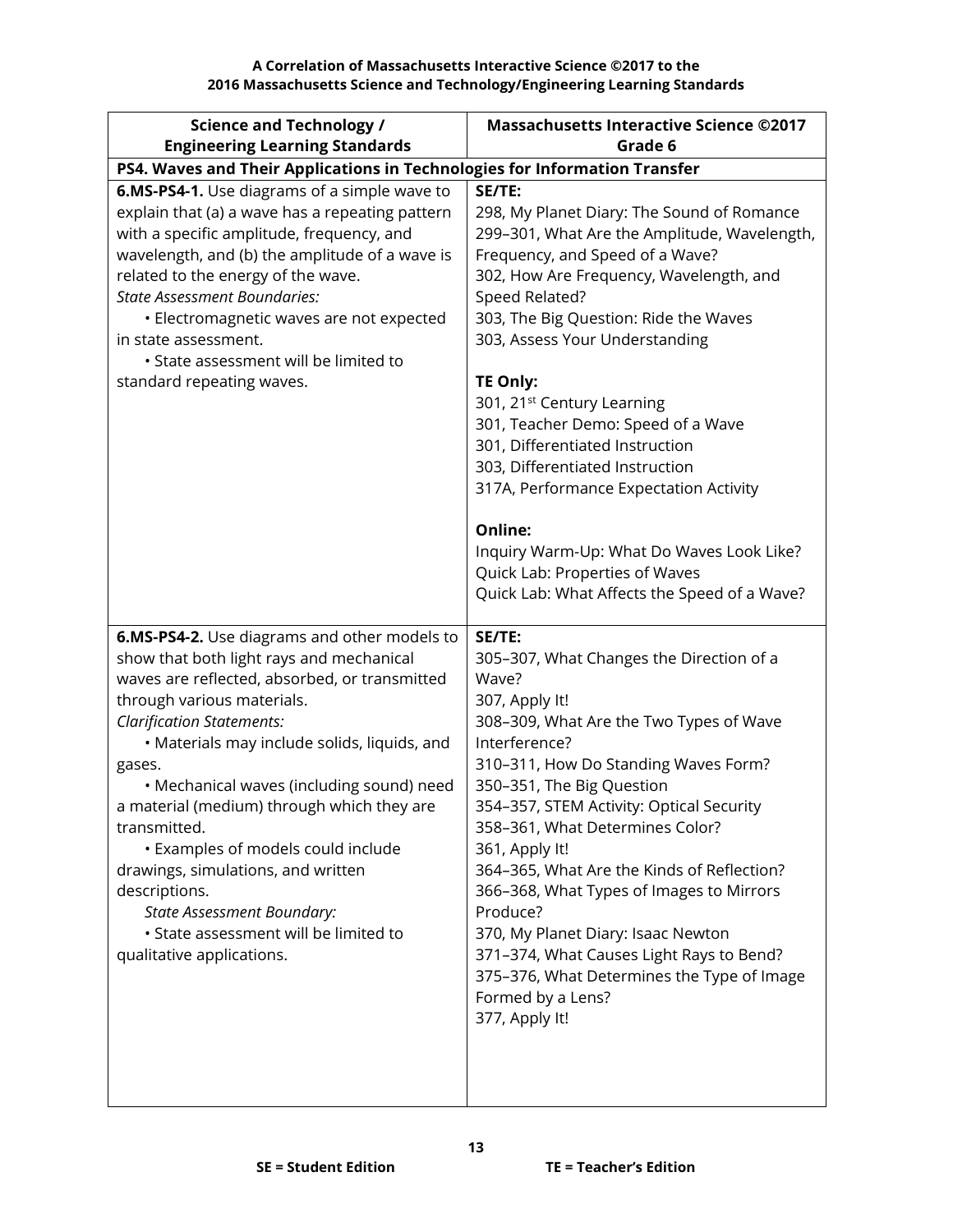| <b>Science and Technology /</b>               | <b>Massachusetts Interactive Science ©2017</b>                            |
|-----------------------------------------------|---------------------------------------------------------------------------|
| <b>Engineering Learning Standards</b>         | Grade 6                                                                   |
| (continued)                                   | <b>TE Only:</b>                                                           |
| 6.MS-PS4-2. Use diagrams and other models to  | 305, Build Inquiry: Reflecting Light Around a                             |
| show that both light rays and mechanical      | <b>Barrier</b>                                                            |
| waves are reflected, absorbed, or transmitted | 306, 21 <sup>st</sup> Century Learning                                    |
| through various materials.                    | 307, Differentiated Instruction                                           |
| <b>Clarification Statements:</b>              | 311, Teacher Demo: Observe Resonance                                      |
| · Materials may include solids, liquids, and  | 351, Differentiated Instruction                                           |
| gases.                                        | 354, Professional Development Note                                        |
| • Mechanical waves (including sound) need     | 360, Teacher Demo: Light Reflected By Opaque                              |
| a material (medium) through which they are    | <b>Materials</b>                                                          |
| transmitted.                                  | 361, Teacher Demo: Color of Transmitted Light                             |
| • Examples of models could include            | 365, 21 <sup>st</sup> Century Learning                                    |
| drawings, simulations, and written            | 366, 21 <sup>st</sup> Century Learning                                    |
| descriptions.                                 | 367, Teacher Demo: Model Reflection From a                                |
| State Assessment Boundary:                    | Concave Mirror                                                            |
| • State assessment will be limited to         | 367, Differentiated Instruction                                           |
| qualitative applications.                     | 367, Build Inquiry: Find the Focal Point                                  |
|                                               | 369, Differentiated Instruction                                           |
|                                               | 371, Teacher Demonstration: See the Penny                                 |
|                                               | 372, 21 <sup>st</sup> Century Learning<br>373, Differentiated Instruction |
|                                               | 375, Differentiated Instruction                                           |
|                                               | 391A, Performance Expectation Activity                                    |
|                                               |                                                                           |
|                                               | Online:                                                                   |
|                                               | Lab Investigation: Making Waves                                           |
|                                               | Quick Lab: Wave Interference                                              |
|                                               | <b>Quick Lab: Standing Waves</b>                                          |
|                                               | Quick Lab: Developing Hypotheses                                          |
|                                               | Lab Investigation: Changing Colors                                        |
|                                               | Inquiry Warm-Up: How Does Your Reflection                                 |
|                                               | Wink?                                                                     |
|                                               | Quick Lab: Observing                                                      |
|                                               | Quick Lab: Mirror Images                                                  |
|                                               | Inquiry Warm-Up: Can You Make an Image                                    |
|                                               | Appear?                                                                   |
|                                               | STEM Quest: Make Light Go Where You Want It                               |
|                                               |                                                                           |
|                                               |                                                                           |
|                                               |                                                                           |
|                                               |                                                                           |
|                                               |                                                                           |
|                                               |                                                                           |
|                                               |                                                                           |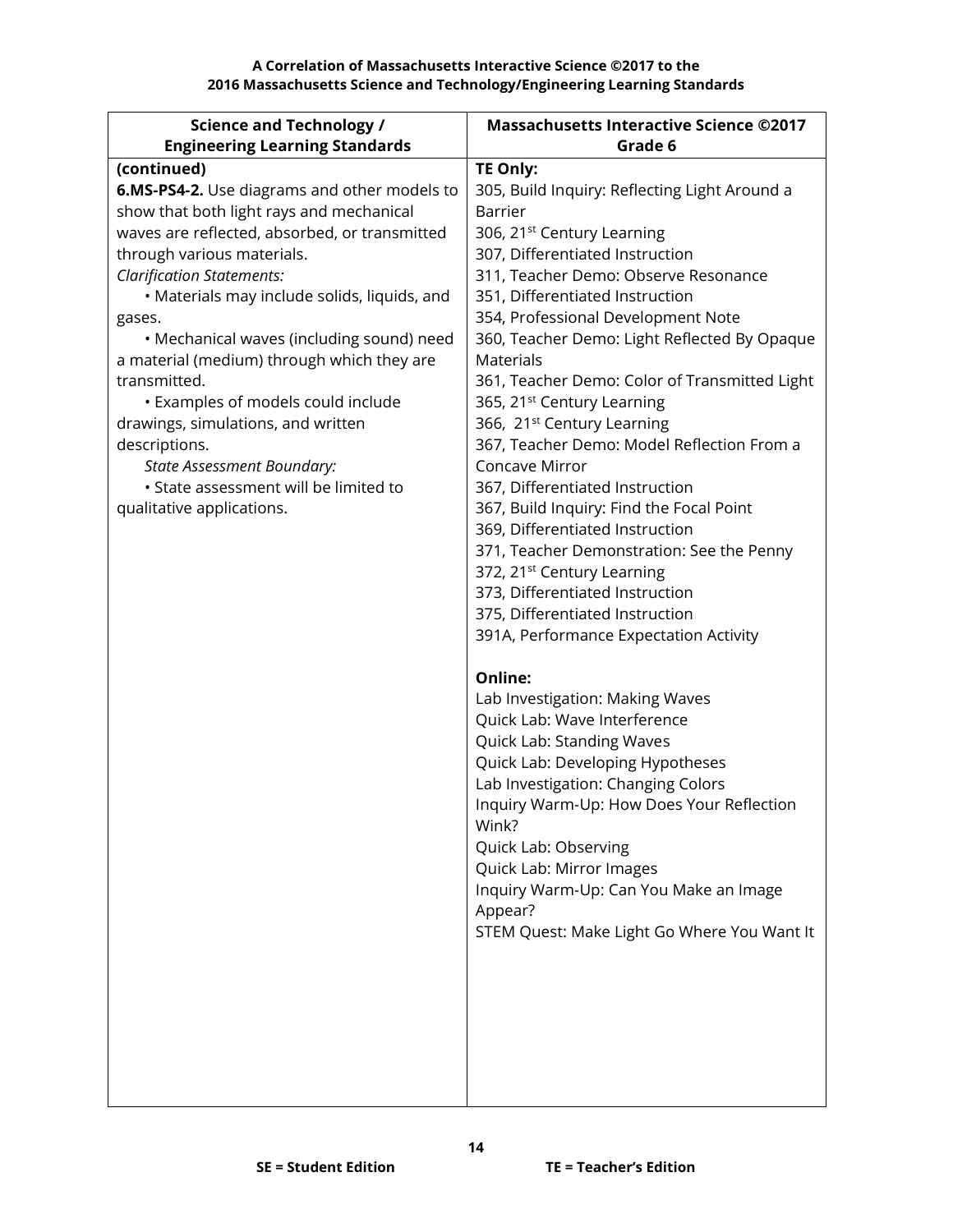| <b>Science and Technology /</b>                                                                                                                                                                                                                                                                                                                                               | <b>Massachusetts Interactive Science ©2017</b>                                                                                                                                                                                                                                                                                  |
|-------------------------------------------------------------------------------------------------------------------------------------------------------------------------------------------------------------------------------------------------------------------------------------------------------------------------------------------------------------------------------|---------------------------------------------------------------------------------------------------------------------------------------------------------------------------------------------------------------------------------------------------------------------------------------------------------------------------------|
| <b>Engineering Learning Standards</b>                                                                                                                                                                                                                                                                                                                                         | Grade 6                                                                                                                                                                                                                                                                                                                         |
| 6.MS-PS4-3. Present qualitative scientific and<br>technical information to support the claim that<br>digitized signals (sent as wave pulses<br>representing 0s and 1s) can be used to encode<br>and transmit information.<br><b>State Assessment Boundary:</b><br>• Binary counting or the specific<br>mechanism of any given device are not<br>expected in state assessment. | SE/TE:<br>337-339, How Do Radio Waves Transmit<br>Information?<br>340-341, How Does a Cell Phone Work?<br>342-343, How Does Satellite Communication<br>Work?<br><b>TE Only:</b><br>339, Differentiated Instruction<br>340, Teacher Demo: Model Cell Phone<br>Transmissions<br>349A, Performance Expectation Activity<br>Online: |
|                                                                                                                                                                                                                                                                                                                                                                               | Quick Lab: How Cell Phones Work<br>Quick Lab: How Does GPS Work?                                                                                                                                                                                                                                                                |
| <b>Technology/Engineering</b>                                                                                                                                                                                                                                                                                                                                                 |                                                                                                                                                                                                                                                                                                                                 |
| <b>ETS1. Engineering Design</b>                                                                                                                                                                                                                                                                                                                                               |                                                                                                                                                                                                                                                                                                                                 |
| <b>6.MS-ETS1-1.</b> Define the criteria and                                                                                                                                                                                                                                                                                                                                   | SE/TE:                                                                                                                                                                                                                                                                                                                          |
| constraints of a design problem with sufficient<br>precision to ensure a successful solution.<br>Include potential impacts on people and the<br>natural environment that may limit possible<br>solutions.*                                                                                                                                                                    | 396-397, Scenario Investigation: That Isn't<br>Science!<br>432-435, STEM Activity: Out of the Corner of<br>Your Eye<br>480, Science Matters: Bakelite®: Molding the<br>Future<br>TE Only:<br>427A, 481A, Performance Expectation Activity<br>Online:<br>STEM Quest: Design an Animal Crossing                                   |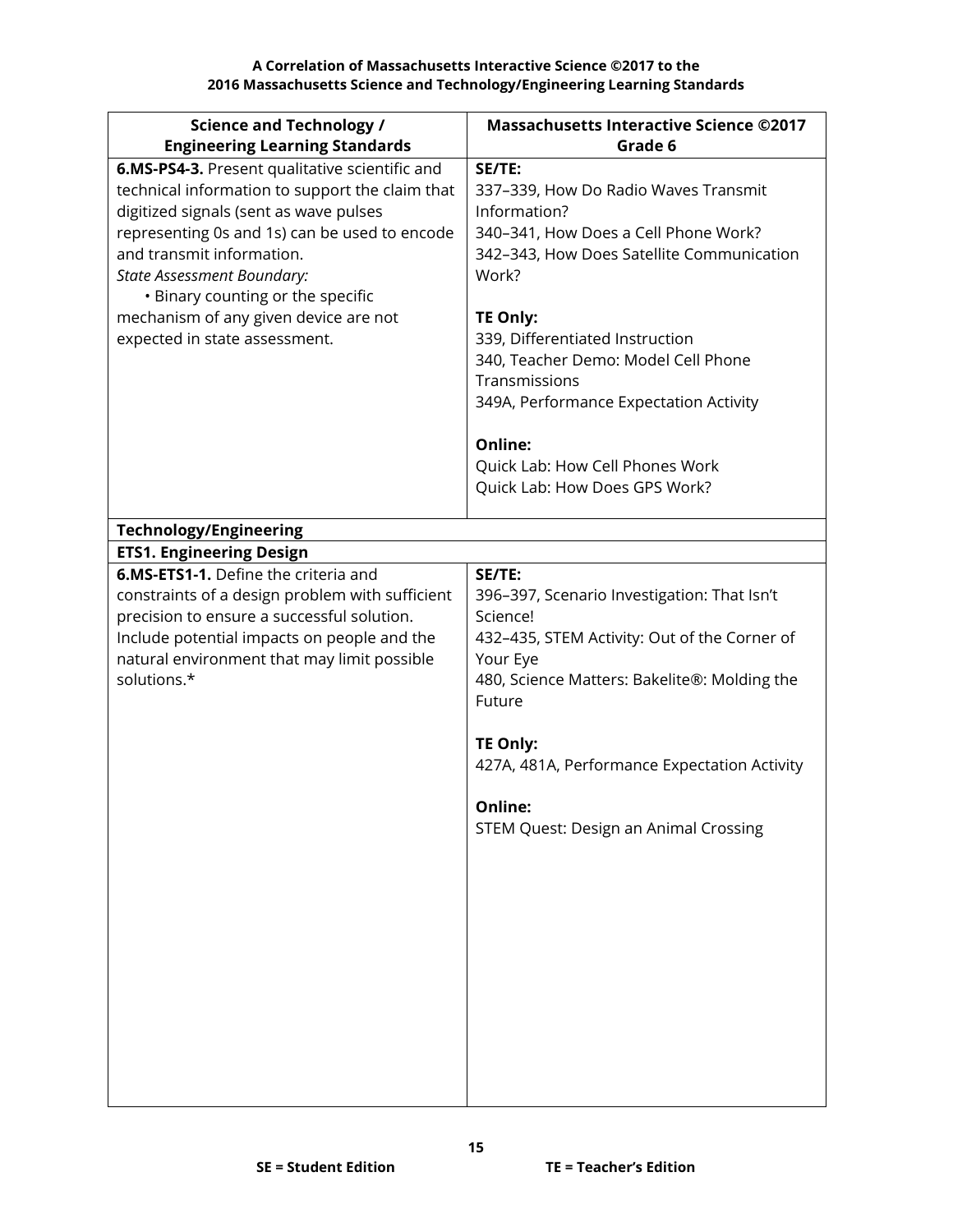| <b>Science and Technology /</b>                                                                                                                                                                                                                                                                                                                                                                             | <b>Massachusetts Interactive Science ©2017</b>                                                                                                                                                                                                                                                         |
|-------------------------------------------------------------------------------------------------------------------------------------------------------------------------------------------------------------------------------------------------------------------------------------------------------------------------------------------------------------------------------------------------------------|--------------------------------------------------------------------------------------------------------------------------------------------------------------------------------------------------------------------------------------------------------------------------------------------------------|
| <b>Engineering Learning Standards</b>                                                                                                                                                                                                                                                                                                                                                                       | Grade 6                                                                                                                                                                                                                                                                                                |
| 6.MS-ETS1-5(MA). Create visual<br>representations of solutions to a design<br>problem. Accurately interpret and apply scale<br>and proportion to visual representations.*<br><b>Clarification Statements:</b><br>• Examples of visual representations can<br>include sketches, scaled drawings, and<br>orthographic projections.<br>Examples of scale can include $\frac{1}{4}$ " = 1'0"<br>and 1 cm = 1 m. | SE/TE:<br>461, Why Do Scientists Use Models?<br>468-469, Explore the Big Question: Out in<br>Space<br><b>TE Only:</b><br>427B, 481B, Performance Expectation Activity<br>469, Differentiated Instruction<br>469, 21 <sup>st</sup> Century Learning<br>Online:<br>STEM Quest: Design an Animal Crossing |
| 6.MS-ETS1-6(MA). Communicate a design<br>solution to an intended user, including design<br>features and limitations of the solution.<br><b>Clarification Statement:</b><br>· Examples of intended users can include<br>students, parents, teachers, manufacturing<br>personnel, engineers, and customers.                                                                                                   | SE/TE:<br>7, STEM Activity: Life on Mars<br>355, STEM Activity: Optical Security<br>397, Scenario Investigation: That Isn't Science!<br>434, STEM Activity: Out of the Corner of Your<br>Eye<br><b>TE Only:</b><br>427C, 481C, Performance Expectation Activity                                        |
| <b>ETS2. Materials, Tools, and Manufacturing</b>                                                                                                                                                                                                                                                                                                                                                            |                                                                                                                                                                                                                                                                                                        |
| 6.MS-ETS2-1(MA). Analyze and compare<br>properties of metals, plastics, wood, and<br>ceramics, including flexibility, ductility,<br>hardness, thermal conductivity, electrical<br>conductivity, and melting point.                                                                                                                                                                                          | SE/TE:<br>251, STEM Activity: Crystal Clear<br>433, STEM Activity: Out of the Corner of Your<br>Eye<br><b>TE Only:</b><br>427D, 481D, Performance Expectation Activity                                                                                                                                 |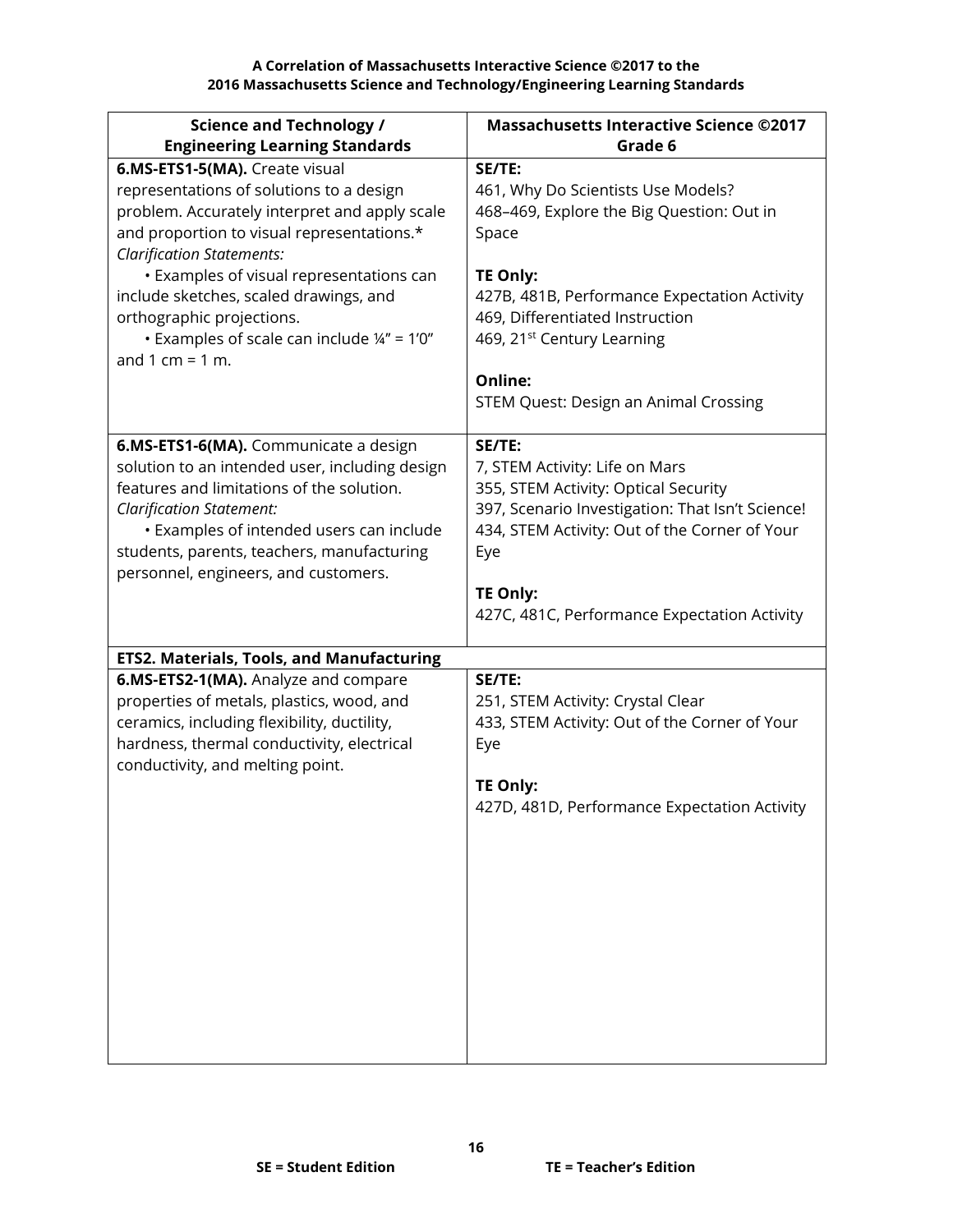| <b>Science and Technology /</b><br><b>Engineering Learning Standards</b>                                                                                                                                                                                                                                                                                                                                                                                                                                                                                       | <b>Massachusetts Interactive Science ©2017</b><br>Grade 6                                                                                                                                                                                   |
|----------------------------------------------------------------------------------------------------------------------------------------------------------------------------------------------------------------------------------------------------------------------------------------------------------------------------------------------------------------------------------------------------------------------------------------------------------------------------------------------------------------------------------------------------------------|---------------------------------------------------------------------------------------------------------------------------------------------------------------------------------------------------------------------------------------------|
| 6.MS-ETS2-2(MA). Given a design task, select<br>appropriate materials based on specific<br>properties needed in the construction of a<br>solution.<br><b>Clarification Statement:</b><br>• Examples of materials can include metals,<br>plastics, wood, and ceramics.                                                                                                                                                                                                                                                                                          | SE/TE:<br>251, STEM Activity: Crystal Clear<br>433, STEM Activity: Out of the Corner of Your<br>Eye<br>TE Only:<br>427E, 481E, Performance Expectation Activity<br>Online:<br>STEM Quest: Keep the Cold Out<br>STEM Quest: Keep the Heat In |
| 6.MS-ETS2-3(MA). Choose and safely use<br>appropriate measuring tools, hand tools,<br>fasteners, and common hand-held power tools<br>used to construct a prototype.*<br><b>Clarification Statements:</b><br>• Examples of measuring tools include a<br>tape measure, a meter stick, and a ruler.<br>• Examples of hand tools include a<br>hammer, a screwdriver, a wrench, and pliers.<br>• Examples of fasteners include nails,<br>screws, nuts and bolts, staples, glue, and tape.<br>• Examples of common power tools include<br>jigsaw, drill, and sander. | SE/TE:<br>438, Length; Measuring Length<br>470-474, Why Prepare for a Scientific<br>Investigation?<br><b>TE Only:</b><br>427F, 481F, Performance Expectation Activity                                                                       |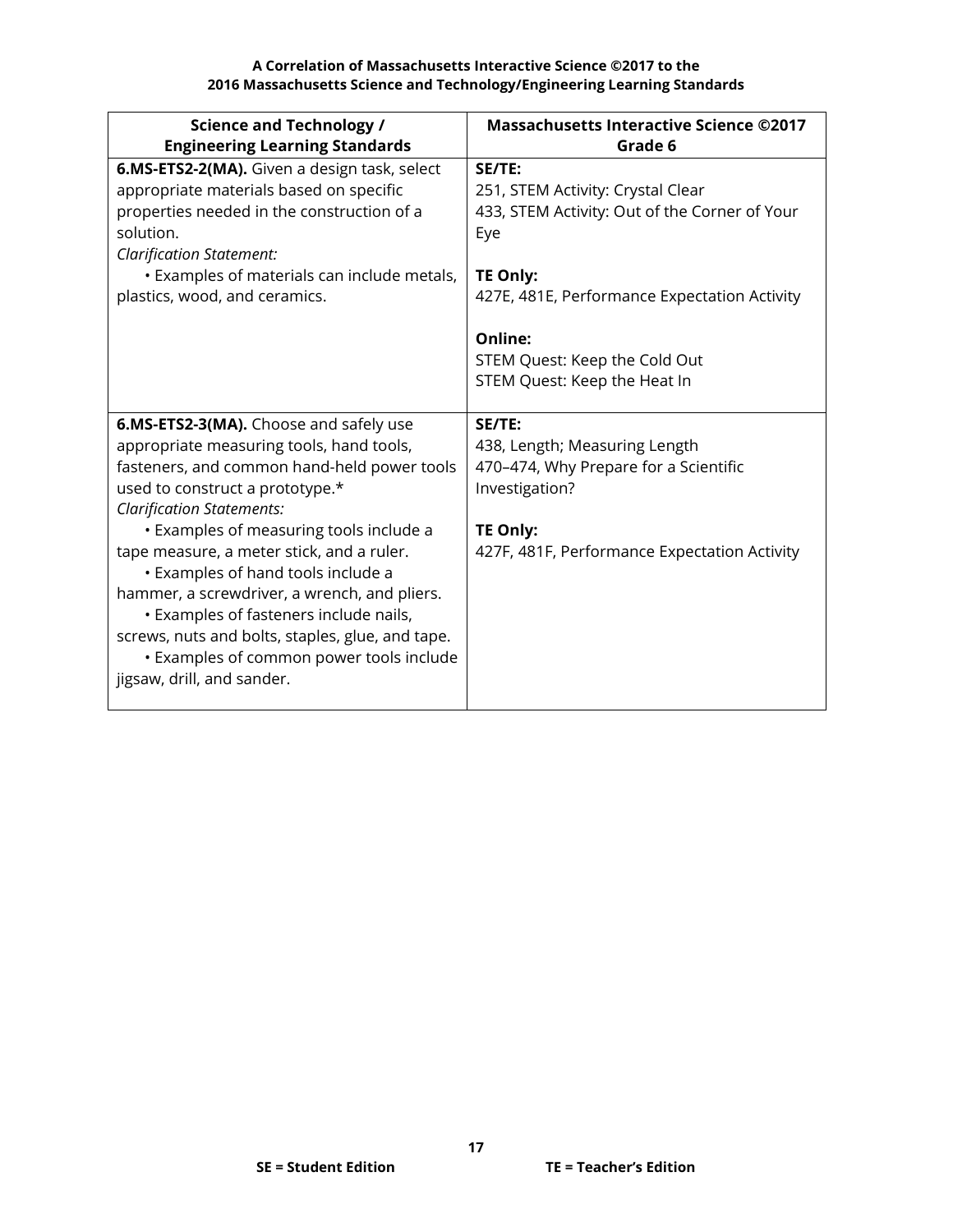**Massachusetts Interactive Science ©2017**

**Science and Technology /**

<span id="page-17-0"></span>

| <b>Engineering Learning Standards</b>                                                                 | Grade 7                                         |  |
|-------------------------------------------------------------------------------------------------------|-------------------------------------------------|--|
| <b>GRADE 7</b>                                                                                        |                                                 |  |
| <b>Systems and Cycles</b>                                                                             |                                                 |  |
| Students in grade 7 focus on systems and cycles using their understanding of structures and           |                                                 |  |
| functions, connections and relationships in systems, and flow of matter and energy developed in       |                                                 |  |
| earlier grades. A focus on systems requires students to apply concepts and skills across disciplines, |                                                 |  |
| since most natural and designed systems and cycles are complex and interactive. They gain             |                                                 |  |
| experience with plate tectonics, interactions of humans and Earth processes, organism systems to      |                                                 |  |
| support and propagate life, ecosystem dynamics, motion and energy systems, and key                    |                                                 |  |
| technological systems used by society. Through grade 7, students begin a process of moving from       |                                                 |  |
| a more concrete to an abstract perspective, since many of the systems and cycles studied are not      |                                                 |  |
| directly observable or experienced. This also creates a foundation for exploring cause and effect     |                                                 |  |
| relationships in more depth in grade 8.                                                               |                                                 |  |
| <b>Earth and Space Sciences</b>                                                                       |                                                 |  |
| <b>ESS2. Earth's Systems</b>                                                                          |                                                 |  |
| 7.MS-ESS2-2. Construct an explanation based                                                           | SE/TE:                                          |  |
| on evidence for how Earth's surface has                                                               | 8-13, What Breaks Down Rocks?                   |  |
| changed over scales that range from local to                                                          | 14-15, How Fast Does Weathering Occur?          |  |
| global in size.                                                                                       | 21, Explore the Big Question: From Rock to Soil |  |
| <b>Clarification Statements:</b>                                                                      | 40-41, How Does Stress Change Earth's Crust?    |  |
| • Examples of processes occurring over                                                                | 42-43, How Do Faults Form?                      |  |
| large, global spatial scales include plate motion,                                                    | 44-47, How Does Plate Movement Create New       |  |
| formation of mountains and ocean basins, and                                                          | Landforms?                                      |  |
| ice ages.                                                                                             | 174-175, How Do Waves Affect the Shore?         |  |
| • Examples of changes occurring over small,<br>local spatial scales include earthquakes and           | TE Only:                                        |  |
| seasonal weathering and erosion.                                                                      | 10, Professional Development Note               |  |
|                                                                                                       | 11, Teacher Demo: Mechanical Weathering         |  |
|                                                                                                       | 11, Differentiated Instruction                  |  |
|                                                                                                       | 11, 21 <sup>st</sup> Century Learning           |  |
|                                                                                                       | 13, Differentiated Instruction                  |  |
|                                                                                                       | 13, Teach Demo: Chemical Weathering             |  |
|                                                                                                       | 31A, 67A, Performance Expectation Activity      |  |
|                                                                                                       | 45, Teacher Demo: Modeling Synclines and        |  |
|                                                                                                       | Anticlines                                      |  |
|                                                                                                       | 45, 21 <sup>st</sup> Century Learning           |  |
|                                                                                                       | 46, 21 <sup>st</sup> Century Learning           |  |
|                                                                                                       | 47, Differentiated Instruction                  |  |
|                                                                                                       | 47, 21 <sup>st</sup> Century Learning           |  |
|                                                                                                       |                                                 |  |
|                                                                                                       |                                                 |  |
|                                                                                                       |                                                 |  |
|                                                                                                       |                                                 |  |
|                                                                                                       |                                                 |  |
|                                                                                                       |                                                 |  |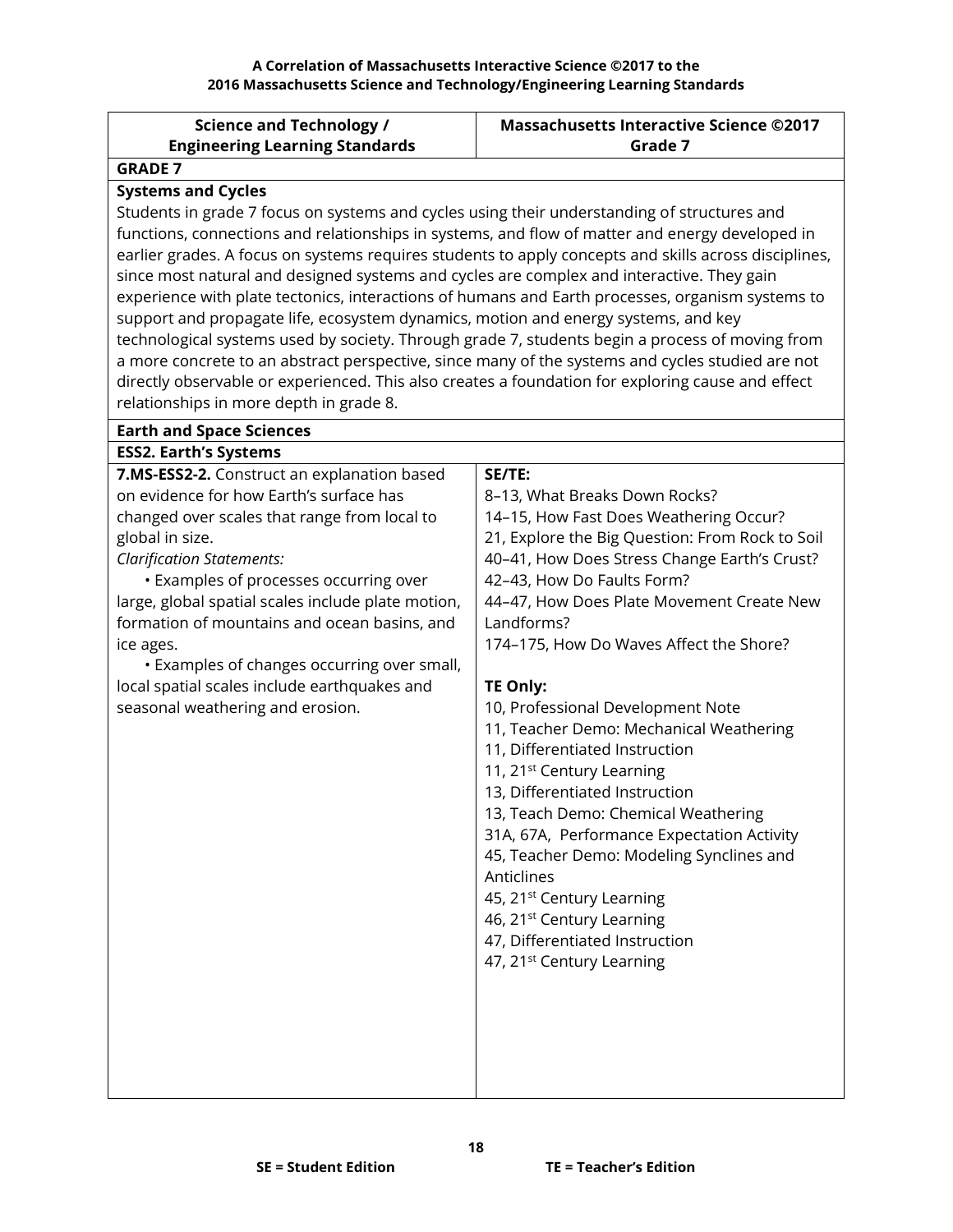| <b>Science and Technology /</b><br><b>Engineering Learning Standards</b>                                                                                                                                                                                                                                                                                                                                                                                                                                     | <b>Massachusetts Interactive Science ©2017</b><br>Grade 7                                                                                                                                                                                                                                                                                                                                                                                                                                                                                                                                                               |
|--------------------------------------------------------------------------------------------------------------------------------------------------------------------------------------------------------------------------------------------------------------------------------------------------------------------------------------------------------------------------------------------------------------------------------------------------------------------------------------------------------------|-------------------------------------------------------------------------------------------------------------------------------------------------------------------------------------------------------------------------------------------------------------------------------------------------------------------------------------------------------------------------------------------------------------------------------------------------------------------------------------------------------------------------------------------------------------------------------------------------------------------------|
| (continued)<br>7.MS-ESS2-2. Construct an explanation based<br>on evidence for how Earth's surface has<br>changed over scales that range from local to<br>global in size.<br><b>Clarification Statements:</b><br>• Examples of processes occurring over<br>large, global spatial scales include plate motion,<br>formation of mountains and ocean basins, and<br>ice ages.<br>• Examples of changes occurring over small,<br>local spatial scales include earthquakes and<br>seasonal weathering and erosion. | Online:<br>Inquiry Warm-Up: How Fast Can It Fizz?<br>Quick Lab: Freezing and Thawing<br>Quick Lab: Rusting Away<br>Quick Lab: It's All On The Surface<br>Inquiry Warm-Up: How Does Stress Affect<br>Earth's Crust?                                                                                                                                                                                                                                                                                                                                                                                                      |
| 7.MS-ESS2-4. Develop a model to explain how<br>the energy of the sun and Earth's gravity drive<br>the cycling of water, including changes of state,<br>as it moves through multiple pathways in<br>Earth's hydrosphere.<br><b>Clarification Statement:</b><br>• Examples of models can be conceptual or<br>physical.<br>State Assessment Boundary:<br>• A quantitative understanding of the latent<br>heats of vaporization and fusion is not expected<br>in state assessment.                               | SE/TE:<br>146-147, What Is the Water Cycle?<br>149-151, What Is a River System?<br>152-153, What Are Ponds and Lakes?<br>154, How Can Lakes Change?<br>155, Explore the Big Question: An Endless Cycle<br>157-161, How Does Water Move Underground?<br><b>TE Only:</b><br>151, Differentiated Instruction<br>152, 21 <sup>st</sup> Century Learning<br>159, Differentiated Instruction<br>159, 21 <sup>st</sup> Century Learning<br>161, Lab Resource: Quick Lab: An Artesian Well<br>161, Differentiated Instruction<br>181A, Performance Expectation Activity<br>Online:<br>Inquiry Warm-Up: Where Does the Water Go? |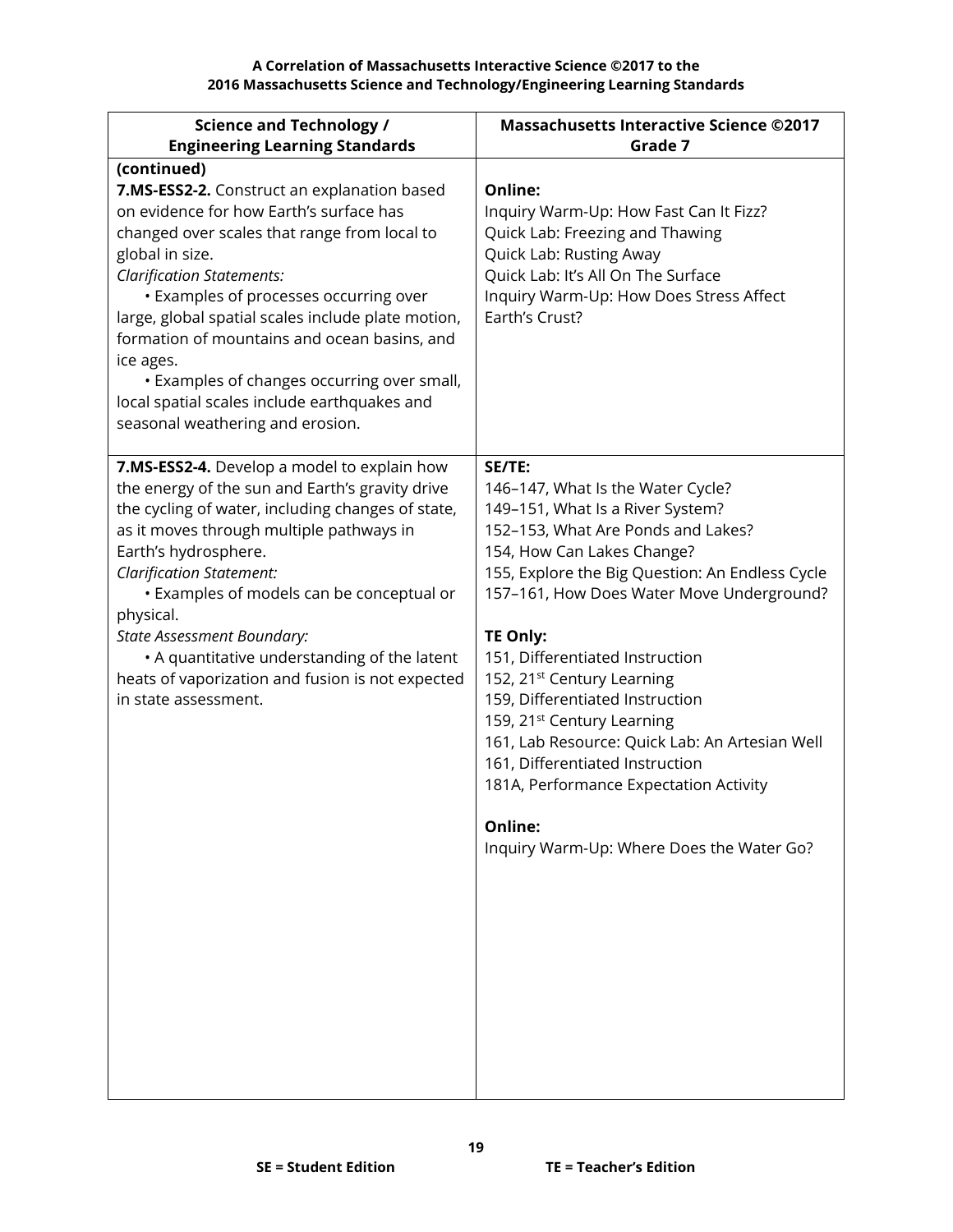| <b>Science and Technology /</b>                 | <b>Massachusetts Interactive Science ©2017</b>          |
|-------------------------------------------------|---------------------------------------------------------|
| <b>Engineering Learning Standards</b>           | Grade 7                                                 |
| <b>ESS3. Earth and Human Activity</b>           |                                                         |
| 7.MS-ESS3-2. Obtain and communicate             | SE/TE:                                                  |
| information on how data from past geologic      | 49-51, What Are Seismic Waves?                          |
| events are analyzed for patterns and used to    | 52-53, How Are Earthquakes Measured?                    |
| forecast the location and likelihood of future  | 54-55, How Is an Epicenter Located?                     |
| catastrophic events.                            | 54, Do the Math!                                        |
| <b>Clarification Statements:</b>                | 56, My Planet Diary: Whole Lot of Shaking Going         |
| · Geologic events include earthquakes,          | On                                                      |
| volcanic eruptions, floods, and landslides.     | 57-58, How Do Seismographs Work?                        |
| • Examples of data typically analyzed can       | 59-60, What Patterns Do Seismographic Data              |
| include the locations, magnitudes, and          | Reveal?                                                 |
| frequencies of the natural hazards.             | 60-61, Explore the Big Question: Earthquakes            |
| <b>State Assessment Boundary:</b>               | and Plate Tectonics                                     |
| • Active analysis of data or forecasting is not | 74-77, Where Are Volcanoes Found on Earth's<br>Surface? |
| expected in state assessment.                   | 78-83, What Happens When a Volcano Erupts?              |
|                                                 | 84, What Are the Stages of Volcanic Activity?           |
|                                                 | 85, Explore the Big Question: Mt. Rainier               |
|                                                 |                                                         |
|                                                 | <b>TE Only:</b>                                         |
|                                                 | 50, 21 <sup>st</sup> Century Learning                   |
|                                                 | 51, 53, 55, 59, 61, 77, Differentiated Instruction      |
|                                                 | 52, 21 <sup>st</sup> Century Learning                   |
|                                                 | 53, Differentiated Instruction                          |
|                                                 | 55, Differentiated Instruction                          |
|                                                 | 59, Differentiated Instruction                          |
|                                                 | 61, Differentiated Instruction                          |
|                                                 | 67B, Performance Expectation Activity                   |
|                                                 | 76, 21 <sup>st</sup> Century Learning                   |
|                                                 | 77, Differentiated Instruction                          |
|                                                 | 82, Professional Development Note                       |
|                                                 | Online:                                                 |
|                                                 | STEM Quest: Patterns in the Cascade Range               |
|                                                 | STEM Quest: Signs of Eruption?                          |
|                                                 | Quick Lab: Measuring Earthquakes                        |
|                                                 | Lab Investigation: Finding the Epicenter                |
|                                                 | Inquiry Warm-Up: How Can Seismic Waves Be               |
|                                                 | Detected?                                               |
|                                                 | Quick Lab: Design a Seismograph                         |
|                                                 | Quick Lab: Earthquake Patterns                          |
|                                                 |                                                         |
|                                                 |                                                         |
|                                                 |                                                         |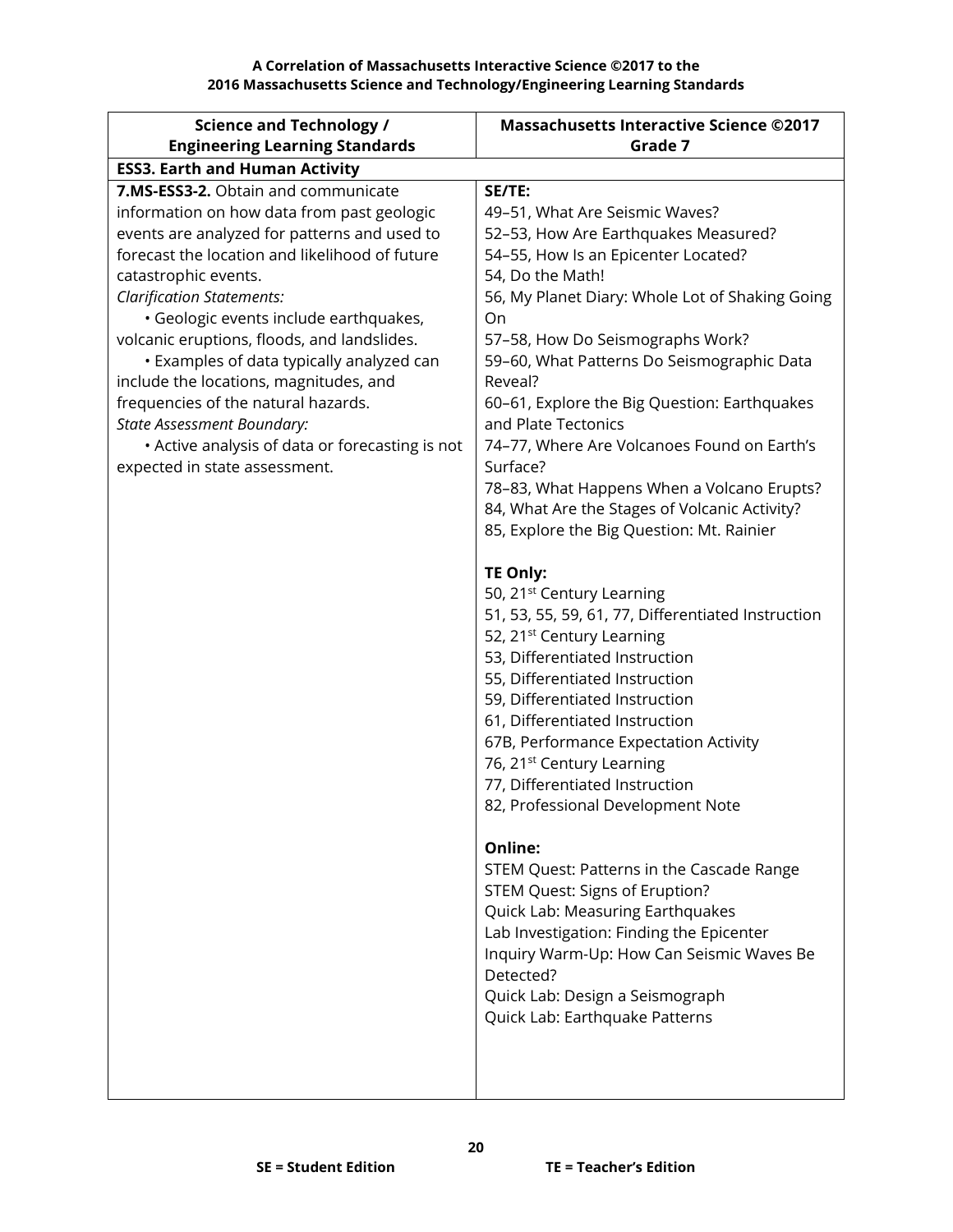**A Correlation of Massachusetts Interactive Science ©2017 to the 2016 Massachusetts Science and Technology/Engineering Learning Standards**

| <b>Science and Technology /</b>               | <b>Massachusetts Interactive Science ©2017</b>          |
|-----------------------------------------------|---------------------------------------------------------|
| <b>Engineering Learning Standards</b>         | Grade 7                                                 |
| 7.MS-ESS3-4. Construct an argument supported  | SE/TE:                                                  |
| by evidence that human activities and         | 98-99, The Big Question                                 |
| technologies can mitigate the impact of       | 102-103, Scenario Investigation: Light Bulbs            |
| increases in human population and per capita  | Can't Use Much Energy                                   |
| consumption of natural resources on the       | 104, My Planet Diary: Hurricane Energy Crisis           |
| environment.                                  | 105-110, What Are Three Major Fossil Fuels?             |
| <b>Clarification Statements:</b>              | 111, Why Are Fossil Fuels Nonrenewable                  |
| • Arguments should be based on examining      | Resources?                                              |
| historical data such as population graphs,    | 112-117, What are Some Renewable Sources of             |
| natural resource distribution maps, and water | Energy?                                                 |
| quality studies over time.                    | 118-119, Explore the Big Question: The Energy           |
| • Examples of negative impacts can include    | Around Us                                               |
| changes to the amount and quality of natural  | 120-121, How Does a Nuclear Power Plant                 |
| resources such as water, mineral, and energy  | Produce Electricity?                                    |
| supplies.                                     | 122, My Planet Diary: House of Straw                    |
|                                               | 123, How Has Energy Use Changed Over Time?              |
|                                               | 124-127, How Can We Ensure There Will Be                |
|                                               | Enough Energy for the Future?                           |
|                                               | 132, Science Matters: How Low Is Low Impact?            |
|                                               | 186-189: STEM Activity: It's All Water Under the        |
|                                               | Dam                                                     |
|                                               | 190, My Planet Diary: How Do You Feel About<br>Nature?  |
|                                               |                                                         |
|                                               | 191-193, What Are the Types of Environmental<br>Issues? |
|                                               | 194-195, How Are Environmental Decisions                |
|                                               | Made?                                                   |
|                                               | 197-198, What Are Natural Resources?                    |
|                                               | 199-201, Why Are Natural Resources Important?           |
|                                               | 202-203, How Do People Use Land?                        |
|                                               | 204-207, Why Is Soil Management Important?              |
|                                               | 226-227, Why Is Fresh Water a Limited                   |
|                                               | Resource?                                               |
|                                               | 228-229, What Are the Major Sources of Water            |
|                                               | Pollution?                                              |
|                                               | 230-231, How Can Water Pollution Be Reduced?            |
|                                               | 232-233, Explore the Big Question: Pollution            |
|                                               | and Solutions                                           |
|                                               |                                                         |
|                                               | <b>TE Only:</b>                                         |
|                                               | 106, 21 <sup>st</sup> Century Learning                  |
|                                               | 107, Differentiated Instruction                         |
|                                               | 111, Differentiated Instruction                         |
|                                               | 115, Differentiated Instruction                         |
|                                               |                                                         |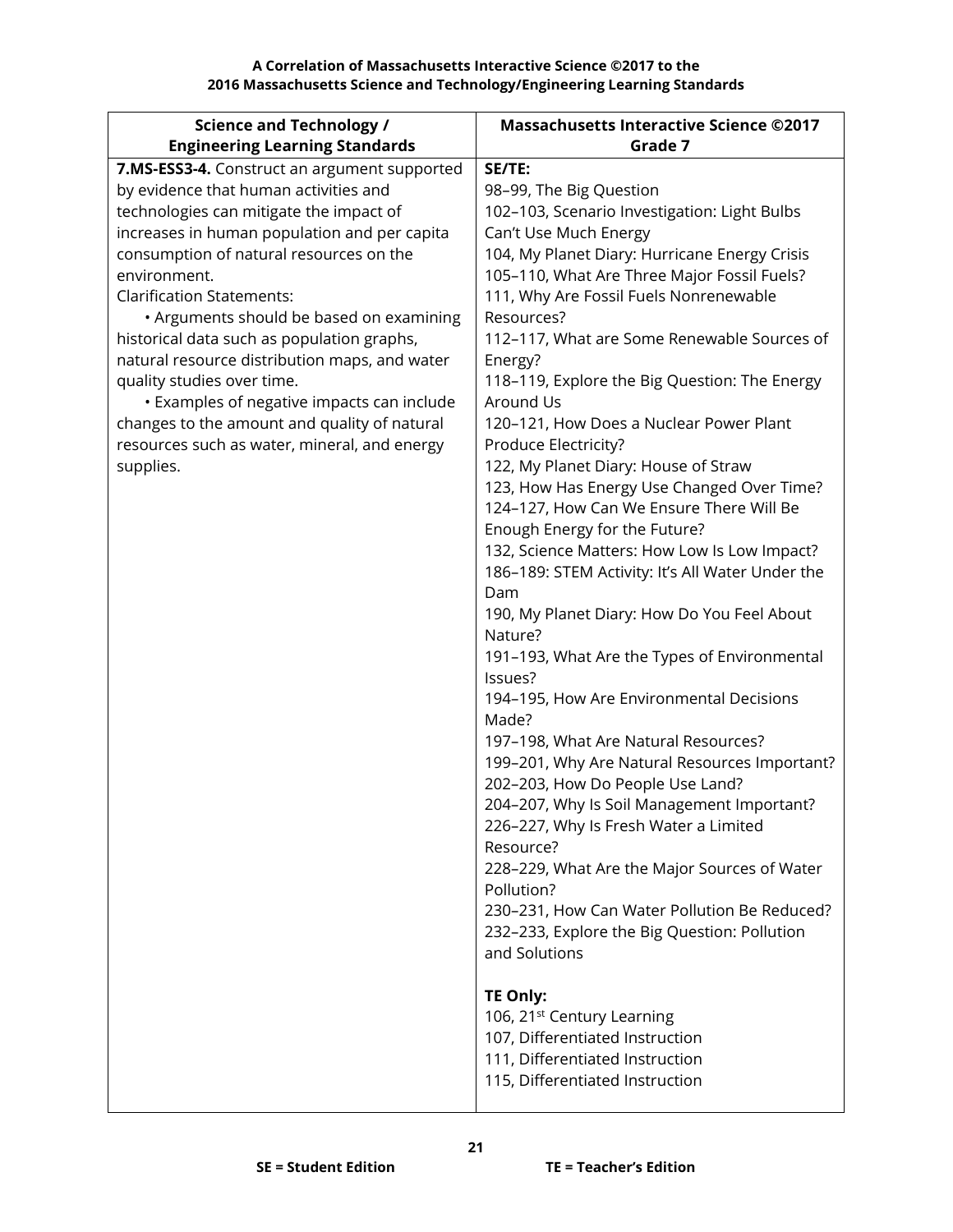| <b>Science and Technology /</b>               | <b>Massachusetts Interactive Science ©2017</b>                              |
|-----------------------------------------------|-----------------------------------------------------------------------------|
| <b>Engineering Learning Standards</b>         | Grade 7                                                                     |
| (continued)                                   | TE Only:                                                                    |
| 7.MS-ESS3-4. Construct an argument supported  | 115, Differentiated Instruction                                             |
| by evidence that human activities and         | 117, Differentiated Instruction                                             |
| technologies can mitigate the impact of       | 117, 21 <sup>st</sup> Century Learning                                      |
| increases in human population and per capita  | 119, Differentiated Instruction                                             |
| consumption of natural resources on the       | 121, Differentiated Instruction                                             |
| environment.                                  | 124, 192, 207, 21 <sup>st</sup> Century Learning                            |
| <b>Clarification Statements:</b>              | 124, Professional Development Note                                          |
| • Arguments should be based on examining      | 126, Build Inquiry: Interpret Illustrations                                 |
| historical data such as population graphs,    | 127, Differentiated Instruction                                             |
| natural resource distribution maps, and water | 133A, 181B, 239B, Performance Expectation                                   |
| quality studies over time.                    | Activity                                                                    |
| • Examples of negative impacts can include    | 155, Differentiated Instruction                                             |
| changes to the amount and quality of natural  | 182, Professional Development Note                                          |
| resources such as water, mineral, and energy  | 192, 21 <sup>st</sup> Century Learning                                      |
| supplies.                                     | 193, Differentiated Instruction                                             |
|                                               | 199, Differentiated Instruction                                             |
|                                               | 201, Differentiated Instruction                                             |
|                                               | 207, Differentiated Instruction                                             |
|                                               | 207, 21 <sup>st</sup> Century Learning                                      |
|                                               | 211, Teacher Demo: Make a Model of a Landfill                               |
|                                               | 212, Build Inquiry: What Will Decompose?                                    |
|                                               | 213, Build Inquiry: Calculate Trees to Make                                 |
|                                               | Newspaper                                                                   |
|                                               | 229, Differentiated Instruction                                             |
|                                               | 233, Differentiated Instruction                                             |
|                                               |                                                                             |
|                                               | <b>Online:</b>                                                              |
|                                               | STEM Quest: Energy Savings at School                                        |
|                                               | Lab Investigation: Fossil Fuels                                             |
|                                               | Inquiry Warm-Up: Can You Capture Solar                                      |
|                                               | Energy?                                                                     |
|                                               | Quick Lab: Producing Electricity                                            |
|                                               | Inquiry Warm-Up: Which Bulb Is More Efficient?                              |
|                                               | Quick Lab: Human Energy Use                                                 |
|                                               | Quick Lab: Future Energy Use                                                |
|                                               | Quick Lab: Water, Water, Everywhere                                         |
|                                               | Quick Lab: Environmental Issues                                             |
|                                               | Quick Lab: Comparing Costs and Benefits<br>Inquiry Warm-Up: Using Resources |
|                                               | Lab Investigation: Recycling Paper                                          |
|                                               | Quick Lab: Modeling Soil Conservation                                       |
|                                               | Lab Investigation: Waste, Away!                                             |
|                                               |                                                                             |
|                                               |                                                                             |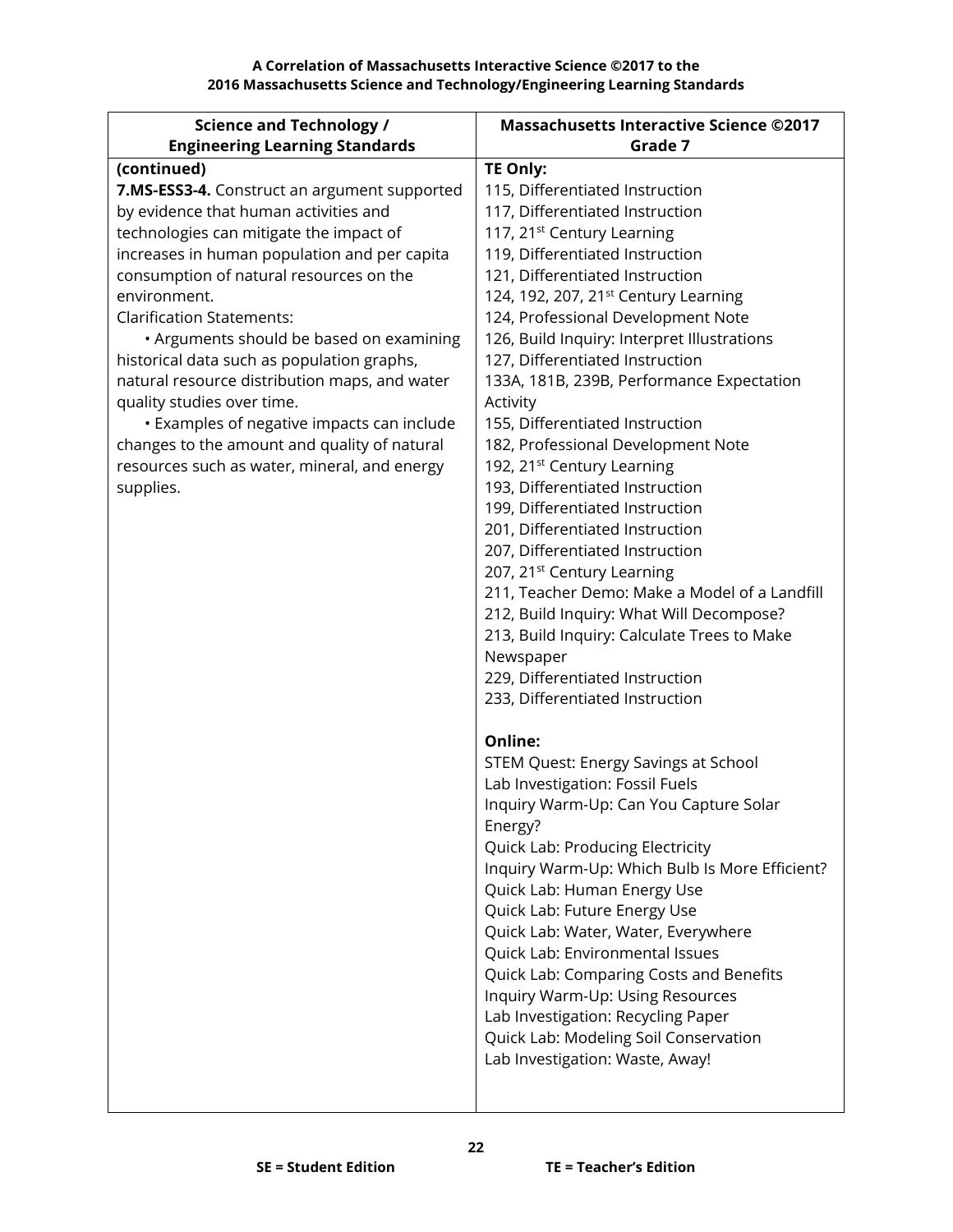| <b>Science and Technology /</b>                                   | <b>Massachusetts Interactive Science ©2017</b> |
|-------------------------------------------------------------------|------------------------------------------------|
| <b>Engineering Learning Standards</b>                             | Grade 7                                        |
| <b>Life Science</b>                                               |                                                |
| <b>LS1. From Molecules to Organisms: Structures and Processes</b> |                                                |
| 7.MS-LS1-4. Construct an explanation based on                     | SE/TE:                                         |
| evidence for how characteristic animal                            | 247-251, How Do Animals Reproduce?             |
| behaviors and specialized plant structures                        | 252-253, How Do External and Internal          |
| increase the probability of successful                            | Fertilization Differ?                          |
| reproduction of animals and plants.                               | 254, My Planet Diary: Beware of Glass          |
| <b>Clarification Statements:</b>                                  | 255-256, Where Do Embryos Develop?             |
| • Examples of animal behaviors that affect                        | 257-260, How Do Young Animals Develop?         |
| the probability of animal reproduction could                      | 261-262, How Do Animals Care for Their Young?  |
| include nest building to protect young from                       | 263, Do the Math!                              |
| cold, herding of animals to protect young from                    | 264-269, What Are the Functions of Roots,      |
| predators, and vocalizations and colorful                         | Stems, and Leaves?                             |
| plumage to attract mates for breeding.                            | 270-271, How Do Seeds Become New Plants?       |
| <b>·</b> Examples of animal behaviors that affect                 | 272-273, What Are the Structures of a Flower?  |
| the probability of plant reproduction could                       | 274-275, What Are the Stages of a Plant's Life |
| include transferring pollen or seeds; and,                        | Cycle?                                         |
| creating conditions for seed germination and                      | 276-281, How Do Plants Reproduce?              |
| growth.                                                           |                                                |
| • Examples of plant structures that affect                        | <b>TE Only:</b>                                |
| the probability of plant reproduction could                       | 248, Professional Development Note             |
| include bright flowers attracting butterflies that                | 250, 21st Century Learning                     |
| transfer pollen, flower nectar, and odors that                    | 253, Differentiated Instruction                |
| attract insects that transfer pollen, and hard                    | 257, Differentiated Instruction                |
| shells on nuts that squirrels bury.                               | 257, 21st Century Learning                     |
| <b>State Assessment Boundary:</b>                                 | 259, Differentiated Instruction                |
| • Natural selection is not expected in state                      | 260, 21st Century Learning                     |
| assessment.                                                       | 261, Differentiated Instruction                |
|                                                                   | 268, Professional Development Note             |
|                                                                   | 269, 21st Century Learning                     |
|                                                                   | 271, Lab Zone: Modeling Seed Dispersal         |
|                                                                   | 273, Lab Zone: Observing the Structure of a    |
|                                                                   | Flower                                         |
|                                                                   | 287A, Performance Expectation Activity         |
|                                                                   | <b>Online:</b>                                 |
|                                                                   | Quick Lab: To Care or Not to Care              |
|                                                                   | Quick Lab: Modeling Flowers                    |
|                                                                   |                                                |
|                                                                   |                                                |
|                                                                   |                                                |
|                                                                   |                                                |
|                                                                   |                                                |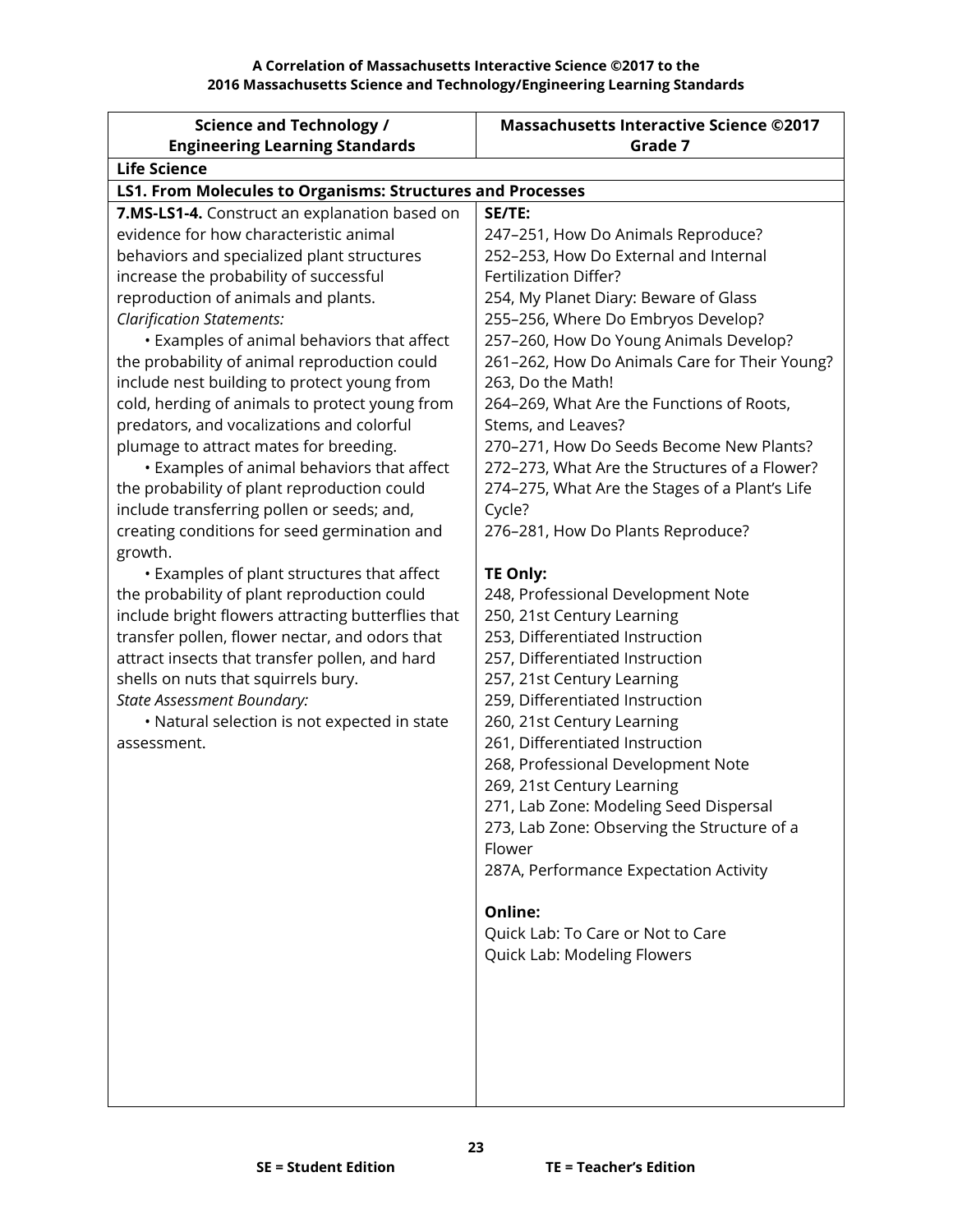| <b>Science and Technology /</b>                     | <b>Massachusetts Interactive Science ©2017</b>      |
|-----------------------------------------------------|-----------------------------------------------------|
| <b>Engineering Learning Standards</b>               | Grade 7                                             |
| LS2. Ecosystems: Interactions, Energy, and Dynamics |                                                     |
| 7.MS-LS2-1. Analyze and interpret data to           | SE/TE:                                              |
| provide evidence for the effects of periods of      | 295, What Does an Organism Get From Its             |
| abundant and scarce resources on the growth         | Environment?                                        |
| of organisms and the size of populations in an      | 296, What Are the Two Parts of an Organism's        |
| ecosystem.                                          | Habitat?                                            |
|                                                     | 297, 307 Apply It!                                  |
|                                                     | 298-299, How Is an Ecosystem Organized?             |
|                                                     | 300-304, How Do Populations Change in Size?         |
|                                                     | 305-306, What Factors Limit Population              |
|                                                     | Growth?                                             |
|                                                     | <b>TE Only:</b>                                     |
|                                                     |                                                     |
|                                                     | 295, ELL Support<br>297, Differentiated Instruction |
|                                                     | 299, Differentiated Instruction                     |
|                                                     | 302, 21st Century Learning                          |
|                                                     | 303, Differentiated Instruction                     |
|                                                     | 305, Differentiated Instruction                     |
|                                                     | 307, Differentiated Instruction                     |
|                                                     | 323A, Performance Expectation Activity              |
|                                                     |                                                     |
|                                                     | Online:                                             |
|                                                     | Quick Lab: Growing and Shrinking                    |
|                                                     | After Inquiry Warm-Up: Interactions Among           |
|                                                     | Living Things                                       |
|                                                     | Quick Lab: Adaptations for Survival                 |
|                                                     | Quick Lab: Competition and Predation                |
|                                                     |                                                     |
|                                                     |                                                     |
|                                                     |                                                     |
|                                                     |                                                     |
|                                                     |                                                     |
|                                                     |                                                     |
|                                                     |                                                     |
|                                                     |                                                     |
|                                                     |                                                     |
|                                                     |                                                     |
|                                                     |                                                     |
|                                                     |                                                     |
|                                                     |                                                     |
|                                                     |                                                     |
|                                                     |                                                     |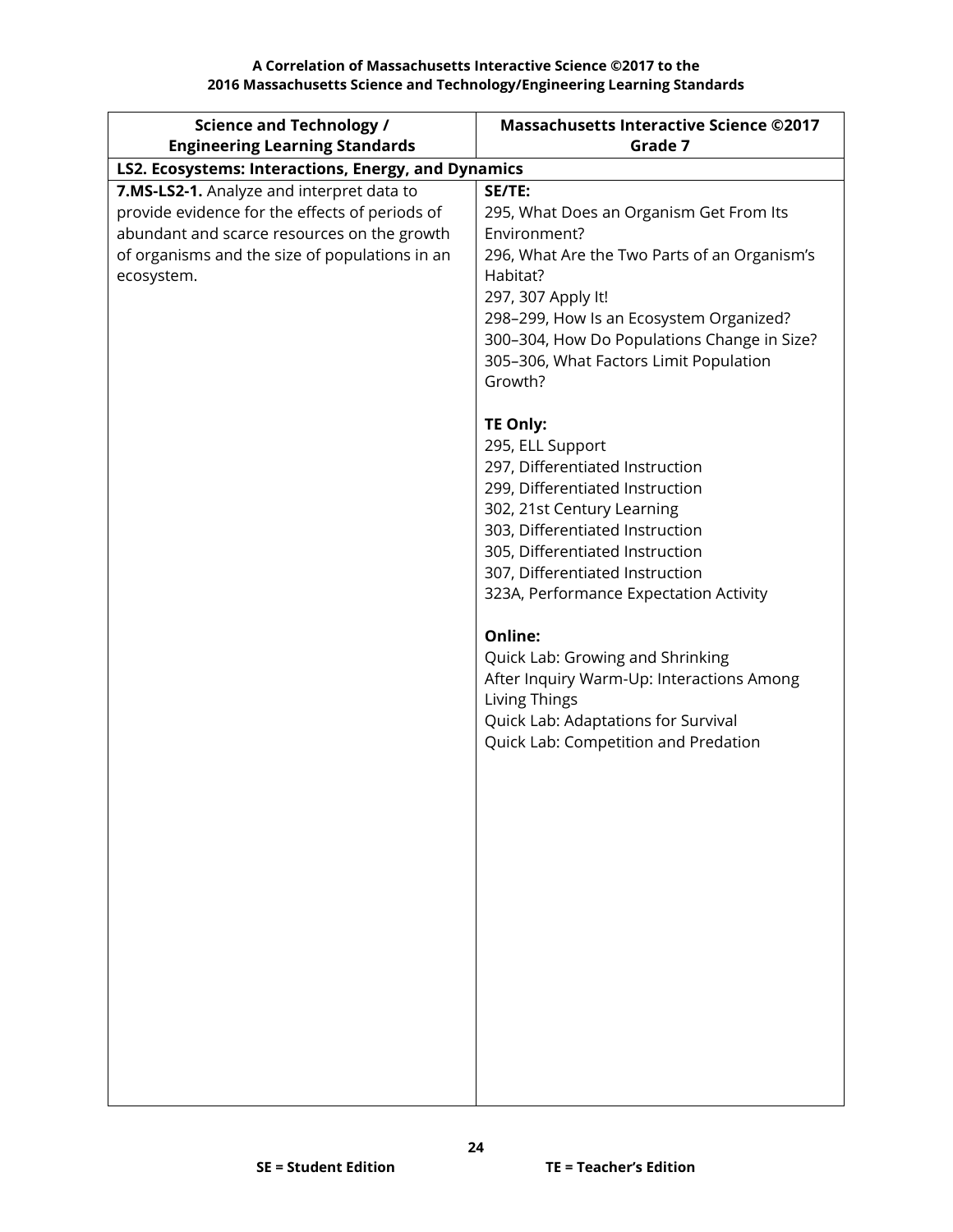| <b>Science and Technology /</b>                                                                 | <b>Massachusetts Interactive Science ©2017</b>     |
|-------------------------------------------------------------------------------------------------|----------------------------------------------------|
| <b>Engineering Learning Standards</b>                                                           | Grade 7                                            |
| 7.MS-LS2-2. Describe how relationships among                                                    | SE/TE:                                             |
| and between organisms in an ecosystem can be                                                    | 288-289, The Big Question                          |
| competitive, predatory, parasitic, and mutually                                                 | 308, My Planet Diary: Predator Power               |
| beneficial and that these interactions are found                                                | 308-310, How Do Adaptations Help an                |
| across multiple ecosystems.                                                                     | Organism Survive?                                  |
| <b>Clarification Statement:</b>                                                                 | 311-313, What Are Competition and Predation?       |
| • Emphasis is on describing consistent                                                          | 314, Do the Math!: Predator-Prey Interactions      |
| patterns of interactions in different ecosystems<br>in terms of relationships among and between | 315-316, What Are the Three Types of<br>Symbiosis? |
| organisms.                                                                                      | 317, Apply It!                                     |
|                                                                                                 |                                                    |
|                                                                                                 | <b>TE Only:</b>                                    |
|                                                                                                 | 289, Differentiated Instruction                    |
|                                                                                                 | 311, Differentiated Instruction                    |
|                                                                                                 | 315, Differentiated Instruction                    |
|                                                                                                 | 316, 21st Century Learning                         |
|                                                                                                 | 317, Differentiated Instruction                    |
|                                                                                                 | 323B, Performance Expectation Activity             |
|                                                                                                 |                                                    |
|                                                                                                 | Online:                                            |
|                                                                                                 | Quick Lab: Competition and Predation               |
|                                                                                                 | Quick Lab: Type of Symbiosis                       |
|                                                                                                 | Quick Lab: Adaptations for Survival                |
|                                                                                                 |                                                    |
|                                                                                                 |                                                    |
|                                                                                                 |                                                    |
|                                                                                                 |                                                    |
|                                                                                                 |                                                    |
|                                                                                                 |                                                    |
|                                                                                                 |                                                    |
|                                                                                                 |                                                    |
|                                                                                                 |                                                    |
|                                                                                                 |                                                    |
|                                                                                                 |                                                    |
|                                                                                                 |                                                    |
|                                                                                                 |                                                    |
|                                                                                                 |                                                    |
|                                                                                                 |                                                    |
|                                                                                                 |                                                    |
|                                                                                                 |                                                    |
|                                                                                                 |                                                    |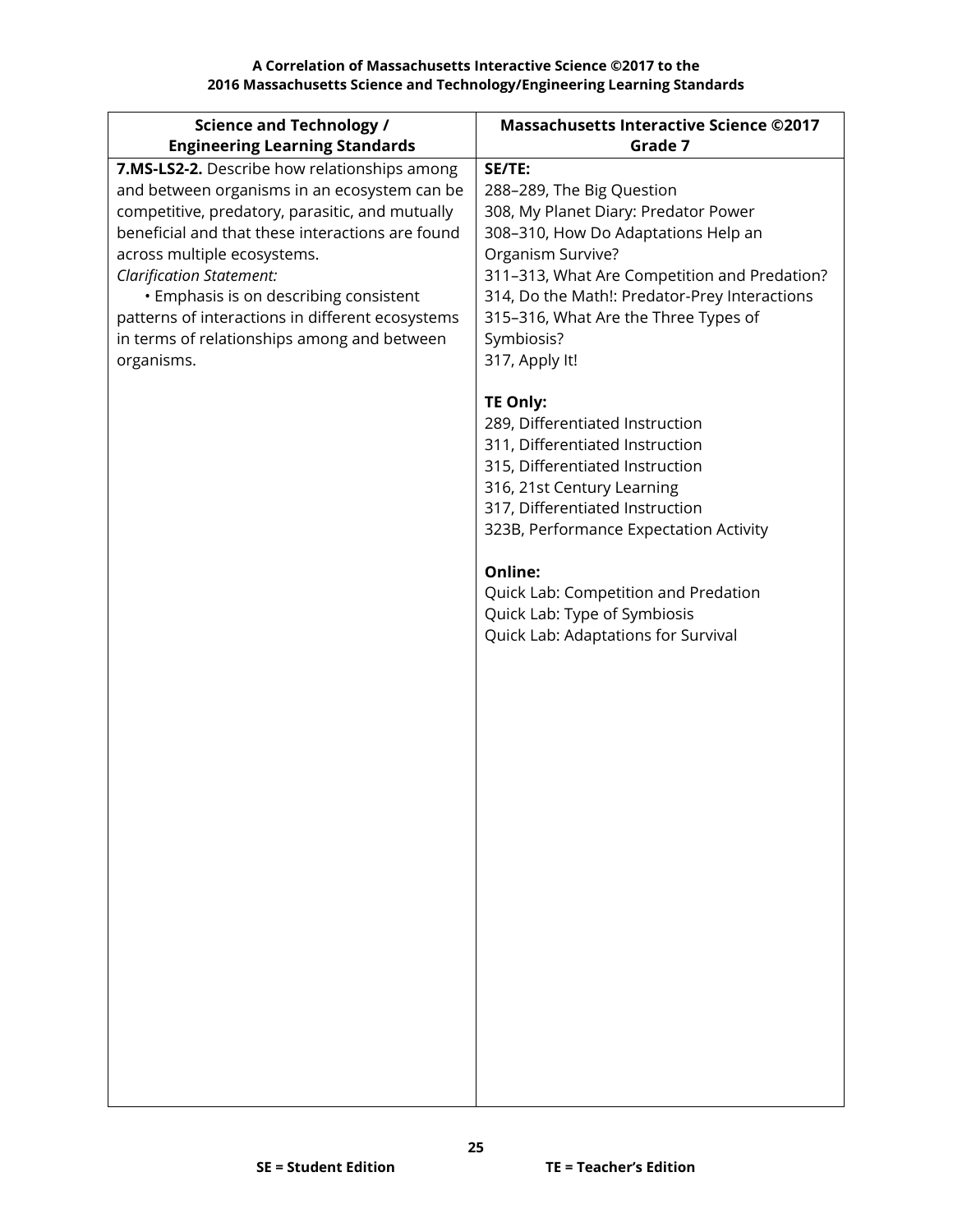| <b>Science and Technology /</b><br><b>Engineering Learning Standards</b>                                                                                                                                                                                                                                                                                                                                                                                                                                                                                                                                                                                                                                                                                  | <b>Massachusetts Interactive Science ©2017</b><br>Grade 7                                                                                                                                                                                                                                                                                                                                                                                                                                                                                                            |
|-----------------------------------------------------------------------------------------------------------------------------------------------------------------------------------------------------------------------------------------------------------------------------------------------------------------------------------------------------------------------------------------------------------------------------------------------------------------------------------------------------------------------------------------------------------------------------------------------------------------------------------------------------------------------------------------------------------------------------------------------------------|----------------------------------------------------------------------------------------------------------------------------------------------------------------------------------------------------------------------------------------------------------------------------------------------------------------------------------------------------------------------------------------------------------------------------------------------------------------------------------------------------------------------------------------------------------------------|
| 7.MS-LS2-3. Develop a model to describe that<br>matter and energy cycle among living and<br>nonliving parts of an ecosystem and that both<br>matter and energy are conserved through these<br>processes<br><b>Clarification Statements:</b><br>• Cycling of matter should include the role of<br>photosynthesis, cellular respiration, and<br>decomposition, and transfer among producers,<br>primary, secondary, and tertiary consumers,<br>and decomposers.<br>• Models may include food webs and food<br>chains.<br><b>State Assessment Boundary:</b><br>• Cycling of specific atoms (such as carbon<br>or oxygen), or the biochemical steps of<br>photosynthesis, cellular respiration, and<br>decomposition are not expected in state<br>assessment. | SE/TE:<br>324-325, The Big Question<br>333-335, What Are the Energy Roles in an<br>Ecosystem?<br>336-338, How Does Energy Move Through an<br>Ecosystem?<br>339, Do the Math!<br>340-341, How Do Human Activities Affect<br>Ecosystems?<br>342-343, What Processes Are Involved in the<br>Water Cycle?<br>344-345, How Are the Carbon and Oxygen<br>Cycles Related?<br>346-347, How Does Nitrogen Cycle Through<br>Ecosystems?<br>348-349, Explore the Big Question: Cycles of<br>Matter<br>374-375, Scenario Investigation: Fantasy Food<br>Chain<br><b>TE Only:</b> |
|                                                                                                                                                                                                                                                                                                                                                                                                                                                                                                                                                                                                                                                                                                                                                           | 334, 21st Century Learning<br>335, Differentiated Instruction<br>337, Differentiated Instruction<br>339, Differentiated Instruction<br>340, 21st Century Learning<br>345, Differentiated Instruction<br>347, Differentiated Instruction<br>347, 21st Century Learning<br>349, Differentiated Instruction<br>369A, Performance Expectation Activity<br>Online:<br>Lab Investigation: Consequences of Human<br>Activity<br>Quick Lab: Following Water<br>Quick Lab: Carbon and Oxygen Blues<br>Quick Lab: Playing Nitrogen Cycle Roles                                 |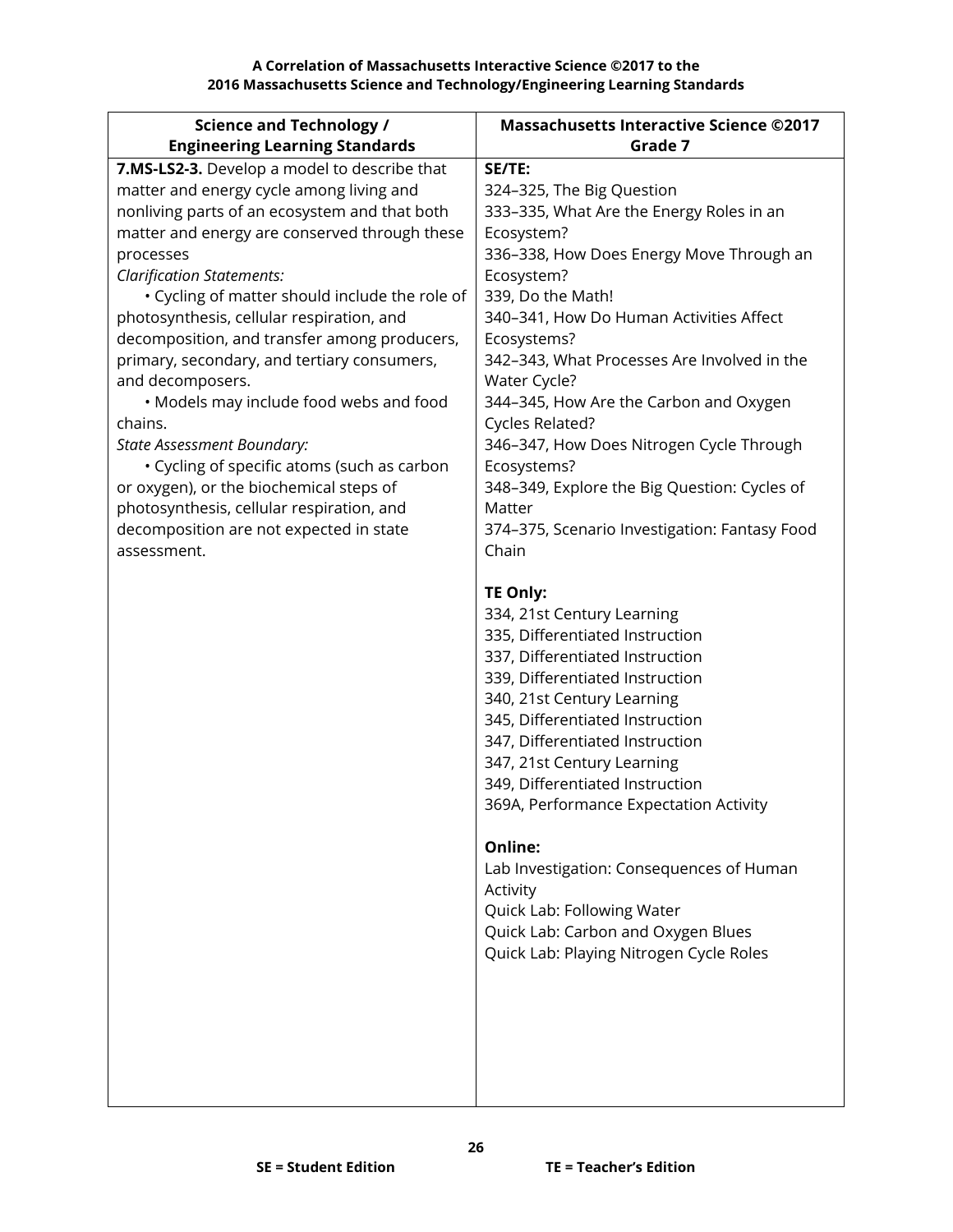| <b>Science and Technology /</b>                                                                                                                                                                                                                                                                                                                                                                                  | <b>Massachusetts Interactive Science ©2017</b>                                                                                                                                                                                                                                                                                                                                                                                                                                                                                                                                                                                                                                                                                                                                                                                                                                                                                                                                                       |
|------------------------------------------------------------------------------------------------------------------------------------------------------------------------------------------------------------------------------------------------------------------------------------------------------------------------------------------------------------------------------------------------------------------|------------------------------------------------------------------------------------------------------------------------------------------------------------------------------------------------------------------------------------------------------------------------------------------------------------------------------------------------------------------------------------------------------------------------------------------------------------------------------------------------------------------------------------------------------------------------------------------------------------------------------------------------------------------------------------------------------------------------------------------------------------------------------------------------------------------------------------------------------------------------------------------------------------------------------------------------------------------------------------------------------|
| <b>Engineering Learning Standards</b>                                                                                                                                                                                                                                                                                                                                                                            | Grade 7                                                                                                                                                                                                                                                                                                                                                                                                                                                                                                                                                                                                                                                                                                                                                                                                                                                                                                                                                                                              |
| 7.MS-LS2-4. Analyze data to provide evidence<br>that disruptions (natural or human-made) to<br>any physical or biological component of an<br>ecosystem can lead to shifts in all its<br>populations.<br><b>Clarification Statement:</b><br>• Focus should be on ecosystem<br>characteristics varying over time, including<br>disruptions such as hurricanes, floods, wildfires,<br>oil spills, and construction. | SE/TE:<br>370-371, How Might a Bayou Change Over<br>Time?<br>376-379, How Do Ecosystems Change Over<br>Time?<br>380-381, How Do Changes in Ecosystems Affect<br>the Survival of Organisms?<br>385-387, How Do Human Activities Affect<br>Ecosystems?<br>388, My Planet Diary: Blog<br>389-390, What Is Biodiversity's Value?<br>393, What Factors Affect Biodiversity?<br>394-395, How Do Humans Affect Biodiversity?<br>396-397, Explore the Big Question: Life in a<br>Coral Reef<br><b>TE Only:</b><br>379, Differentiated Instruction<br>381, Differentiated Instruction<br>381, 21st Century Learning<br>385, Differentiated Instruction<br>386, Differentiated Instruction<br>387, Differentiated Instruction<br>391, Differentiated Instruction<br>393, Differentiated Instruction<br>395, Differentiated Instruction<br>395, 21st Century Learning<br>397, Differentiated Instruction<br>407A, Performance Expectation Activity<br>Online:<br>Quick Lab: How Do Humans Impact<br>Ecosystems? |
|                                                                                                                                                                                                                                                                                                                                                                                                                  | Quick Lab: Adaptations for Survival<br>Inquiry Warm-Up: How Communities Change<br>Inquiry Warm-Up: How Do You Interact With<br>Your Environment?<br>Lab Investigation: Consequences of Human<br>Activity                                                                                                                                                                                                                                                                                                                                                                                                                                                                                                                                                                                                                                                                                                                                                                                             |
|                                                                                                                                                                                                                                                                                                                                                                                                                  |                                                                                                                                                                                                                                                                                                                                                                                                                                                                                                                                                                                                                                                                                                                                                                                                                                                                                                                                                                                                      |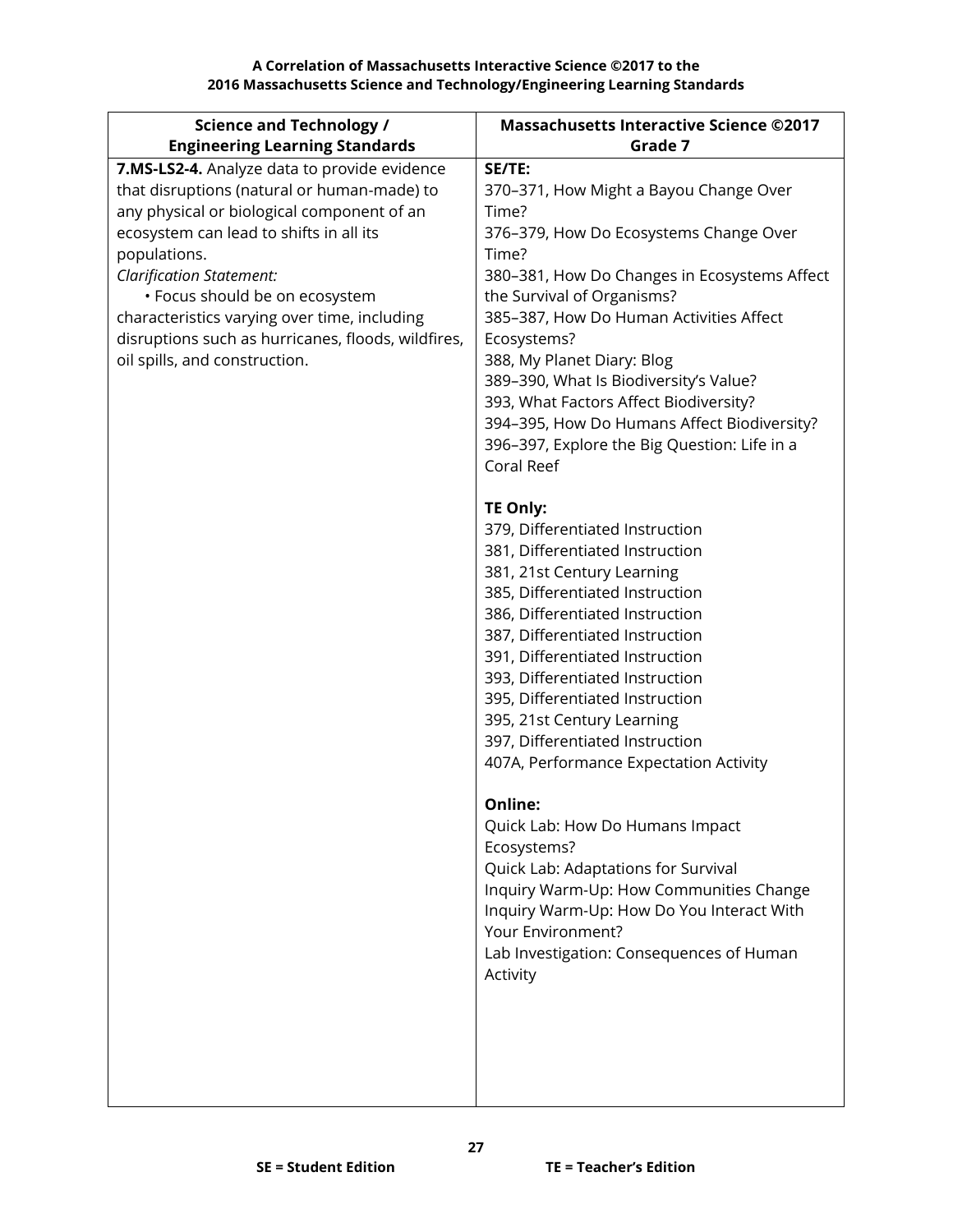| <b>Science and Technology /</b>                | <b>Massachusetts Interactive Science ©2017</b>      |
|------------------------------------------------|-----------------------------------------------------|
| <b>Engineering Learning Standards</b>          | Grade 7                                             |
| 7.MS-LS2-5. Evaluate competing design          | SE/TE:                                              |
| solutions for protecting an ecosystem. Discuss | 23-24, How Can Soil Lose Its Value?                 |
| benefits and limitations of each design.*      | 25, How Can Soil Be Conserved?                      |
| <b>Clarification Statements:</b>               | 31, Science and History: The Plant Doctor           |
| · Examples of design solutions could include   | 204-207, Why Is Soil Management Important?          |
| water, land, and species protection, and the   | 209-211, What Are Three Solid Waste Disposal        |
| prevention of soil erosion.                    | Methods?                                            |
| • Examples of design solution constraints      | 209, Apply It!                                      |
| could include scientific, economic, and social | 212-213, What Are the Major Categories of           |
| considerations.                                | Recycling?                                          |
|                                                | 214-215, How Are Hazardous Wastes Safely            |
|                                                | Disposed Of?                                        |
|                                                | 226-227, Why Is Fresh Water a Limited<br>Resource?  |
|                                                | 228-229, What Are the Major Sources of Water        |
|                                                | Pollution?                                          |
|                                                | 230-231, How Can Water Pollution Be Reduced?        |
|                                                | 232-233, Explore the Big Question: Pollution        |
|                                                | and Solutions                                       |
|                                                | 238, Science and History: Please Don't Pass the     |
|                                                | Plastic!                                            |
|                                                | 328-331, STEM Activity: River Works                 |
|                                                | 340-341, How Do Human Activities Affect             |
|                                                | Ecosystems?                                         |
|                                                |                                                     |
|                                                | <b>TE Only:</b>                                     |
|                                                | 23, ELL Support                                     |
|                                                | 25, Differentiated Instruction                      |
|                                                | 25, 21st Century Learning                           |
|                                                | 207, Differentiated Instruction                     |
|                                                | 207, 21st Century Learning                          |
|                                                | 209, ELL Support<br>213, Differentiated Instruction |
|                                                | 229, Differentiated Instruction                     |
|                                                | 231, Differentiated Instruction                     |
|                                                | 239A, Performance Expectation Activity              |
|                                                |                                                     |
|                                                | Online:                                             |
|                                                | Quick Lab: Soil Conservation                        |
|                                                | Quick Lab: Modeling Soil Conservation               |
|                                                | Quick Lab: Getting Clean                            |
|                                                |                                                     |
|                                                |                                                     |
|                                                |                                                     |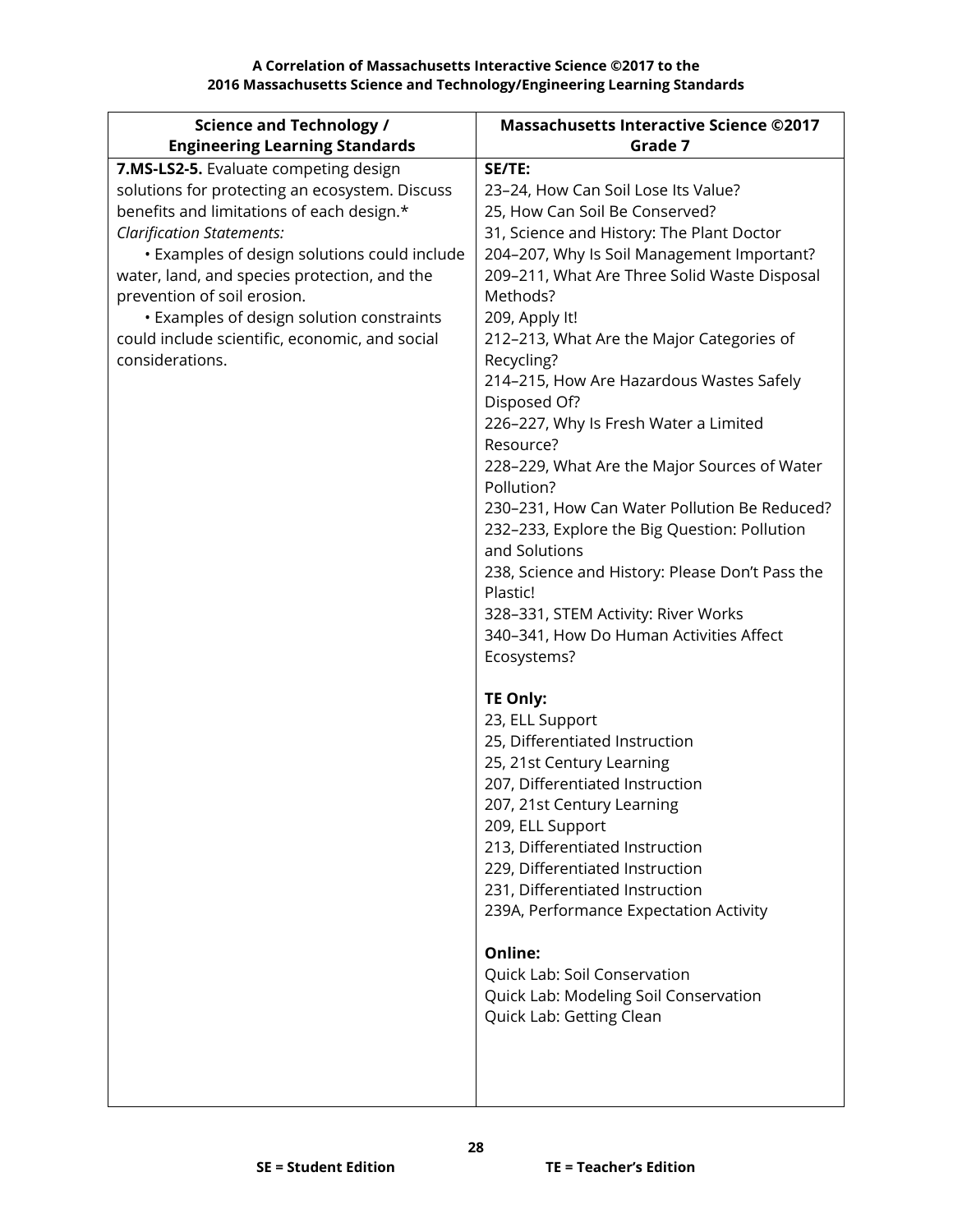| <b>Science and Technology /</b>                    | <b>Massachusetts Interactive Science ©2017</b> |
|----------------------------------------------------|------------------------------------------------|
| <b>Engineering Learning Standards</b>              | Grade 7                                        |
| 7.MS-LS2-6(MA). Explain how changes to the         | SE/TE:                                         |
| biodiversity of an ecosystem-the variety of        | 380-381, How Do Changes in Ecosystems Affect   |
| species found in the ecosystem-may limit the       | the Survival of Organisms?                     |
| availability of resources humans use.              | 382-384, What Resources Do Humans Obtain       |
| <b>Clarification Statement:</b>                    | From Ecosystems?                               |
| · Examples of resources can include food,          | 385-387, How Do Human Activities Affect        |
| energy, medicine, and clean water.                 | Ecosystems?                                    |
|                                                    | 388-390, What Is Biodiversity's Value          |
|                                                    | 391-393, What Factors Affect Biodiversity?     |
|                                                    | 394-395, How Do Humans Affect Biodiversity?    |
|                                                    | <b>TE Only:</b>                                |
|                                                    | 383, ELL Support                               |
|                                                    | 384, 21st Century Learning                     |
|                                                    | 385, Differentiated Instruction                |
|                                                    | 386, Differentiated Instruction                |
|                                                    | 387, 21st Century Learning                     |
|                                                    | 387, Differentiated Instruction                |
|                                                    | 397, Differentiated Instruction                |
|                                                    | 407B, Performance Expectation Activity         |
|                                                    | Online:                                        |
|                                                    | Quick Lab: How Do Humans Impact                |
|                                                    | Ecosystems?                                    |
| <b>Physical Science</b>                            |                                                |
| PS2. Motion and Stability: Forces and Interactions |                                                |
| 7.MS-PS2-3. Analyze data to describe the effect    | SE/TE:                                         |
| of distance and magnitude of electric charge on    | 511-512, How Do Charges Interact?              |
| the strength of electric forces.                   | 513-517, How Does Charge Build Up?             |
| <b>Clarification Statement:</b>                    | 518-520. How Is Electric Current Made?         |
| · Includes both attractive and repulsive           | 522-525, What Affects Current Flow?            |
| forces.                                            |                                                |
| <b>State Assessment Boundaries:</b>                | <b>TE Only:</b>                                |
| • State assessment will be limited to              | 511, ELL Support                               |
| proportional reasoning.                            | 511, 21st Century Learning                     |
| · Calculations using Coulomb's law or              | 513, Differentiated Instruction                |
| interactions of sub-atomic particles are not       | 515, 21st Century Learning                     |
| expected in state assessment.                      | 515, Differentiated Instruction                |
|                                                    | 519, 21st Century Learning                     |
|                                                    | 523, Differentiated Instruction                |
|                                                    | Online:                                        |
|                                                    | Quick Lab: Drawing Conclusions                 |
|                                                    | Quick Lab: Sparks Are Flying                   |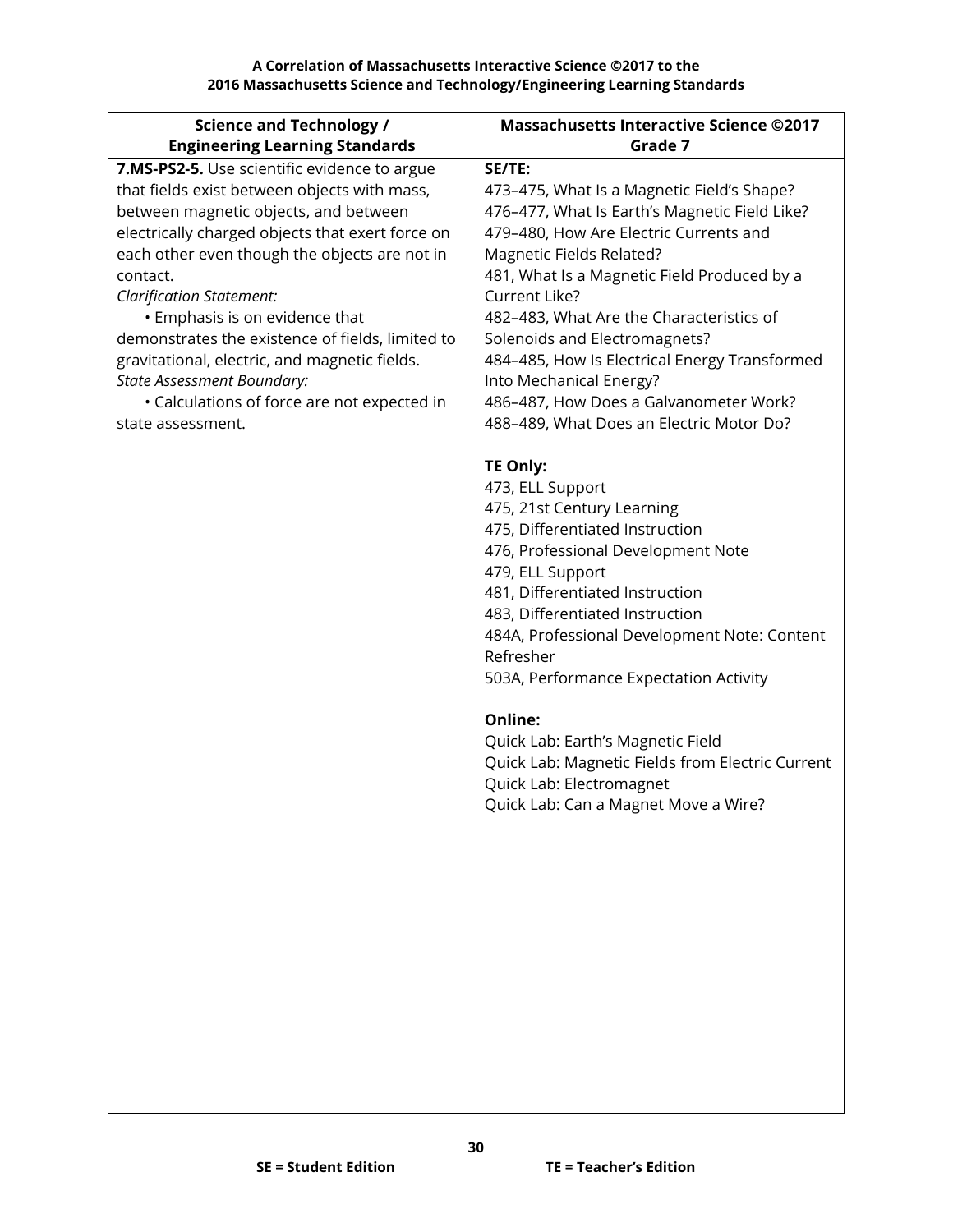| <b>Science and Technology /</b><br><b>Engineering Learning Standards</b>                                                                                                                                                                                                                                                                                                                                                                                                                                                                                                                                                                                                                                                                                                                                                                                                                                                                                                                        | <b>Massachusetts Interactive Science ©2017</b><br>Grade 7                                                                                                                                                                                                                                                                                                      |
|-------------------------------------------------------------------------------------------------------------------------------------------------------------------------------------------------------------------------------------------------------------------------------------------------------------------------------------------------------------------------------------------------------------------------------------------------------------------------------------------------------------------------------------------------------------------------------------------------------------------------------------------------------------------------------------------------------------------------------------------------------------------------------------------------------------------------------------------------------------------------------------------------------------------------------------------------------------------------------------------------|----------------------------------------------------------------------------------------------------------------------------------------------------------------------------------------------------------------------------------------------------------------------------------------------------------------------------------------------------------------|
| PS3. Energy                                                                                                                                                                                                                                                                                                                                                                                                                                                                                                                                                                                                                                                                                                                                                                                                                                                                                                                                                                                     |                                                                                                                                                                                                                                                                                                                                                                |
| 7.MS-PS3-1. Construct and interpret data and<br>graphs to describe the relationships among<br>kinetic energy, mass, and speed of an object.<br><b>Clarification Statements:</b><br>• Examples could include riding a bicycle at<br>different speeds and rolling different size rocks<br>downhill.<br>• Consider relationships between kinetic<br>energy vs. mass and kinetic energy vs. speed<br>separate from each other; emphasis is on the<br>difference between the linear and exponential<br>relationships.<br>State Assessment Boundary:<br>• Calculations or manipulation of the<br>formula for kinetic energy is not expected in<br>state assessment.                                                                                                                                                                                                                                                                                                                                   | SE/TE:<br>416-417, What Are Two Types of Energy?<br>417, Do the Math!<br>420-422, How Can You Find an Object's<br>Mechanical Energy?<br><b>TE Only:</b><br>417, Differentiated Instruction<br>417, 21st Century Learning<br>437A, Performance Expectation Activity<br>Online:<br>Quick Lab: Mass, Velocity, and Kinetic Energy<br>Quick Lab: Sources of Energy |
| 7.MS-PS3-2. Develop a model to describe the<br>relationship between the relative position of<br>objects interacting at a distance and their<br>relative potential energy in the system.<br><b>Clarification Statements:</b><br>· Examples of objects within systems<br>interacting at varying distances could include<br>the Earth and either a roller coaster cart at<br>varying positions on a hill or objects at varying<br>heights on shelves; changing the<br>direction/orientation of a magnet; and, a<br>balloon with static electrical charge being<br>brought closer to a stream of water.<br>• Examples of models could include<br>representations, diagrams, pictures, and written<br>descriptions of systems.<br><b>State Assessment Boundaries:</b><br>· State assessment will be limited to electric,<br>magnetic, and gravitational interactions and to<br>interactions of two objects at a time.<br>• Calculations of potential energy are not<br>expected in state assessment. | SE/TE:<br>412-413, Scenario Investigation: Stuck at the<br>Top<br>418-419, What Are Two Types of Energy?<br>420-422, How Can You Find an Object's<br>Mechanical Energy?<br><b>TE Only:</b><br>418, 21st Century Learning<br>419, Differentiated Instruction<br>437B, Performance Expectation Activity<br>Online:<br>Quick Lab: Sources of Energy               |

**31**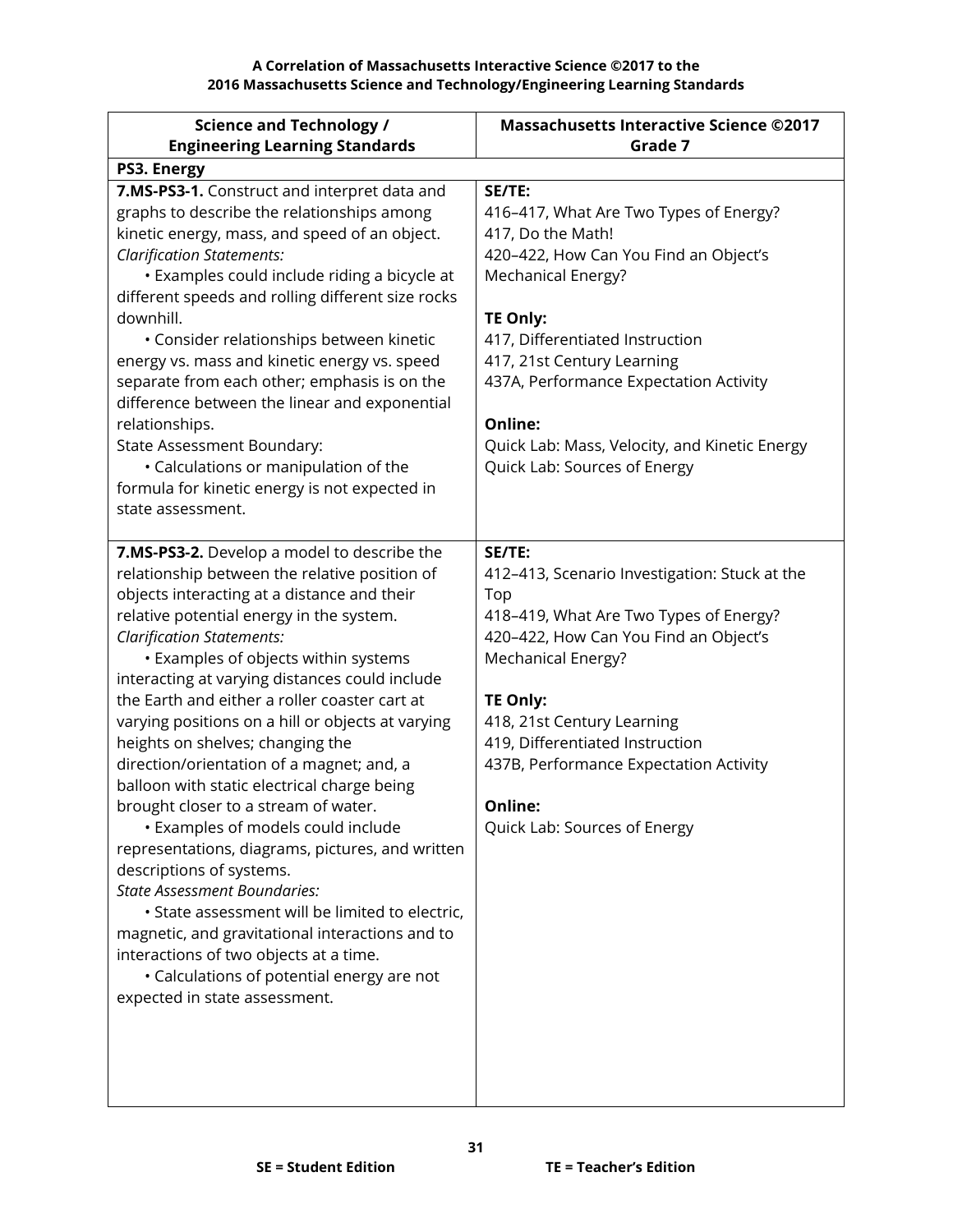**A Correlation of Massachusetts Interactive Science ©2017 to the 2016 Massachusetts Science and Technology/Engineering Learning Standards**

| <b>Science and Technology /</b>                                                                                                                                                                                                                                                                                                                                                                                                                                                                      | <b>Massachusetts Interactive Science ©2017</b>                                                                                                                                                                                                                                                                                                                                                                                                                                                                                                                                                                                                                                     |
|------------------------------------------------------------------------------------------------------------------------------------------------------------------------------------------------------------------------------------------------------------------------------------------------------------------------------------------------------------------------------------------------------------------------------------------------------------------------------------------------------|------------------------------------------------------------------------------------------------------------------------------------------------------------------------------------------------------------------------------------------------------------------------------------------------------------------------------------------------------------------------------------------------------------------------------------------------------------------------------------------------------------------------------------------------------------------------------------------------------------------------------------------------------------------------------------|
| <b>Engineering Learning Standards</b>                                                                                                                                                                                                                                                                                                                                                                                                                                                                | Grade 7                                                                                                                                                                                                                                                                                                                                                                                                                                                                                                                                                                                                                                                                            |
| 7.MS-PS3-3. Apply scientific principles of energy<br>and heat transfer to design, construct, and test<br>a device to minimize or maximize thermal<br>energy transfer.*<br><b>Clarification Statement:</b><br>• Examples of devices could include an<br>insulated box, a solar cooker, and a vacuum<br>flask.<br><b>State Assessment Boundary:</b><br>• Accounting for specific heat or calculations<br>of the total amount of thermal energy<br>transferred are not expected in state<br>assessment. | SE/TE:<br>442-443, Scenario Investigation: Where Is the<br>Battery?<br>446-447, What Is Thermal Energy?<br>448-449, How is Heat Transferred?<br>450-451, Explore the Big Question: Where Does<br>Heat Transfer on This Beach?<br>452-455, How Do Different Materials Respond<br>to Heat?<br><b>TE Only:</b><br>446, Professional Development Note<br>447, Differentiated Instruction<br>451, Differentiated Instruction<br>455, Differentiated Instruction<br>461A, Performance Expectation Activity<br>Online:<br>Quick Lab: Temperature and Thermal Energy<br>Inquiry Warm-Up: What Does It Mean to Heat<br>Up?<br>STEM Quest: Keep the Cold Out<br>STEM Quest: Keep the Heat In |
| 7.MS-PS3-4. Conduct an investigation to<br>determine the relationships among the energy<br>transferred, how well the type of matter retains<br>or radiates heat, the mass, and the change in<br>the average kinetic energy of the particles as<br>measured by the temperature of the sample.<br><b>State Assessment Boundary:</b><br>• Calculations of specific heat or the total<br>amount of thermal energy transferred are not<br>expected in state assessment.                                   | SE/TE:<br>448-449, How Is Heat Transferred?<br>450-451, Where Does Heat Transfer on This<br>Beach?<br>452-455, How Do Different Materials Respond<br>to Heat?<br><b>TE Only:</b><br>450, 21st Century Learning<br>451, Differentiated Instruction<br>453, 21st Century Learning<br>455, Differentiated Instruction<br>461B, Performance Expectation Activity<br>Online:<br>Inquiry Warm-Up: What Does It Mean to Heat<br>Up?<br>Quick Lab: Frosty Balloon                                                                                                                                                                                                                          |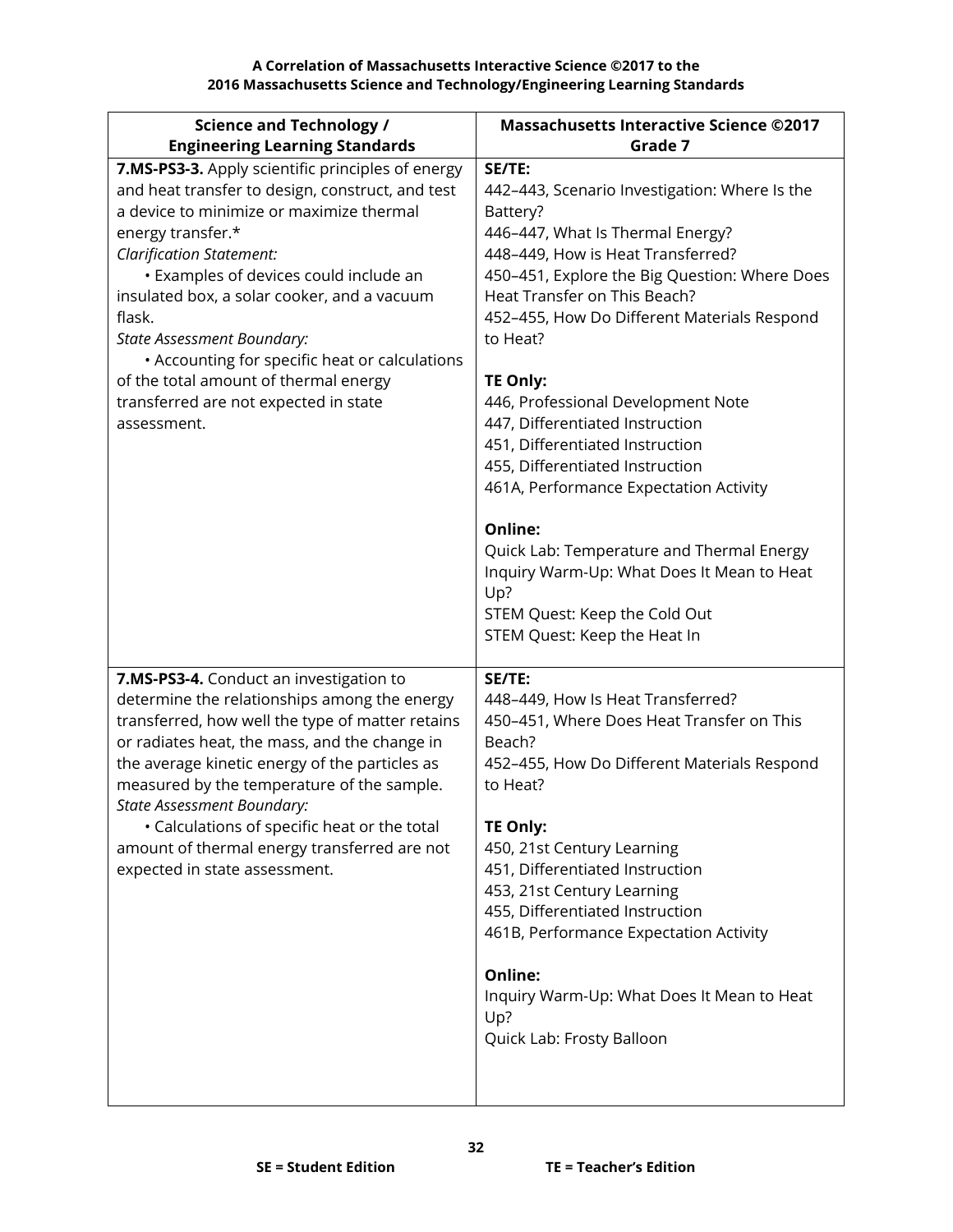| <b>Science and Technology /</b>                                                                                                                                                                                                                                        | <b>Massachusetts Interactive Science ©2017</b>                                                                                                                                                                                                                                                                                                                                                                                                                         |
|------------------------------------------------------------------------------------------------------------------------------------------------------------------------------------------------------------------------------------------------------------------------|------------------------------------------------------------------------------------------------------------------------------------------------------------------------------------------------------------------------------------------------------------------------------------------------------------------------------------------------------------------------------------------------------------------------------------------------------------------------|
| <b>Engineering Learning Standards</b>                                                                                                                                                                                                                                  | Grade 7                                                                                                                                                                                                                                                                                                                                                                                                                                                                |
| 7.MS-PS3-5. Present evidence to support the<br>claim that when the kinetic energy of an object<br>changes, energy is transferred to or from the<br>object.<br><b>Clarification Statement:</b><br>• Examples of empirical evidence could                                | SE/TE:<br>416-417, What Are Two Types of Energy?<br>422, How Can You Find an Object's Mechanical<br>Energy?<br><b>TE Only:</b>                                                                                                                                                                                                                                                                                                                                         |
| include an inventory or other representation of<br>the energy before and after the transfer in the<br>form of temperature changes or motion of an<br>object.<br><b>State Assessment Boundary:</b><br>• Calculations of energy are not expected in<br>state assessment. | 417, Differentiated Instruction<br>417, 21st Century Learning<br>419, Differentiated Instruction<br>437C, Performance Expectation Activity<br>Online:<br>Quick Lab: Mass, Velocity, and Kinetic Energy                                                                                                                                                                                                                                                                 |
|                                                                                                                                                                                                                                                                        |                                                                                                                                                                                                                                                                                                                                                                                                                                                                        |
| 7.MS-PS3-6(MA). Use a model to explain how<br>thermal energy is transferred out of hotter<br>regions or objects and into colder ones by<br>convection, conduction, and radiation.                                                                                      | SE/TE:<br>448-449, How Is Heat Transferred?<br>450-451, Explore the Big Question: Where Does<br>Heat Transfer on This Beach?<br>453, How Do Different Materials Respond to<br>Heat?<br><b>TE Only:</b><br>449, ELL Support<br>450, 21st Century Learning<br>451, Differentiated Instruction<br>453, 21st Century Learning<br>455, Differentiated Instruction<br>461C, Performance Expectation Activity<br>Online:<br><b>Quick Lab: Visualizing Convection Currents</b> |
|                                                                                                                                                                                                                                                                        |                                                                                                                                                                                                                                                                                                                                                                                                                                                                        |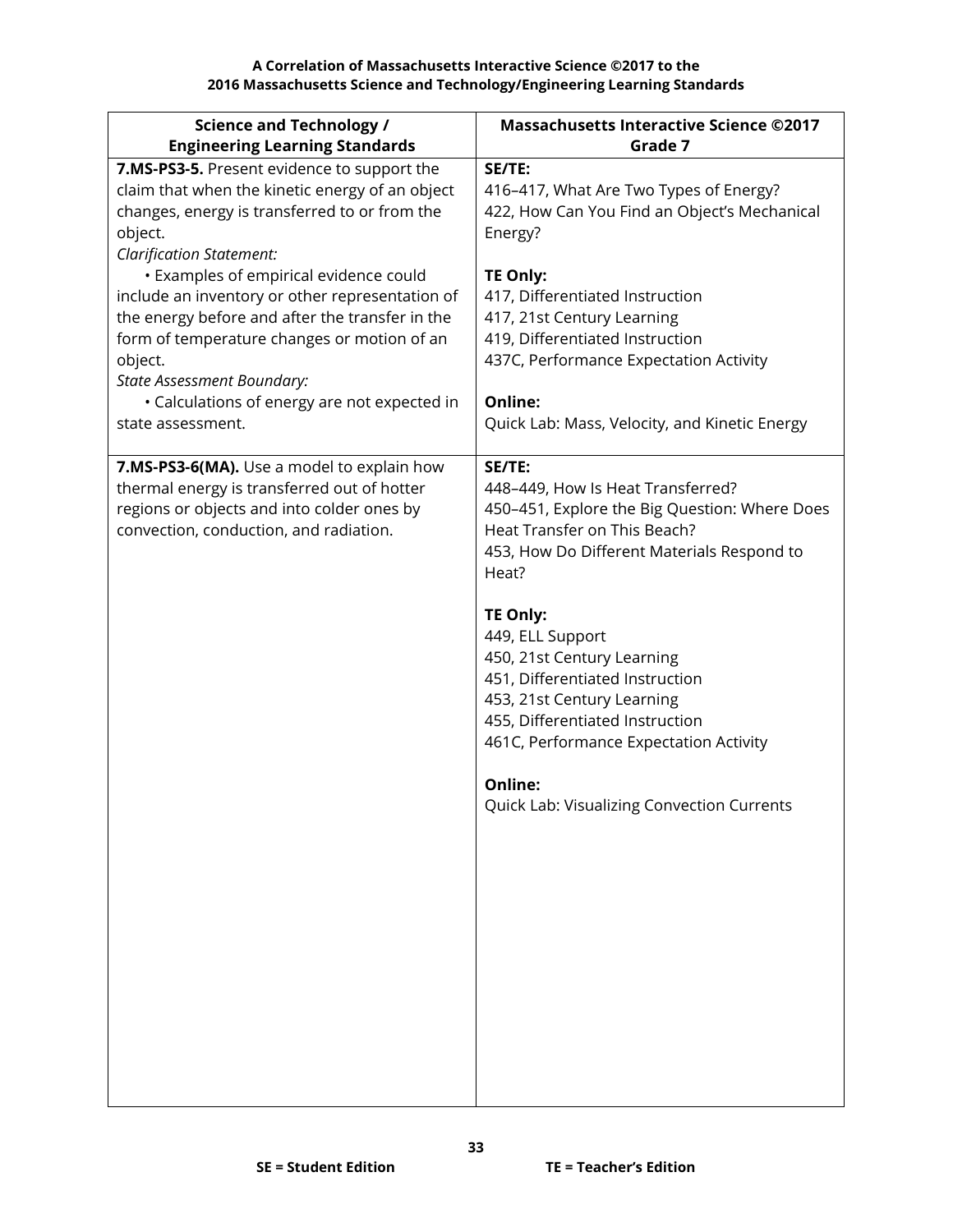**A Correlation of Massachusetts Interactive Science ©2017 to the 2016 Massachusetts Science and Technology/Engineering Learning Standards**

| <b>Science and Technology /</b><br><b>Engineering Learning Standards</b>                                                                                                                                                                                                                                                                                          | <b>Massachusetts Interactive Science ©2017</b><br>Grade 7                                                                                                                                                                                                                                                                                                                                                                                                                                       |
|-------------------------------------------------------------------------------------------------------------------------------------------------------------------------------------------------------------------------------------------------------------------------------------------------------------------------------------------------------------------|-------------------------------------------------------------------------------------------------------------------------------------------------------------------------------------------------------------------------------------------------------------------------------------------------------------------------------------------------------------------------------------------------------------------------------------------------------------------------------------------------|
|                                                                                                                                                                                                                                                                                                                                                                   |                                                                                                                                                                                                                                                                                                                                                                                                                                                                                                 |
| 7.MS-PS3-7(MA). Use informational text to<br>describe the relationship between kinetic and<br>potential energy and illustrate conversions from<br>one form to another.<br><b>Clarification Statement:</b><br>· Types of kinetic energy include motion,<br>sound, thermal and light; types of potential<br>energy include gravitational, elastic, and<br>chemical. | SE/TE:<br>412-431, Scenario Investigation: Stuck at the<br>Top<br>416-419, What Are Two Types of Energy?<br>420-422, How Can You Find an Object's<br>Mechanical Energy?<br>428-429, How Are Different Forms of Energy<br>Related?<br>TE Only:<br>417, Differentiated Instruction<br>417, 21st Century Learning<br>418, 21st Century Learning<br>419, Differentiated Instruction<br>425, Differentiated Instruction<br>429, Differentiated Instruction<br>437D, Performance Expectation Activity |
|                                                                                                                                                                                                                                                                                                                                                                   | <b>Online:</b><br>Quick Lab: Mass, Velocity, and Kinetic Energy<br>Quick Lab: Determining Mechanical Energy<br>Quick Lab: Sources of Energy<br>Quick Lab: Soaring Straws                                                                                                                                                                                                                                                                                                                        |
| <b>Technology/Engineering</b>                                                                                                                                                                                                                                                                                                                                     |                                                                                                                                                                                                                                                                                                                                                                                                                                                                                                 |
| <b>ETS1. Engineering Design</b>                                                                                                                                                                                                                                                                                                                                   |                                                                                                                                                                                                                                                                                                                                                                                                                                                                                                 |
| 7.MS-ETS1-2. Evaluate competing solutions to a                                                                                                                                                                                                                                                                                                                    | TE Only:                                                                                                                                                                                                                                                                                                                                                                                                                                                                                        |
| given design problem using a decision matrix to<br>determine how well each meets the criteria and<br>constraints of the problem. Use a model of each<br>solution to evaluate how variations in one or<br>more design features, including size, shape,<br>weight, or cost, may affect the function or<br>effectiveness of the solution.*                           | 579A, 627A, Performance Expectation Activity                                                                                                                                                                                                                                                                                                                                                                                                                                                    |
| 7.MS-ETS1-4. Generate and analyze data from                                                                                                                                                                                                                                                                                                                       | TE Only:                                                                                                                                                                                                                                                                                                                                                                                                                                                                                        |
| iterative testing and modification of a proposed<br>object, tool, or process to optimize the object,<br>tool, or process for its intended purpose.*                                                                                                                                                                                                               | 579B, 627B, Performance Expectation Activity<br>Online:<br><b>STEM Quest: Pack Building</b>                                                                                                                                                                                                                                                                                                                                                                                                     |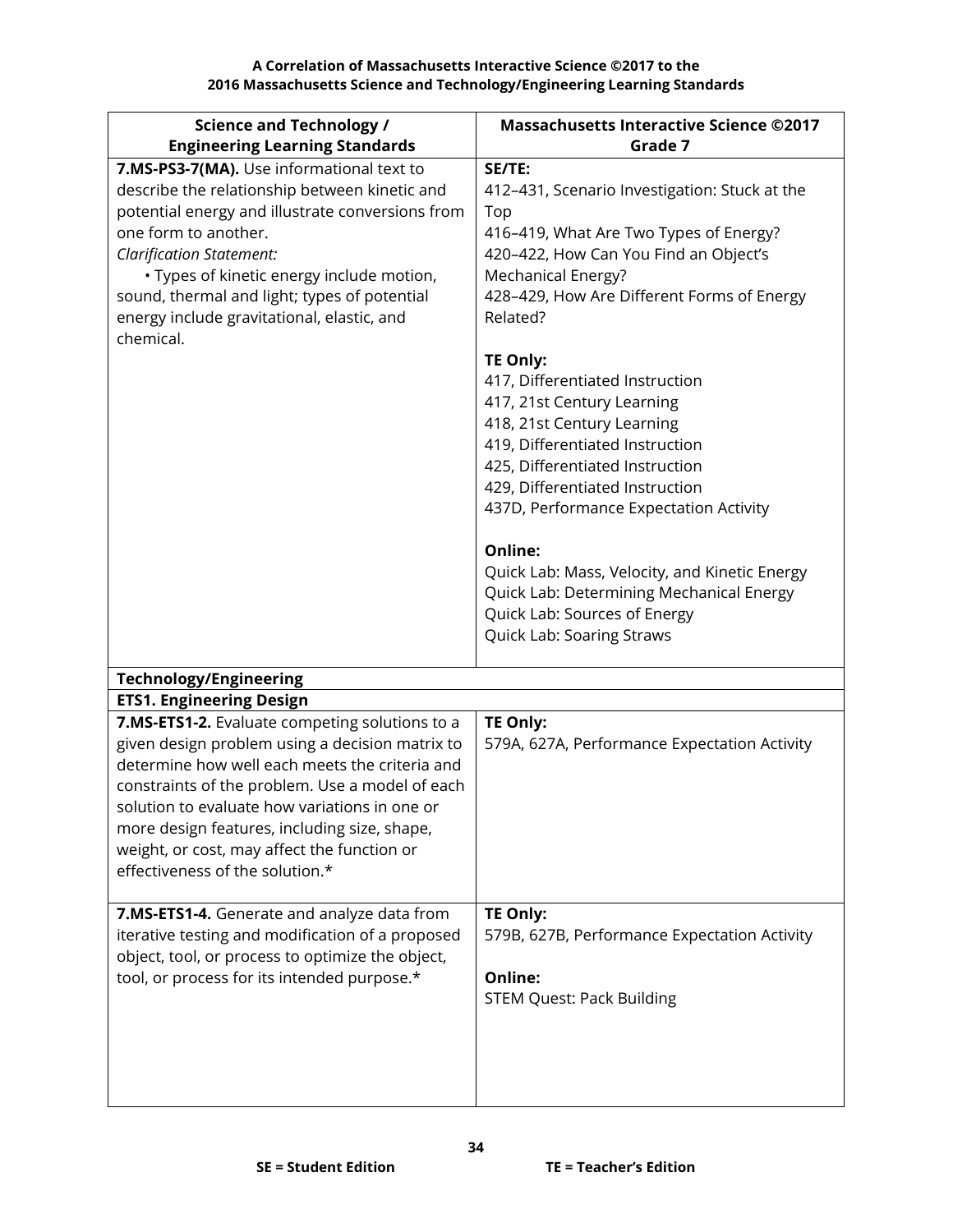| <b>Science and Technology /</b>                                                                                                                                                                                                                                                                                                                                                                                                                                                                                                                                                                                        | <b>Massachusetts Interactive Science ©2017</b>                                                                                                                                                                                                                                                                    |
|------------------------------------------------------------------------------------------------------------------------------------------------------------------------------------------------------------------------------------------------------------------------------------------------------------------------------------------------------------------------------------------------------------------------------------------------------------------------------------------------------------------------------------------------------------------------------------------------------------------------|-------------------------------------------------------------------------------------------------------------------------------------------------------------------------------------------------------------------------------------------------------------------------------------------------------------------|
| <b>Engineering Learning Standards</b>                                                                                                                                                                                                                                                                                                                                                                                                                                                                                                                                                                                  | Grade 7                                                                                                                                                                                                                                                                                                           |
| 7.MS-ETS1-7(MA). Construct a prototype of a<br>solution to a given design problem.*                                                                                                                                                                                                                                                                                                                                                                                                                                                                                                                                    | SE/TE:<br>37, STEM Activity: Shake, Rattle, and Roll<br>139, STEM Activity: I Wouldn't Drink That!<br>188, STEM Activity: It's All Water Under the Dam<br>330, STEM Activity: River Works<br>TE Only:<br>579C, 627C, Performance Expectation Activity<br>Online:<br>STEM Quest: Heat It Up or Ice It Down         |
| <b>ETS3. Technological Systems</b>                                                                                                                                                                                                                                                                                                                                                                                                                                                                                                                                                                                     |                                                                                                                                                                                                                                                                                                                   |
| 7.MS-ETS3-1(MA). Explain the function of a<br>communication system and the role of its<br>components, including a source, encoder,<br>transmitter, receiver, decoder, and storage.                                                                                                                                                                                                                                                                                                                                                                                                                                     | SE/TE:<br>503, Technology and History: A Shocking<br>Message!<br>TE Only:<br>579D, 627D, Performance Expectation Activity                                                                                                                                                                                         |
| 7.MS-ETS3-2(MA). Compare the benefits and<br>drawbacks of different communication systems.<br><b>Clarification Statements:</b><br>• Examples of communications systems can<br>include radio, television, print, and internet.<br>• Examples of benefits and drawbacks can<br>include speed of communication, distance or<br>range, number of people reached, audio only vs.<br>audio and visual, and one-way vs. two-way<br>communication.                                                                                                                                                                             | SE/TE:<br>503, Technology and History: A Shocking<br>Message!<br><b>TE Only:</b><br>579E, 627E, Performance Expectation Activity                                                                                                                                                                                  |
| 7.MS-ETS3-3(MA). Research and communicate<br>information about how transportation systems<br>are designed to move people and goods using a<br>variety of vehicles and devices. Identify and<br>describe subsystems of a transportation vehicle,<br>including structural, propulsion, guidance,<br>suspension, and control subsystems.<br><b>Clarification Statements:</b><br>• Examples of design elements include<br>vehicle shape to maximize cargo or passenger<br>capacity, terminals, travel lanes, and<br>communications/controls.<br>• Examples of vehicles can include a car,<br>sailboat, and small airplane. | SE/TE:<br>126-127, How Can We Ensure There Will Be<br>Enough Energy for the Future?<br>126, Apply It!<br>132, Science Matters: How Low Is Low Impact?<br>387, How Do Human Activities Affect<br>Ecosystems?<br><b>TE Only:</b><br>127, Differentiated Instruction<br>579F, 627F, Performance Expectation Activity |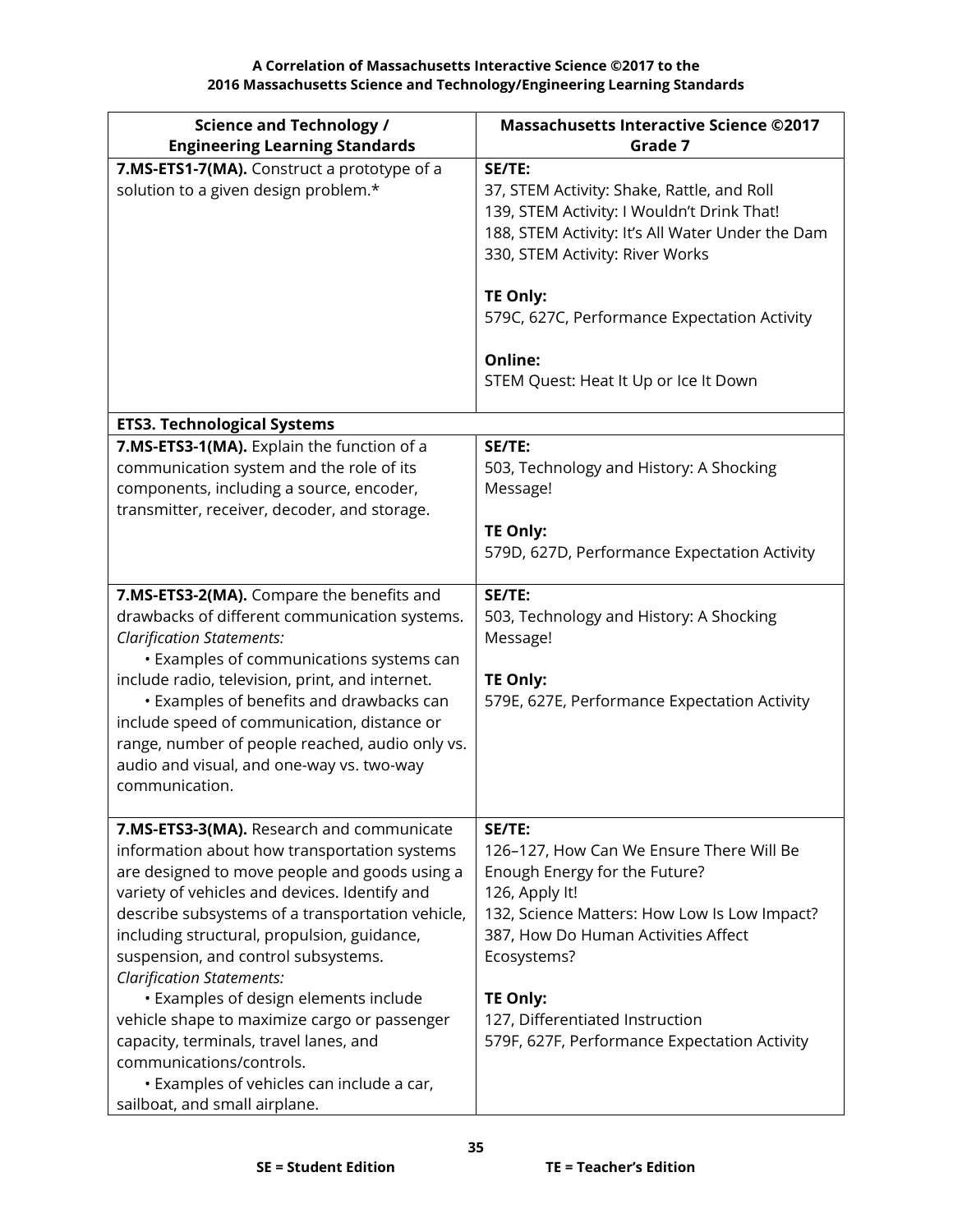| <b>Science and Technology /</b><br><b>Engineering Learning Standards</b>                                                                                                                                                                                                                                                                                                                                                                                                                                                                                                                                                                                                                                                                                                                                                                                                                                                                   | <b>Massachusetts Interactive Science ©2017</b><br>Grade 7       |
|--------------------------------------------------------------------------------------------------------------------------------------------------------------------------------------------------------------------------------------------------------------------------------------------------------------------------------------------------------------------------------------------------------------------------------------------------------------------------------------------------------------------------------------------------------------------------------------------------------------------------------------------------------------------------------------------------------------------------------------------------------------------------------------------------------------------------------------------------------------------------------------------------------------------------------------------|-----------------------------------------------------------------|
| 7.MS-ETS3-4(MA). Show how the components<br>of a structural system work together to serve a<br>structural function. Provide examples of<br>physical structures and relate their design to<br>their intended use.<br><b>Clarification Statements:</b><br>• Examples of components of a structural<br>system could include foundation, decking, wall,<br>and roofing.<br>• Explanations of function should include<br>identification of live vs. dead loads and forces of<br>tension, torsion, compression, and shear.<br><b>·</b> Examples of uses include carrying loads<br>and forces across a span (such as a bridge),<br>providing livable space (such as a house or<br>office building), and providing specific<br>environmental conditions (such as a<br>greenhouse or cold storage).<br><b>State Assessment Boundary:</b><br>• Calculations of magnitude or direction of<br>loads or forces are not expected in state<br>assessment. | <b>TE Only:</b><br>579G, 627G, Performance Expectation Activity |
| 7.MS-ETS3-5(MA). Use the concept of systems<br>engineering to model inputs, processes,<br>outputs, and feedback among components of a<br>transportation, structural, or communication<br>system.                                                                                                                                                                                                                                                                                                                                                                                                                                                                                                                                                                                                                                                                                                                                           | <b>TE Only:</b><br>579H, 627H, Performance Expectation Activity |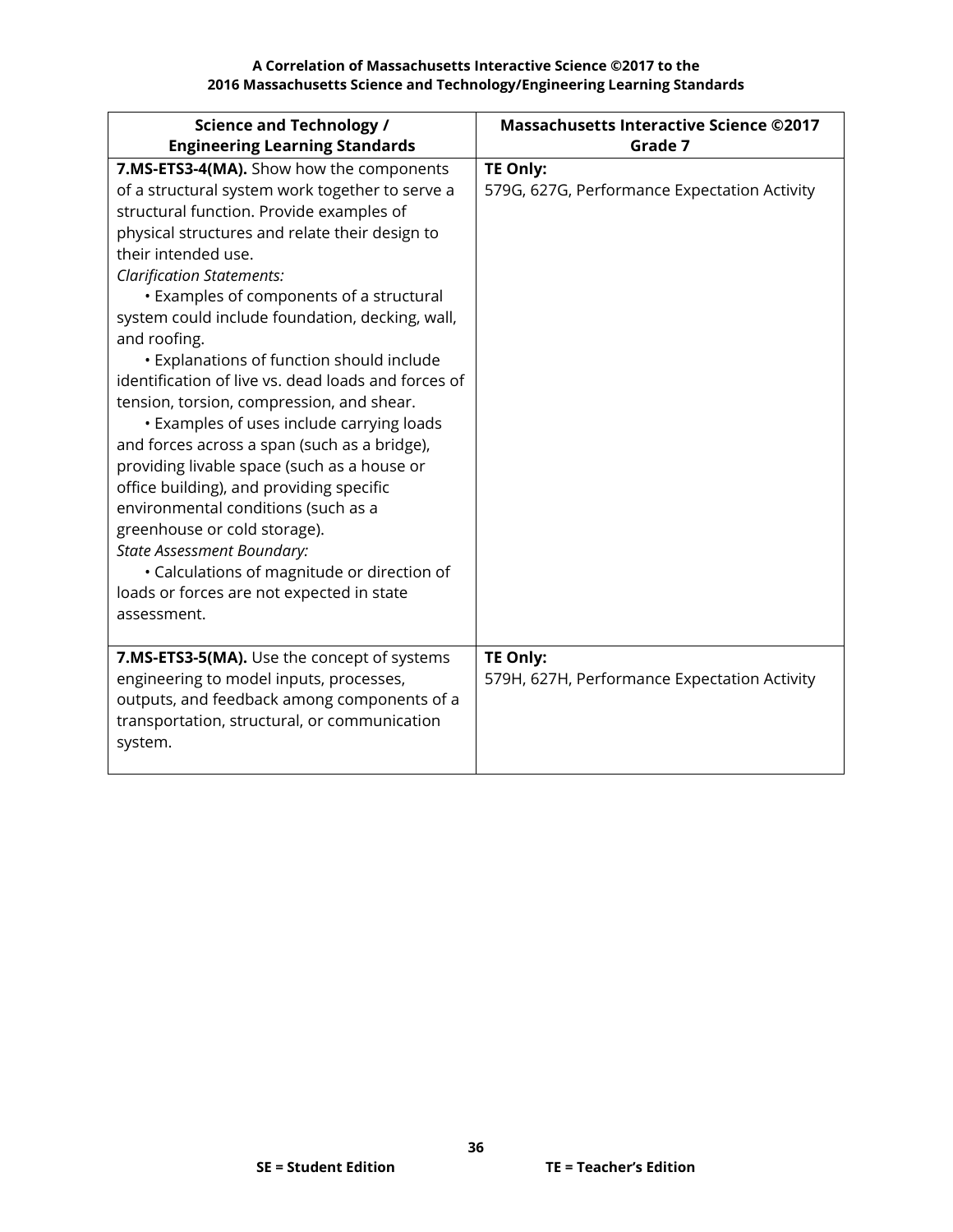<span id="page-36-0"></span>

| <b>Science and Technology /</b>                                                                      | <b>Massachusetts Interactive Science ©2017</b> |
|------------------------------------------------------------------------------------------------------|------------------------------------------------|
| <b>Engineering Learning Standards</b>                                                                | Grade 8                                        |
| <b>GRADE 8</b>                                                                                       |                                                |
| <b>Cause and Effect</b>                                                                              |                                                |
| Grade 8 students use more robust abstract thinking skills to explain causes of complex               |                                                |
| phenomena and systems. Many causes are not immediately or physically visible to students. An         |                                                |
| understanding of cause and effect of key natural phenomena and designed processes allows             |                                                |
| students to explain patterns and make predictions about future events. In grade 8 these include,     |                                                |
| for example, causes of seasons and tides; causes of plate tectonics and weather or climate; the role |                                                |
| of genetics in reproduction, heredity, and artificial selection; and how atoms and molecules         |                                                |
| interact to explain the substances that make up the world and how materials change. Being able to    |                                                |
| analyze phenomena for evidence of causes and processes that often cannot be seen, and being          |                                                |
| able to conceptualize and describe those, is a significant outcome for grade 8 students.             |                                                |
| <b>Earth and Space Sciences</b>                                                                      |                                                |
| <b>ESS1. Earth's Place in the Universe</b>                                                           |                                                |
| 8.MS-ESS1-1b. Develop and use a model of the                                                         | SE/TE:                                         |
| Earth-sun system to explain the cyclical pattern                                                     | 6-7, Scenario Investigation: Smearing Causes   |
| of seasons, which includes the Earth's tilt and                                                      | Seasons                                        |
| differential intensity of sunlight on different                                                      | 14-17, How Does Earth Move?                    |
| areas of Earth across the year.                                                                      | 18-20, What Causes Seasons?                    |
| <b>Clarification Statement:</b><br>• Examples of models can be physical or                           | <b>TE Only:</b>                                |
| graphical.                                                                                           | 15, ELL Support                                |
|                                                                                                      | 16, 21st Century Learning                      |
|                                                                                                      | 17, 19, 21, Differentiated Instruction         |
|                                                                                                      | 19, Differentiated Instruction                 |
|                                                                                                      | 20, 21st Century Learning                      |
|                                                                                                      | 21, Differentiated Instruction                 |
|                                                                                                      | 35A, Performance Expectation Activity          |
|                                                                                                      |                                                |
|                                                                                                      | Online:                                        |
|                                                                                                      | Quick Lab: Sun Shadows                         |
|                                                                                                      | Lab Investigation: Reasons for the Seasons     |
|                                                                                                      |                                                |
|                                                                                                      |                                                |
|                                                                                                      |                                                |
|                                                                                                      |                                                |
|                                                                                                      |                                                |
|                                                                                                      |                                                |
|                                                                                                      |                                                |
|                                                                                                      |                                                |
|                                                                                                      |                                                |
|                                                                                                      |                                                |
|                                                                                                      |                                                |
|                                                                                                      |                                                |
|                                                                                                      |                                                |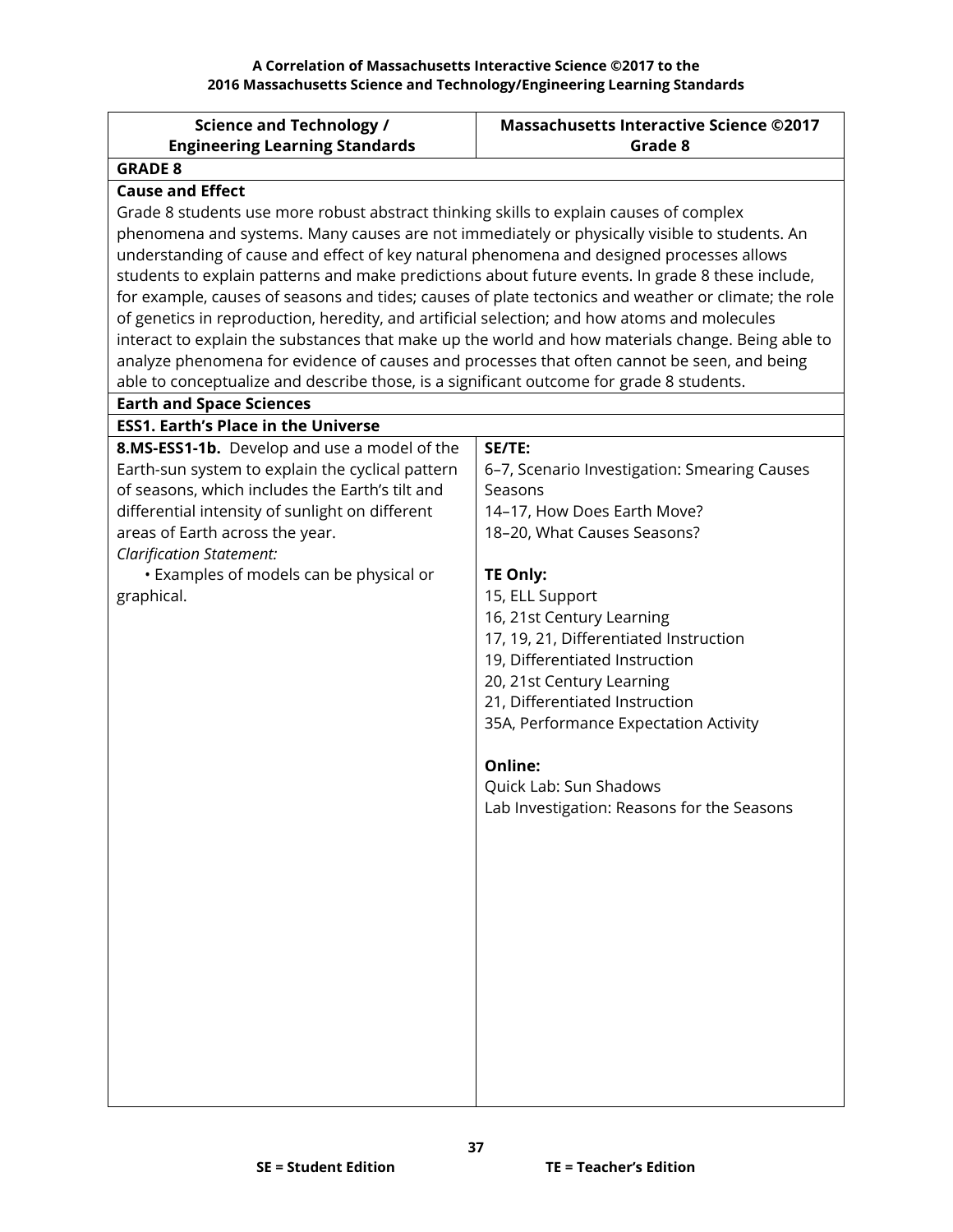| <b>Science and Technology /</b><br><b>Engineering Learning Standards</b> | <b>Massachusetts Interactive Science ©2017</b><br>Grade 8 |
|--------------------------------------------------------------------------|-----------------------------------------------------------|
| 8.MS-ESS1-2. Explain the role of gravity in                              | SE/TE:                                                    |
| ocean tides, the orbital motions of planets, their                       | 9, What Can You See in the Night Sky?                     |
| moons, and asteroids in the solar system.                                | 15, How Does Earth Move?                                  |
| <b>State Assessment Boundary:</b>                                        | 23-24, What Are Tides?                                    |
| • Kepler's Laws of orbital motion or the                                 | 25, Apply It!                                             |
| apparent retrograde motion of the planets as                             | 568, What Factors Affect Gravity?                         |
| viewed from Earth are not expected in state                              | 584-585, What Keeps a Satellite in Orbit?                 |
| assessment.                                                              |                                                           |
|                                                                          | TE Only:                                                  |
|                                                                          | 14A, Professional Development Note: Content               |
|                                                                          | Refresher                                                 |
|                                                                          | 21, 21st Century Learning                                 |
|                                                                          | 25, Differentiated Instruction                            |
|                                                                          | 35B, 599C, Performance Expectation Activity               |
|                                                                          | Online:                                                   |
|                                                                          | Quick Lab: Modeling the Moon's Pull of Gravity            |
|                                                                          | Quick Lab: Orbiting Earth                                 |
|                                                                          |                                                           |
|                                                                          |                                                           |
|                                                                          |                                                           |
|                                                                          |                                                           |
|                                                                          |                                                           |
|                                                                          |                                                           |
|                                                                          |                                                           |
|                                                                          |                                                           |
|                                                                          |                                                           |
|                                                                          |                                                           |
|                                                                          |                                                           |
|                                                                          |                                                           |
|                                                                          |                                                           |
|                                                                          |                                                           |
|                                                                          |                                                           |
|                                                                          |                                                           |
|                                                                          |                                                           |
|                                                                          |                                                           |
|                                                                          |                                                           |
|                                                                          |                                                           |
|                                                                          |                                                           |
|                                                                          |                                                           |
|                                                                          |                                                           |
|                                                                          |                                                           |
|                                                                          |                                                           |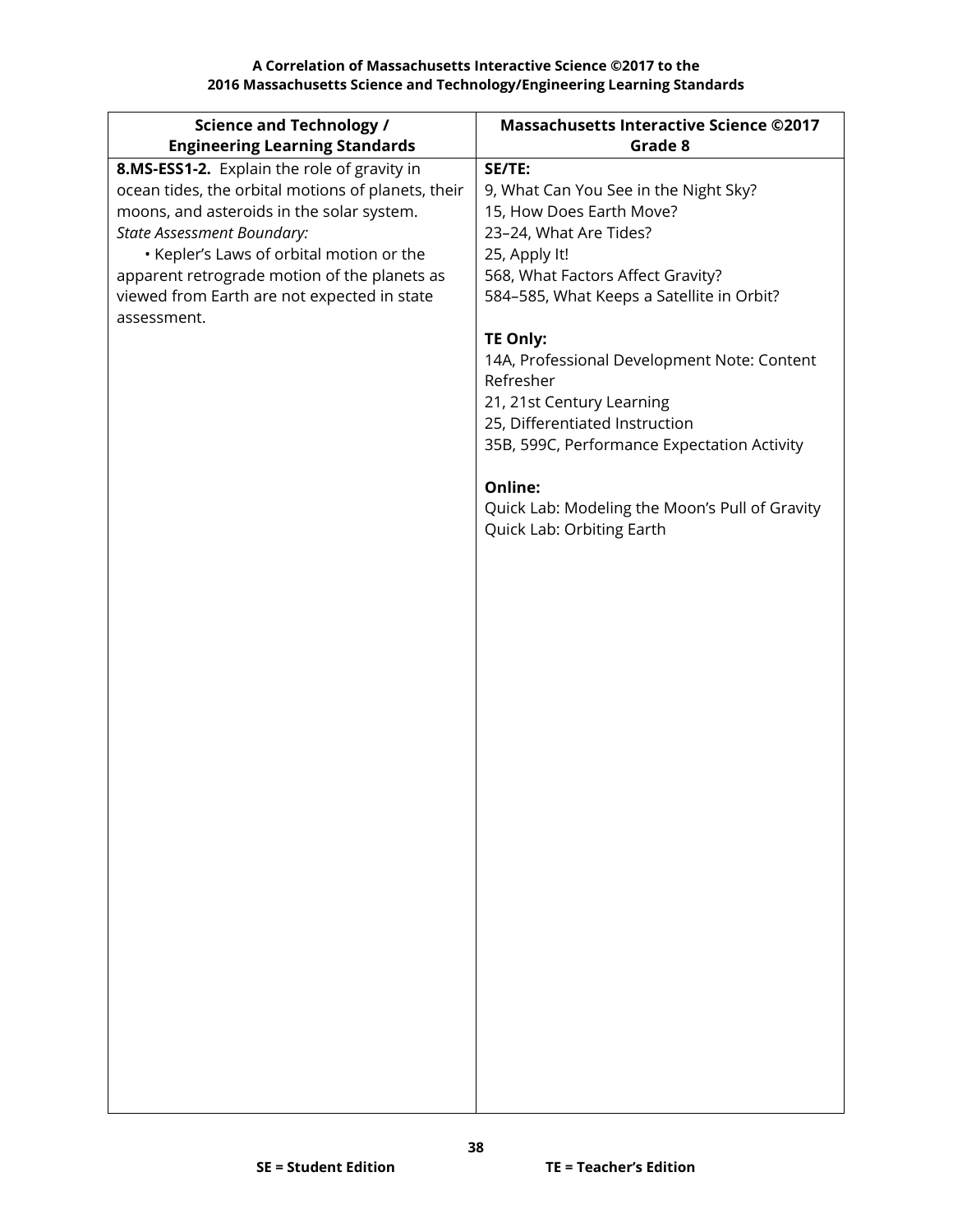| <b>Science and Technology /</b>                                             | <b>Massachusetts Interactive Science ©2017</b>                                                   |
|-----------------------------------------------------------------------------|--------------------------------------------------------------------------------------------------|
| <b>Engineering Learning Standards</b>                                       | Grade 8                                                                                          |
| <b>ESS2. Earth's Systems</b>                                                |                                                                                                  |
| 8.MS-ESS2-1. Use a model to illustrate that                                 | SE/TE:                                                                                           |
| energy from the Earth's interior drives                                     | 42-45, What Are the Main Parts of the Earth                                                      |
| convection which cycles Earth's crust leading to                            | System?                                                                                          |
| melting, crystallization, weathering, and                                   | 46-47, How Do Constructive and Destructive                                                       |
| deformation of large rock formations, including                             | Forces Change Earth?                                                                             |
| generation of ocean sea floor at ridges,                                    | 48-49, How Do Geologists Learn About Earth's                                                     |
| submergence of ocean sea floor at trenches,                                 | Interior?                                                                                        |
| mountain building, and active volcanic chains.                              | 50-53, What Are the Features of Earth's Crust,                                                   |
| <b>Clarification Statement:</b>                                             | Mantle, and Core?                                                                                |
| • The emphasis is on large-scale cycling<br>resulting from plate tectonics. | 54-55, Explore the Big Question: Earth's Interior<br>58-59, How Does Convection Occur in Earth's |
|                                                                             | Mantle                                                                                           |
|                                                                             |                                                                                                  |
|                                                                             | <b>TE Only:</b>                                                                                  |
|                                                                             | 45, Differentiated Instruction                                                                   |
|                                                                             | 47, Differentiated Instruction                                                                   |
|                                                                             | 51, Differentiated Instruction                                                                   |
|                                                                             | 51, 21st Century Learning                                                                        |
|                                                                             | 53, Differentiated Instruction                                                                   |
|                                                                             | 53, 21st Century Learning                                                                        |
|                                                                             | 58, Professional Development Note                                                                |
|                                                                             | 59, Differentiated Instruction                                                                   |
|                                                                             | 59, Teacher Demo: Predict the Effect of Density                                                  |
|                                                                             | 65A, Performance Expectation Activity                                                            |
|                                                                             | <b>Online:</b>                                                                                   |
|                                                                             | Quick Lab: Parts of the Earth System                                                             |
|                                                                             | Quick Lab: What Forces Shape Earth?                                                              |
|                                                                             | Quick Lab: Build a Model of Earth                                                                |
|                                                                             | Quick Lab: Modeling Mantle Convection                                                            |
|                                                                             |                                                                                                  |
|                                                                             |                                                                                                  |
|                                                                             |                                                                                                  |
|                                                                             |                                                                                                  |
|                                                                             |                                                                                                  |
|                                                                             |                                                                                                  |
|                                                                             |                                                                                                  |
|                                                                             |                                                                                                  |
|                                                                             |                                                                                                  |
|                                                                             |                                                                                                  |
|                                                                             |                                                                                                  |
|                                                                             |                                                                                                  |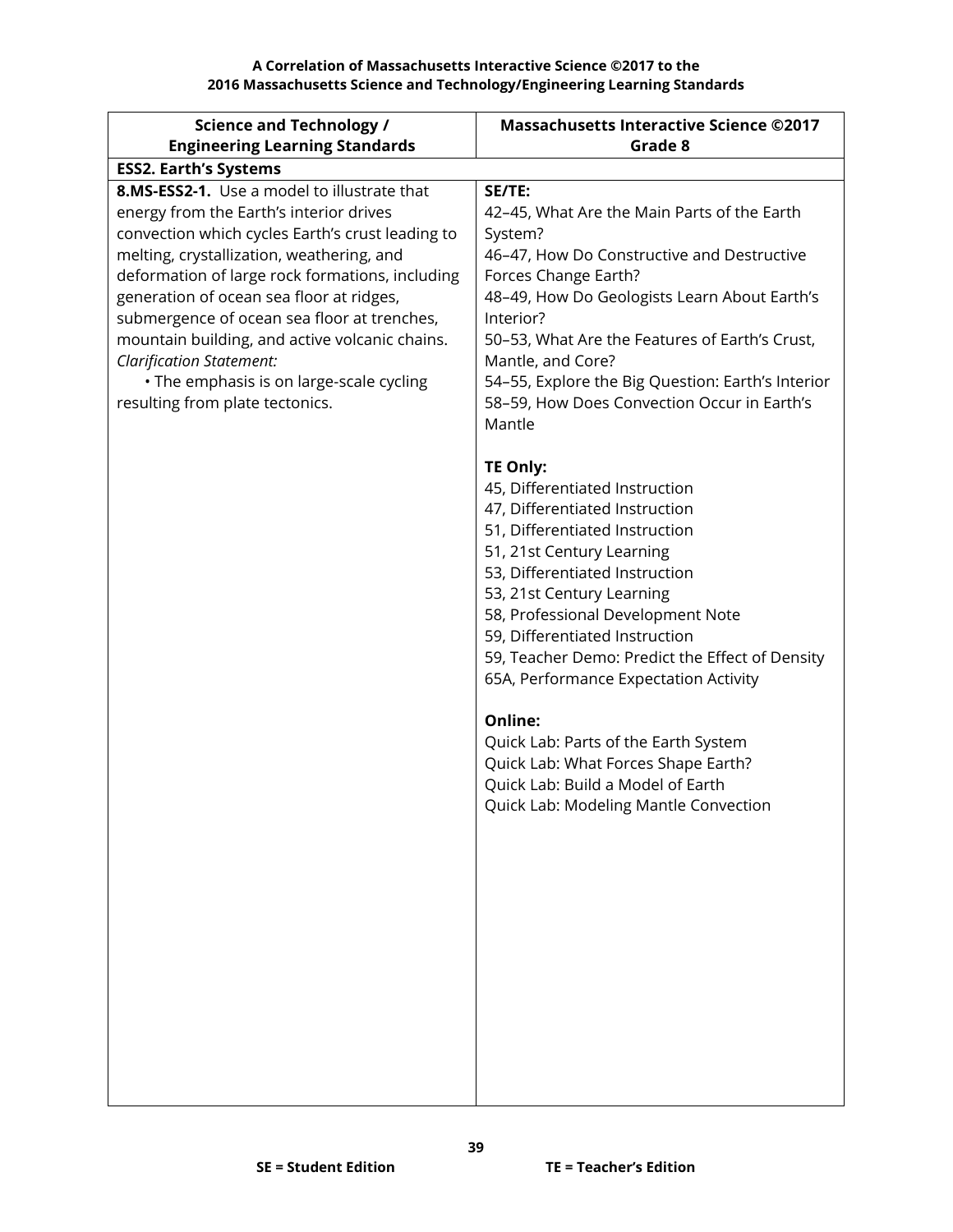| <b>Science and Technology /</b>                | <b>Massachusetts Interactive Science ©2017</b>    |
|------------------------------------------------|---------------------------------------------------|
| <b>Engineering Learning Standards</b>          | Grade 8                                           |
| 8.MS-ESS2-5. Interpret basic weather data to   | SE/TE:                                            |
| identify patterns in air mass interactions and | 122-123, What Are Some Properties of Air?         |
| the relationship of those patterns to local    | 125, What Instruments Measure Air Pressure?       |
| weather.                                       | 162-163, Scenario Investigation: Predicting the   |
| <b>Clarification Statements:</b>               | Weather Is No Sport                               |
| · Data includes temperature, pressure,         | 164-165, How Does Water Move Through the          |
| humidity, precipitation, and wind.             | Atmosphere?                                       |
| • Examples of patterns can include air         | 166-167, What Is Relative Humidity and How Is     |
| masses flow from regions of high pressure to   | It Measured?                                      |
| low pressure, and how sudden changes in        | 173-175, What Are the Common Types of             |
| weather can result when different air masses   | Precipitation?                                    |
| collide.                                       | 179-181, What Are the Major Air Masses?           |
| • Data can be provided to students (such as    | 182-183, What Are the Main Types of Fronts?       |
| in weather maps, data tables, diagrams, or     | 184, What Weather Do Cyclones and                 |
| visualizations) or obtained through field      | Anticyclones Bring?                               |
| observations or laboratory experiments.        | 185, Apply It!                                    |
| <b>State Assessment Boundary:</b>              | 187-193, How Do the Different Types of Storms     |
| · Specific names of cloud types or weather     | Form?                                             |
| symbols used on weather maps are not           | 197-198, How Do You Predict the Weather?          |
| expected in state assessment.                  | 199-200, What Can You Learn From Weather<br>Maps? |
|                                                | 201, Explore the Big Question: Predicting the     |
|                                                | Weather                                           |
|                                                |                                                   |
|                                                | <b>TE Only:</b>                                   |
|                                                | 165, ELL Support                                  |
|                                                | 167, Differentiated Instruction                   |
|                                                | 173, ELL Support                                  |
|                                                | 175, Differentiated Instruction                   |
|                                                | 180, 188, 190, 197, 21st Century Learning         |
|                                                | 181. Differentiated Instruction                   |
|                                                | 183, Differentiated Instruction                   |
|                                                | 187, ELL Support                                  |
|                                                | 188, 21st Century Learning                        |
|                                                | 188, 21st Century Learning                        |
|                                                | 193, Differentiated Instruction                   |
|                                                | 197, 21st Century Learning                        |
|                                                | 199, Differentiated Instruction                   |
|                                                | 201, Differentiated Instruction                   |
|                                                | 207A, Performance Expectation Activity            |
|                                                |                                                   |
|                                                |                                                   |
|                                                |                                                   |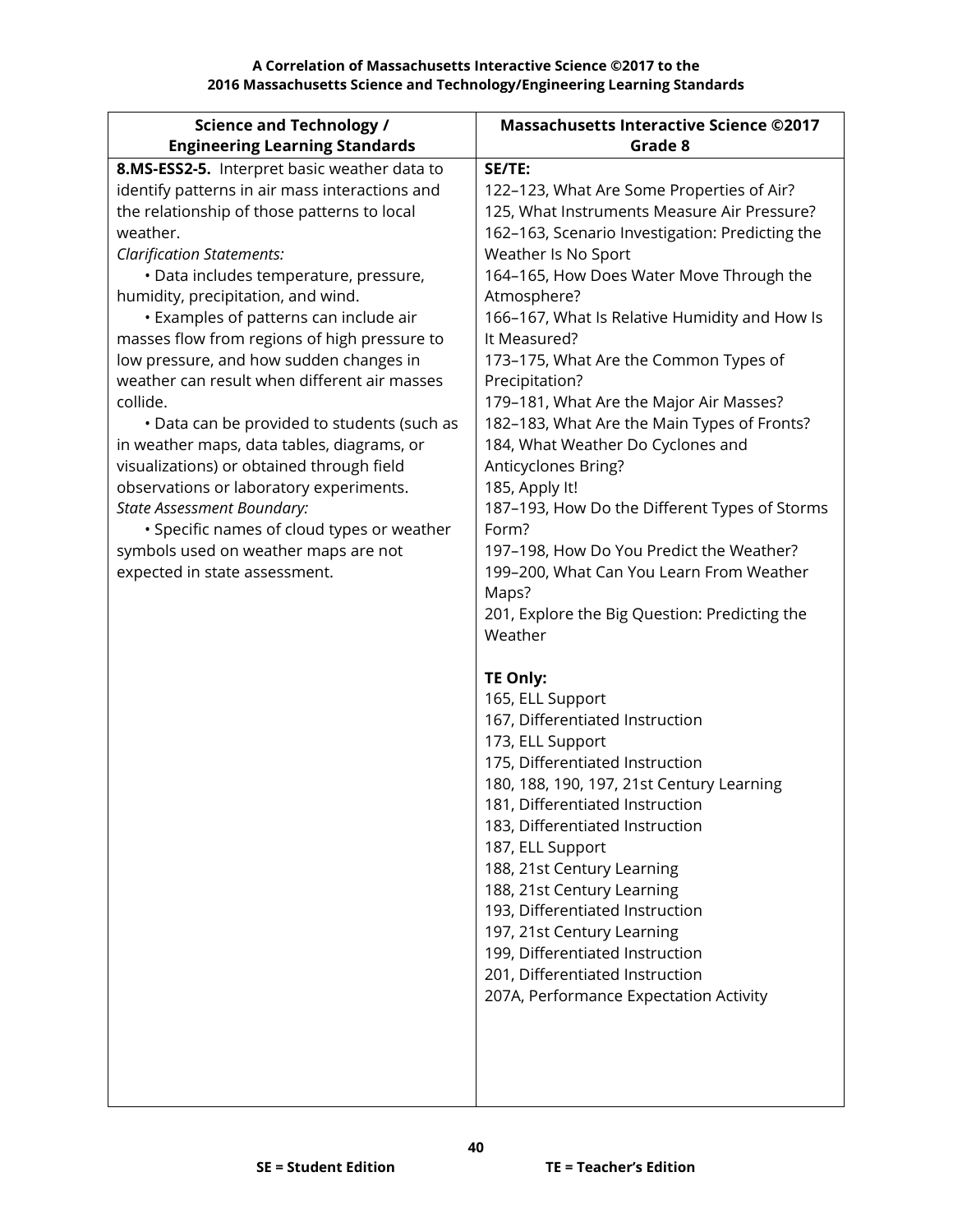**A Correlation of Massachusetts Interactive Science ©2017 to the 2016 Massachusetts Science and Technology/Engineering Learning Standards**

| <b>Science and Technology /</b>                                                      | <b>Massachusetts Interactive Science ©2017</b> |
|--------------------------------------------------------------------------------------|------------------------------------------------|
| <b>Engineering Learning Standards</b>                                                | Grade 8                                        |
| (continued)                                                                          | <b>Online:</b>                                 |
| 8.MS-ESS2-5. Interpret basic weather data to                                         | Quick Lab: Properties of Air                   |
| identify patterns in air mass interactions and                                       | Quick Lab: Measuring to Find the Dew Point     |
| the relationship of those patterns to local                                          | Quick Lab: Types of Precipitation              |
| weather.                                                                             | Quick Lab: Tracking Air Masses                 |
| <b>Clarification Statements:</b>                                                     | Quick Lab: Weather Fronts                      |
| · Data includes temperature, pressure,                                               | Quick Lab: Where Do Hurricanes Come From?      |
| humidity, precipitation, and wind.                                                   | Lab Investigation: Reading a Weather Map       |
| • Examples of patterns can include air                                               |                                                |
| masses flow from regions of high pressure to                                         |                                                |
| low pressure, and how sudden changes in                                              |                                                |
| weather can result when different air masses                                         |                                                |
| collide.                                                                             |                                                |
| • Data can be provided to students (such as                                          |                                                |
| in weather maps, data tables, diagrams, or                                           |                                                |
| visualizations) or obtained through field<br>observations or laboratory experiments. |                                                |
| <b>State Assessment Boundary:</b>                                                    |                                                |
| • Specific names of cloud types or weather                                           |                                                |
| symbols used on weather maps are not                                                 |                                                |
| expected in state assessment.                                                        |                                                |
|                                                                                      |                                                |
|                                                                                      |                                                |
|                                                                                      |                                                |
|                                                                                      |                                                |
|                                                                                      |                                                |
|                                                                                      |                                                |
|                                                                                      |                                                |
|                                                                                      |                                                |
|                                                                                      |                                                |
|                                                                                      |                                                |
|                                                                                      |                                                |
|                                                                                      |                                                |
|                                                                                      |                                                |
|                                                                                      |                                                |
|                                                                                      |                                                |
|                                                                                      |                                                |
|                                                                                      |                                                |
|                                                                                      |                                                |
|                                                                                      |                                                |
|                                                                                      |                                                |
|                                                                                      |                                                |
|                                                                                      |                                                |
|                                                                                      |                                                |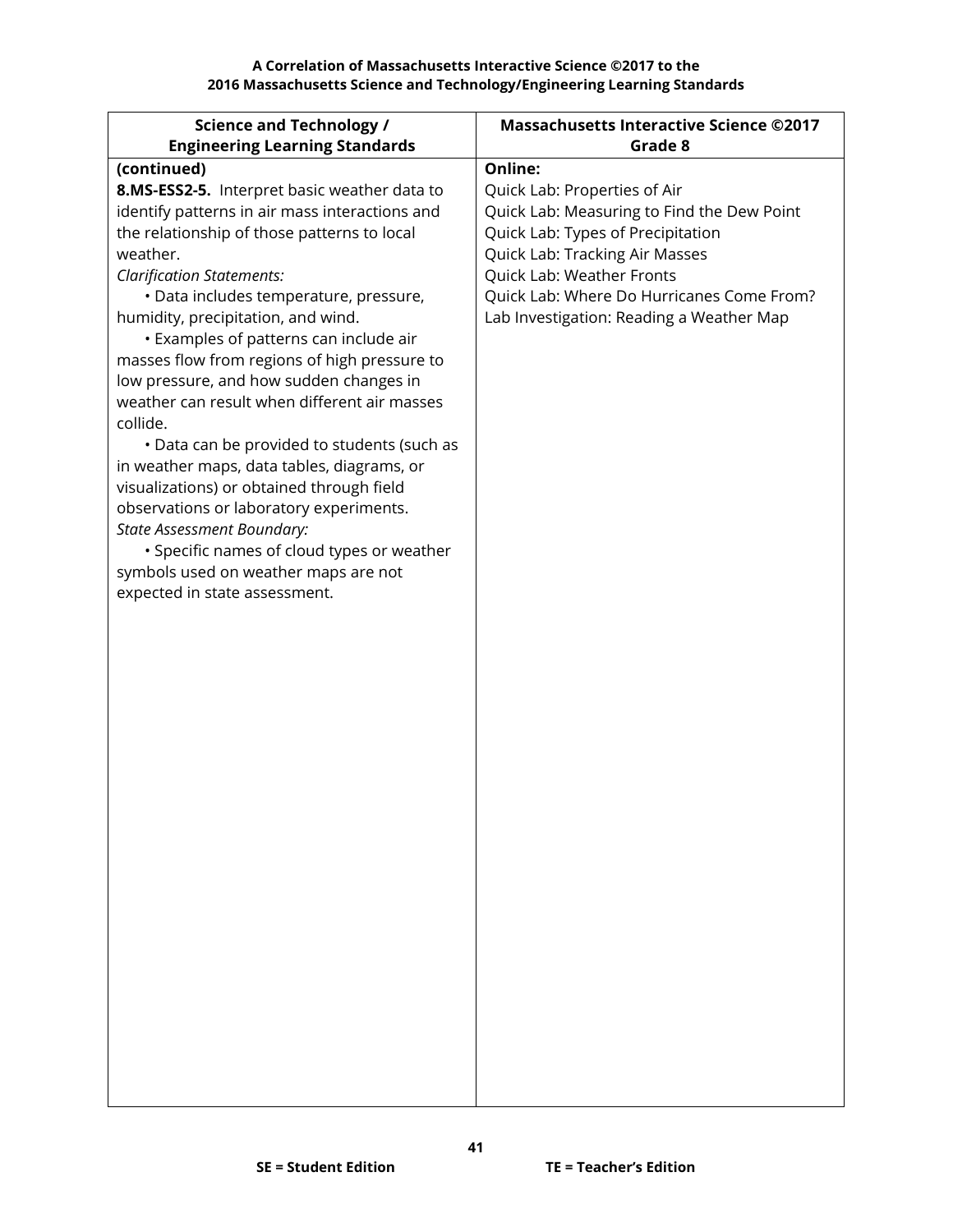| <b>Science and Technology /</b>                                                          | <b>Massachusetts Interactive Science ©2017</b>         |
|------------------------------------------------------------------------------------------|--------------------------------------------------------|
| <b>Engineering Learning Standards</b>                                                    | Grade 8                                                |
| 8.MS-ESS2-6. Describe how interactions                                                   | SE/TE:                                                 |
| involving the ocean affect weather and climate                                           | 121, How Is the Atmosphere a System?                   |
| on a regional scale, including the influence of                                          | 164-165, How Does Water Move Through the               |
| the ocean temperature as mediated by energy<br>input from the sun and energy loss due to | Atmosphere?<br>179-181, What Are the Major Air Masses? |
| evaporation or redistribution via ocean                                                  | 190-191, How Do the Different Types of Storms          |
| currents.                                                                                | Form?                                                  |
| <b>Clarification Statement:</b>                                                          | 212-213, Scenario Investigation: What Causes           |
| • A regional scale includes a state or multi-                                            | Our Climate?                                           |
| state perspective.                                                                       | 214, My Planet Diary: Changes in Climate               |
| <b>State Assessment Boundary:</b>                                                        | 218-219, What Factors Affect Temperature?              |
| • Koppen Climate Classification names are                                                | 233-235, What Causes Surface Currents?                 |
| not expected in state assessment.                                                        | 241, What Natural Factors Can Cause Climate            |
|                                                                                          | Change?                                                |
|                                                                                          | <b>TE Only:</b>                                        |
|                                                                                          | 121, Differentiated Instruction                        |
|                                                                                          | 157A, 207B, 255A, Performance Expectation              |
|                                                                                          | Activity                                               |
|                                                                                          | 179, ELL Support                                       |
|                                                                                          | 181, Differentiated Instruction                        |
|                                                                                          | 214A, Professional Development Note                    |
|                                                                                          | 219, Differentiated Instruction                        |
|                                                                                          | 233, ELL Support<br>235, Differentiated Instruction    |
|                                                                                          |                                                        |
|                                                                                          | Online:                                                |
|                                                                                          | Quick Lab: What Is the Source of Earth's Energy?       |
|                                                                                          | Quick Lab: Tracking Air Masses                         |
|                                                                                          | Lab Investigation: Modeling Ocean Currents             |
|                                                                                          | <b>Ouick Lab: Deep Currents</b>                        |
|                                                                                          |                                                        |
|                                                                                          |                                                        |
|                                                                                          |                                                        |
|                                                                                          |                                                        |
|                                                                                          |                                                        |
|                                                                                          |                                                        |
|                                                                                          |                                                        |
|                                                                                          |                                                        |
|                                                                                          |                                                        |
|                                                                                          |                                                        |
|                                                                                          |                                                        |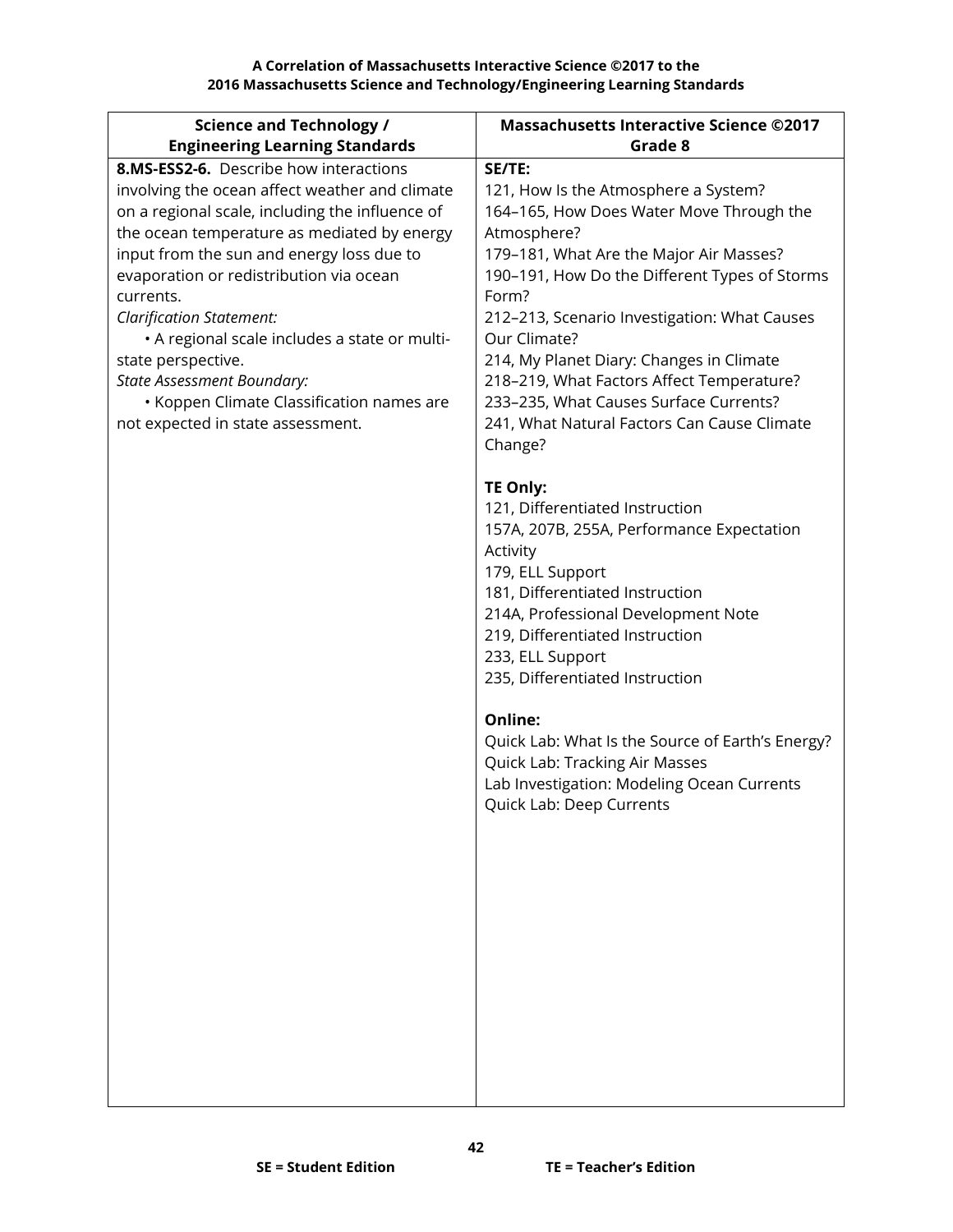| <b>Science and Technology /</b><br><b>Engineering Learning Standards</b>                                                                                                                                                                                                                                                                                                                                                                                                                                                                            | <b>Massachusetts Interactive Science ©2017</b><br>Grade 8                                                                                                                                                                                                                                                                                                                                                                                                                  |
|-----------------------------------------------------------------------------------------------------------------------------------------------------------------------------------------------------------------------------------------------------------------------------------------------------------------------------------------------------------------------------------------------------------------------------------------------------------------------------------------------------------------------------------------------------|----------------------------------------------------------------------------------------------------------------------------------------------------------------------------------------------------------------------------------------------------------------------------------------------------------------------------------------------------------------------------------------------------------------------------------------------------------------------------|
| <b>ESS3. Earth and Human Activity</b>                                                                                                                                                                                                                                                                                                                                                                                                                                                                                                               |                                                                                                                                                                                                                                                                                                                                                                                                                                                                            |
| 8.MS-ESS3-1. Analyze and interpret data to<br>explain that the Earth's mineral and fossil fuel<br>resources are unevenly distributed as a result of<br>geologic processes.<br><b>Clarification Statement:</b><br>• Examples of uneven distributions of<br>resources can include where petroleum is<br>generally found (locations of the burial of<br>organic marine sediments and subsequent<br>geologic traps), and where metal ores are<br>generally found (locations of past volcanic and<br>hydrothermal activity).                             | SE/TE:<br>83, How Do Minerals Form?<br>95, What Are the Three Major Types of<br>Sedimentary Rocks?<br><b>TE Only:</b><br>92A, Professional Development Note<br>111A, Performance Expectation Activity<br>Online:<br>Quick Lab: Fossil Fuels                                                                                                                                                                                                                                |
| 8.MS-ESS3-5. Examine and interpret data to<br>describe the role that human activities have<br>played in causing the rise in global<br>temperatures over the past century.<br><b>Clarification Statements:</b><br>• Examples of human activities include fossil<br>fuel combustion, deforestation, and agricultural<br>activity.<br>• Examples of evidence can include tables,<br>graphs, and maps of global and regional<br>temperatures; atmospheric levels of gases such<br>as carbon dioxide and methane; and, the rates<br>of human activities. | SE/TE:<br>244, My Planet Diary: How Big Is Your Footprint?<br>244-248, How Are Human Activities Affecting<br>Earth's Climate?<br>249, Explore the Big Question: Climate in the<br>Media<br><b>TE Only:</b><br>245, ELL Support<br>247, Differentiated Instruction<br>247, 21st Century Learning<br>248, 21st Century Learning<br>249, Differentiated Instruction<br>255B, Performance Expectation Activity<br>Online:<br>Quick Lab: Greenhouse Gases and Global<br>Warming |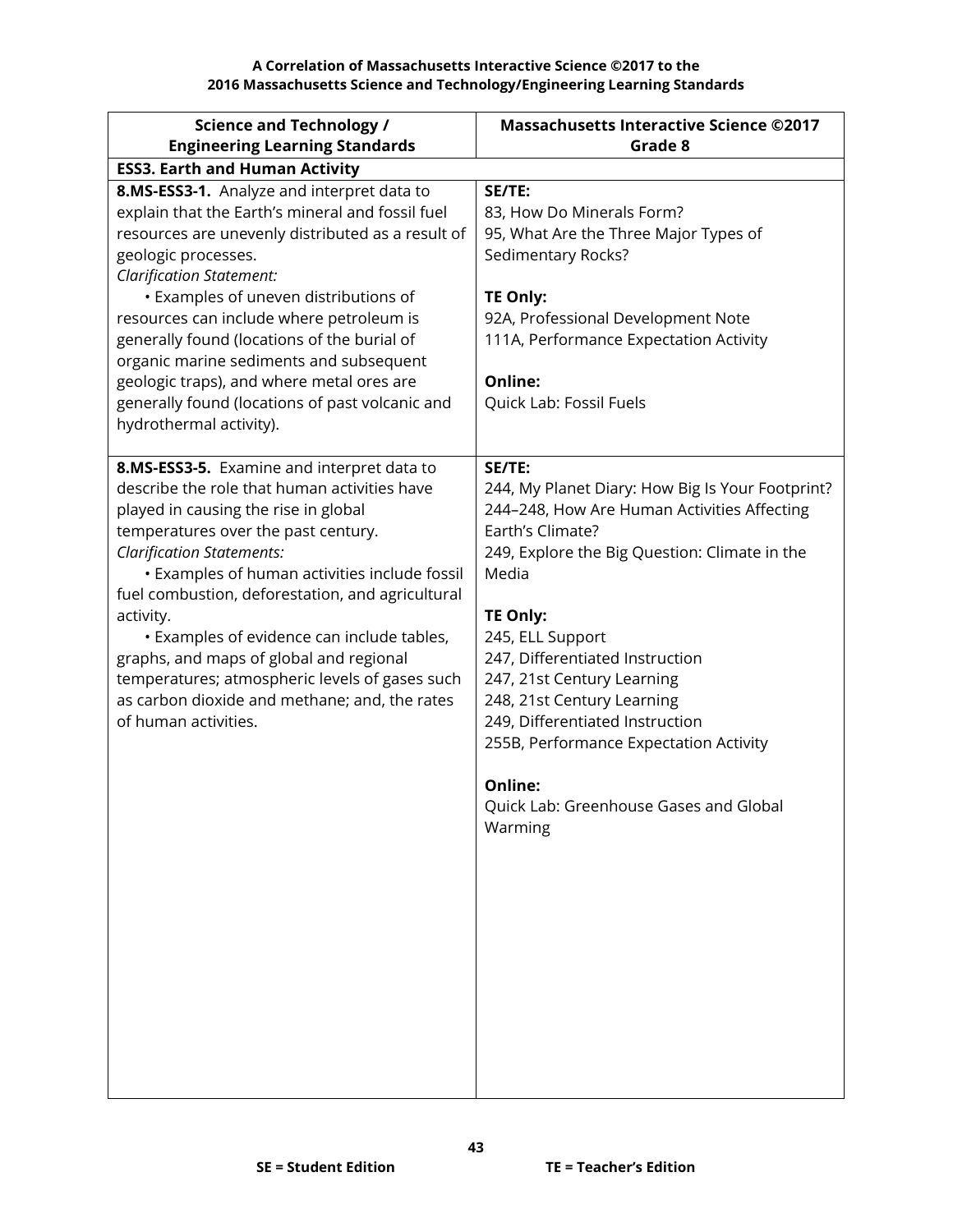| <b>Science and Technology /</b>                                                              | <b>Massachusetts Interactive Science ©2017</b>            |
|----------------------------------------------------------------------------------------------|-----------------------------------------------------------|
| <b>Engineering Learning Standards</b>                                                        | Grade 8                                                   |
| <b>Life Science</b>                                                                          |                                                           |
| <b>LS1. From Molecules to Organisms: Structures and Processes</b>                            |                                                           |
| 8.MS-LS1-5. Construct an argument based on                                                   | SE/TE:                                                    |
| evidence for how environmental and genetic                                                   | 260-261, Scenario Investigation: Plants in Space          |
| factors influence the growth of organisms.                                                   | 262-264, What Characteristics Do All Plants               |
| <b>Clarification Statements:</b>                                                             | Share?                                                    |
| • Examples of environmental conditions                                                       | 265-267, What Do Plants Need to Live                      |
| could include availability of food, light, space,                                            | Successfully on Land?                                     |
| and water.                                                                                   | 279-280, What Are Three Stimuli That Produce              |
| • Examples of genetic factors could include                                                  | Plant Responses?                                          |
| the genes responsible for size differences in                                                | 280-282, How Do Plants Respond to Seasonal                |
| different breeds of dogs, such as great danes                                                | Changes?                                                  |
| and chihuahuas.                                                                              | 332-333, Scenario Investigation: We All Have It,          |
| • Examples of environmental factors could                                                    | So It Must Be Dominant!                                   |
| include drought decreasing plant growth,                                                     | 334-336, What Did Mendel Observe?                         |
| fertilizer increasing plant growth, and fish                                                 | 337-339, How Do Alleles Affect Inheritance?               |
| growing larger in large ponds than they do in                                                | 349-351, How Do Genes and the Environment                 |
| small ponds.                                                                                 | Interact?                                                 |
| • Examples of both genetic and                                                               |                                                           |
| environmental factors could include different                                                | <b>TE Only:</b>                                           |
| varieties of plants growing at different rates in                                            | 263, ELL Support                                          |
| different conditions.                                                                        | 265, Differentiated Instruction                           |
| <b>State Assessment Boundary:</b>                                                            | 266, 21st Century Learning                                |
| · Methods of reproduction, genetic                                                           | 267, Differentiated Instruction                           |
| mechanisms, gene regulation, biochemical<br>processes, or natural selection are not expected | 278A, Professional Development Note: Content<br>Refresher |
| in state assessment.                                                                         | 278, My Planet Diary: Flower Power                        |
|                                                                                              | 281, Differentiated Instruction                           |
|                                                                                              | 281, 21st Century Learning                                |
|                                                                                              | 293A, Performance Expectation Activity                    |
|                                                                                              | 335, ELL Support                                          |
|                                                                                              | 339, 21st Century Learning                                |
|                                                                                              |                                                           |
|                                                                                              | Online:                                                   |
|                                                                                              | Inquiry Warm-Up: Can a Plant Respond to                   |
|                                                                                              | Touch?                                                    |
|                                                                                              | Quick Lab: Watching Roots Grow                            |
|                                                                                              | Quick Lab: Seasonal Changes                               |
|                                                                                              | Quick Lab: Inferring the Parent Generation                |
|                                                                                              |                                                           |
|                                                                                              |                                                           |
|                                                                                              |                                                           |
|                                                                                              |                                                           |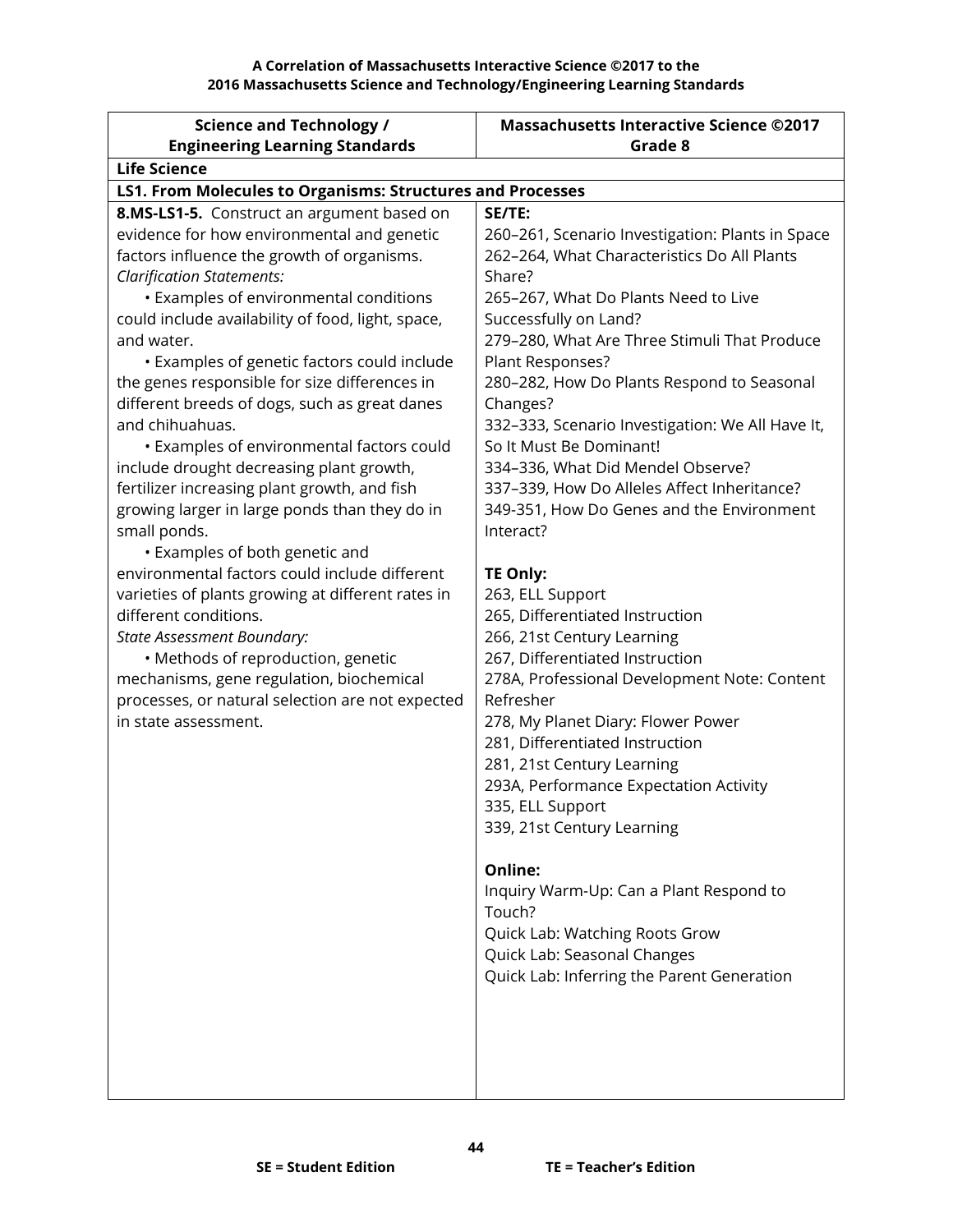| <b>Science and Technology /</b>                    | <b>Massachusetts Interactive Science ©2017</b>                            |
|----------------------------------------------------|---------------------------------------------------------------------------|
| <b>Engineering Learning Standards</b>              | Grade 8                                                                   |
| 8.MS-LS1-7. Use informational text to describe     | SE/TE:                                                                    |
| that food molecules, including carbohydrates,      | 303-304, How Do Living Things Get Energy From                             |
| proteins, and fats, are broken down and            | the Sun?                                                                  |
| rearranged through chemical reactions forming      | 308-310, What Happens During Cellular                                     |
| new molecules that support cell growth and/or      | Respiration?                                                              |
| release of energy.                                 | 313, Explore the Big Question: Energy for Life                            |
| <b>State Assessment Boundary:</b>                  |                                                                           |
| • Specific details of the chemical reaction for    | <b>TE Only:</b>                                                           |
| cellular respiration, biochemical steps of         | 308A, Professional Development Note: Content                              |
| breaking down food, or the resulting molecules     | Refresher                                                                 |
| (e.g., carbohydrates are broken down into          | 309, ELL Support                                                          |
| monosaccharides) are not expected in state         | 309, 21st Century Learning                                                |
| assessment.                                        | 313, Differentiated Instruction<br>327A, Performance Expectation Activity |
|                                                    |                                                                           |
| LS3. Heredity: Inheritance and Variation of Traits |                                                                           |
| 8.MS-LS3-1. Develop and use a model to             | SE/TE:                                                                    |
| describe that structural changes to genes          | 380, My Planet Diary: Dairy DNA                                           |
| (mutations) may or may not result in changes to    | 381-382, How Can Mutations Affect an                                      |
| proteins, and if there are changes to proteins     | Organism?                                                                 |
| there may be harmful, beneficial, or neutral       | 383-385, How Is Cancer Related to Mutations                               |
| changes to traits.                                 | and Cell Cycle?                                                           |
| <b>Clarification Statements:</b>                   | 395-397, How Can Organisms Be Produced With                               |
| . An example of a beneficial change to the         | <b>Desired Traits?</b>                                                    |
| organism may be a strain of bacteria becoming      | 403, Science Matters: Fighting Cancer                                     |
| resistant to an antibiotic.                        |                                                                           |
| • A harmful change could be the                    | <b>TE Only:</b>                                                           |
| development of cancer; a neutral change may        | 380A, Professional Development Note: Content                              |
| change the hair color of an organism with no       | Refresher                                                                 |
| direct consequence.                                | 381, ELL Support                                                          |
| <b>State Assessment Boundary:</b>                  | 383, 385, 397, Differentiated Instruction                                 |
| • Specific changes at the molecular level          | 383, 21st Century Learning                                                |
| (e.g., amino acid sequence change),                | 384, 21st Century Learning                                                |
| mechanisms for protein synthesis, or specific      | 385, Differentiated Instruction                                           |
| types of mutations are not expected in state       | 397, Differentiated Instruction                                           |
| assessment.                                        | 403A, Performance Expectation Activity                                    |
|                                                    | Online:                                                                   |
|                                                    | Quick Lab: Effects of Mutations                                           |
|                                                    | Quick Lab: What Happens When There Are Too                                |
|                                                    | Many Cells?                                                               |
|                                                    |                                                                           |
|                                                    |                                                                           |
|                                                    |                                                                           |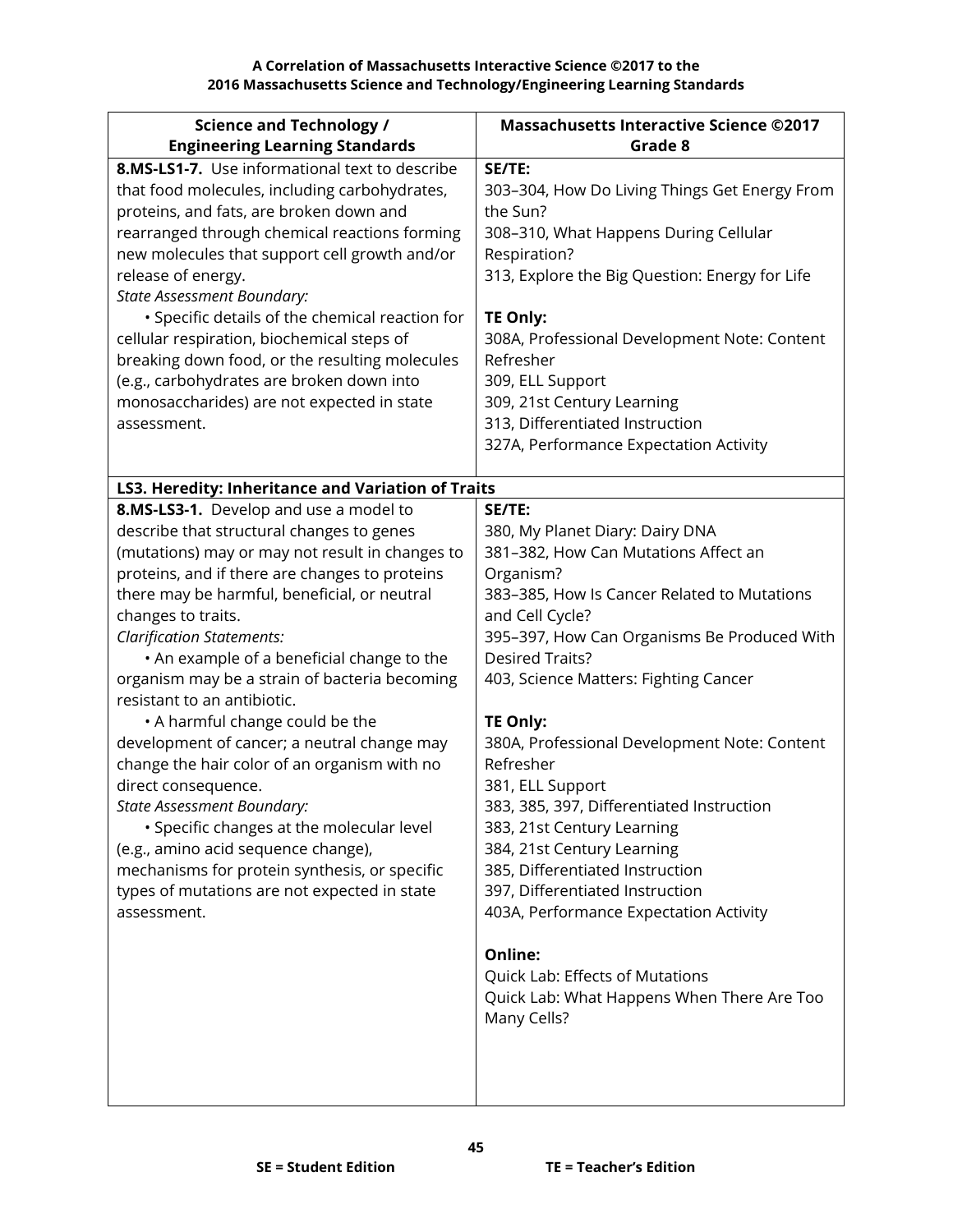| <b>Science and Technology /</b>                                                                                                                                                                                                                                                                                                                                                                                                                                                                                                                                                                                                                                                                                                                                                                                                                                                                                      | <b>Massachusetts Interactive Science ©2017</b>                                                                                                                                                                                                                                                                                                                                                                                                                                                                                                                                                                                                                                                                                                                                                    |
|----------------------------------------------------------------------------------------------------------------------------------------------------------------------------------------------------------------------------------------------------------------------------------------------------------------------------------------------------------------------------------------------------------------------------------------------------------------------------------------------------------------------------------------------------------------------------------------------------------------------------------------------------------------------------------------------------------------------------------------------------------------------------------------------------------------------------------------------------------------------------------------------------------------------|---------------------------------------------------------------------------------------------------------------------------------------------------------------------------------------------------------------------------------------------------------------------------------------------------------------------------------------------------------------------------------------------------------------------------------------------------------------------------------------------------------------------------------------------------------------------------------------------------------------------------------------------------------------------------------------------------------------------------------------------------------------------------------------------------|
| <b>Engineering Learning Standards</b>                                                                                                                                                                                                                                                                                                                                                                                                                                                                                                                                                                                                                                                                                                                                                                                                                                                                                | Grade 8                                                                                                                                                                                                                                                                                                                                                                                                                                                                                                                                                                                                                                                                                                                                                                                           |
| 8.MS-LS3-2. Construct an argument based on<br>evidence for how asexual reproduction results<br>in offspring with identical genetic information<br>and sexual reproduction results in offspring<br>with genetic variation. Compare and contrast<br>advantages and disadvantages of asexual and<br>sexual reproduction.<br><b>Clarification Statements:</b><br>• Examples of an advantage of sexual<br>reproduction can include genetic variation when<br>the environment changes or a disease is<br>introduced, while examples of an advantage of<br>asexual reproduction can include not using<br>energy to find a mate and fast reproduction<br>rates.<br>• Examples of a disadvantage of sexual<br>reproduction can include using resources to<br>find a mate, while a disadvantage in asexual<br>reproduction can be the lack of genetic variation<br>when the environment changes or a disease is<br>introduced. | SE/TE:<br>328-329, The Big Question<br>334-336, What Did Mendel Observe?<br>346-348, How Are Most Traits Inherited?<br>349-350, How Do Genes and the Environment<br>Interact?<br>350-351, Explore the Big Question: Patterns of<br>Inheritance<br>354-355, How Are Chromosomes, Genes, and<br>Inheritance Related?<br>356-357, What Happens During Meiosis?<br>363, Science Matters: Seeing Spots<br><b>TE Only:</b><br>335, ELL Support<br>347, ELL Support<br>349, 21st Century Learning<br>351, Differentiated Instruction<br>363A, Performance Expectation Activity<br>Online:<br>Inquiry Warm-Up: What Does the Father Look<br>Like?<br>Quick Lab: Patterns of Inheritance<br>Quick Lab: Is It All In the Genes?<br>Quick Lab: Chromosomes and Inheritance<br>STEM Quest: All in the Numbers |
| 8.MS-LS3-3(MA). Communicate through writing<br>and in diagrams that chromosomes contain<br>many distinct genes and that each gene holds<br>the instructions for the production of specific<br>proteins, which in turn affects the traits of an<br>individual.<br>State Assessment Boundary:<br>· Specific changes at the molecular level or<br>mechanisms for protein synthesis are not<br>expected in state assessment.                                                                                                                                                                                                                                                                                                                                                                                                                                                                                             | SE/TE:<br>352, My Planet Diary: Chromosome Sleuth<br>353-355, How Are Chromosomes, Genes, and<br>Inheritance Related?<br>356-357, What Happens During Meiosis?<br>372-373, What Forms the Genetic Code?<br>TE Only:<br>353, ELL Support<br>355, Differentiated Instruction<br>357, Differentiated Instruction<br>363B, 403B, Performance Expectation Activity<br>Online:<br>Quick Lab: Chromosomes and Inheritance<br>Quick Lab: Modeling Meiosis                                                                                                                                                                                                                                                                                                                                                 |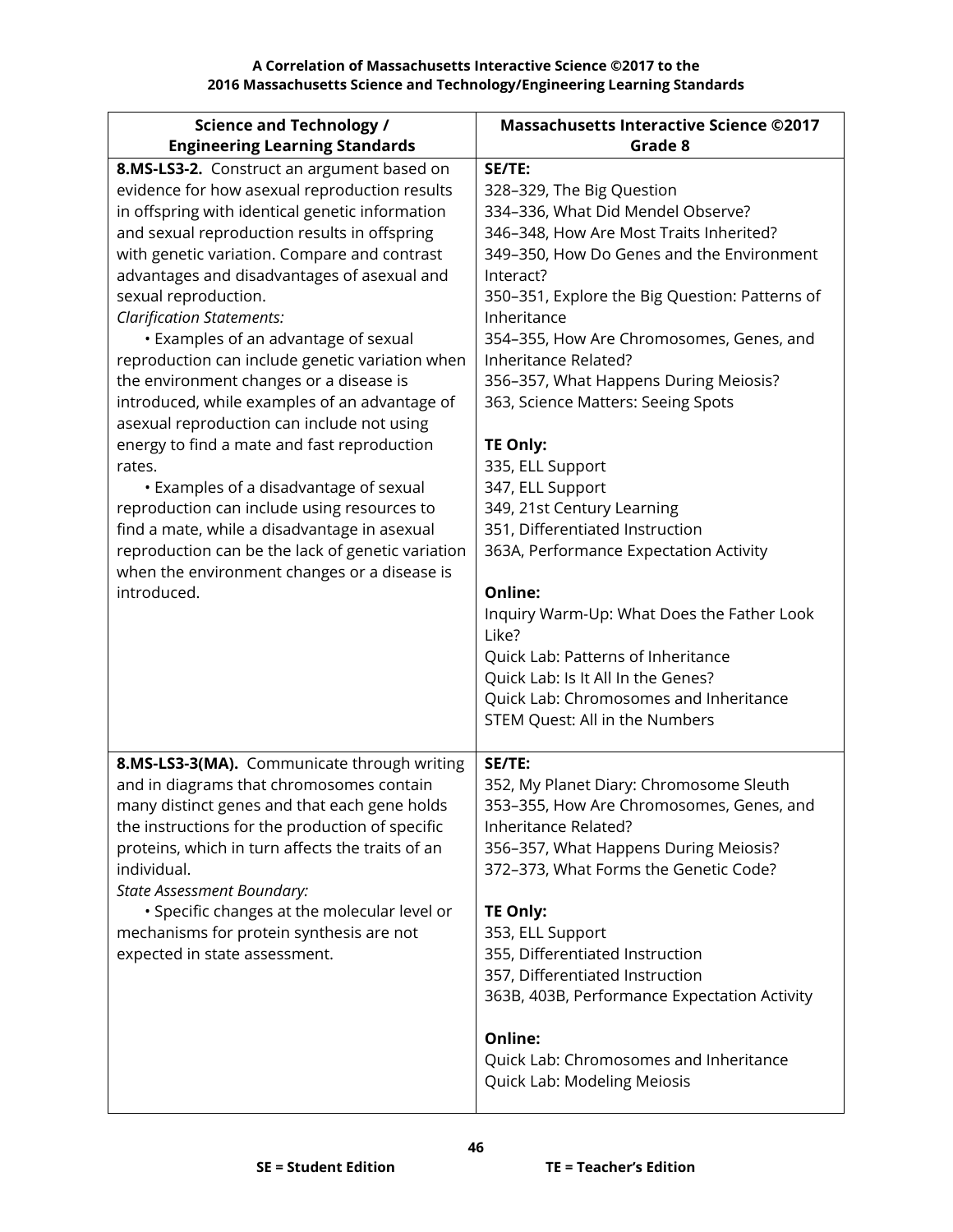| <b>Science and Technology /</b>                                                | <b>Massachusetts Interactive Science ©2017</b> |
|--------------------------------------------------------------------------------|------------------------------------------------|
| <b>Engineering Learning Standards</b>                                          | Grade 8                                        |
| 8.MS-LS3-4(MA). Develop and use a model to                                     | SE/TE:                                         |
| show that sexually reproducing organisms have                                  | 334-336, What Did Mendel Observe?              |
| two of each chromosome in their nucleus, and                                   | 337-339, How Do Alleles Affect Inheritance?    |
| hence two variants (alleles) of each gene that                                 | 342-343, Punnett Squares                       |
| can be the same or different from each other,                                  | 344, What Are Phenotype and Genotype?          |
| with one random assortment of each                                             | 345, Apply It!                                 |
| chromosome passed down to offspring from                                       | 346-348, How Are Most Traits Inherited?        |
| both parents.                                                                  | 371-373, What Forms the Genetic Code?          |
| <b>Clarification Statement:</b>                                                | 386-388, What Are Some Patterns of Human       |
| • Examples of models can include Punnett                                       | Inheritance?                                   |
| squares, diagrams (e.g., simple pedigrees), and                                | 389-391, What Are the Functions of the Sex     |
| simulations.                                                                   | Chromosomes?                                   |
| <b>State Assessment Boundary:</b><br>· State assessment will limit inheritance | TE Only:                                       |
| patterns to dominant-recessive alleles only.                                   | 334A, Professional Development Note: Content   |
|                                                                                | Refresher                                      |
|                                                                                | 335, ELL Support                               |
|                                                                                | 337, 349, 389, 391, Differentiated Instruction |
|                                                                                | 340A, Professional Development Note: Content   |
|                                                                                | Refresher                                      |
|                                                                                | 347, ELL Support                               |
|                                                                                | 349, Differentiated Instruction                |
|                                                                                | 363C, 403C, Performance Expectation Activity   |
|                                                                                | 386A, Professional Development Note: Content   |
|                                                                                | Refresher                                      |
|                                                                                | 389, Differentiated Instruction                |
|                                                                                | 390, 21st Century Learning                     |
|                                                                                | 391, Differentiated Instruction                |
|                                                                                | Online:                                        |
|                                                                                | Inquiry Warm-Up: What Does the Father Look     |
|                                                                                | Like?                                          |
|                                                                                | Quick Lab: Inferring the Parent Generation     |
|                                                                                | Quick Lab: Coin Crosses                        |
|                                                                                | Inquiry Warm-Up: Observing Traits              |
|                                                                                | Quick Lab: Patterns of Inheritance             |
|                                                                                | Quick Lab: The Eyes Have It                    |
|                                                                                | Lab Investigation: How Are Genes on the Sex    |
|                                                                                | Chromosomes Inherited?                         |
|                                                                                |                                                |
|                                                                                |                                                |
|                                                                                |                                                |
|                                                                                |                                                |
|                                                                                |                                                |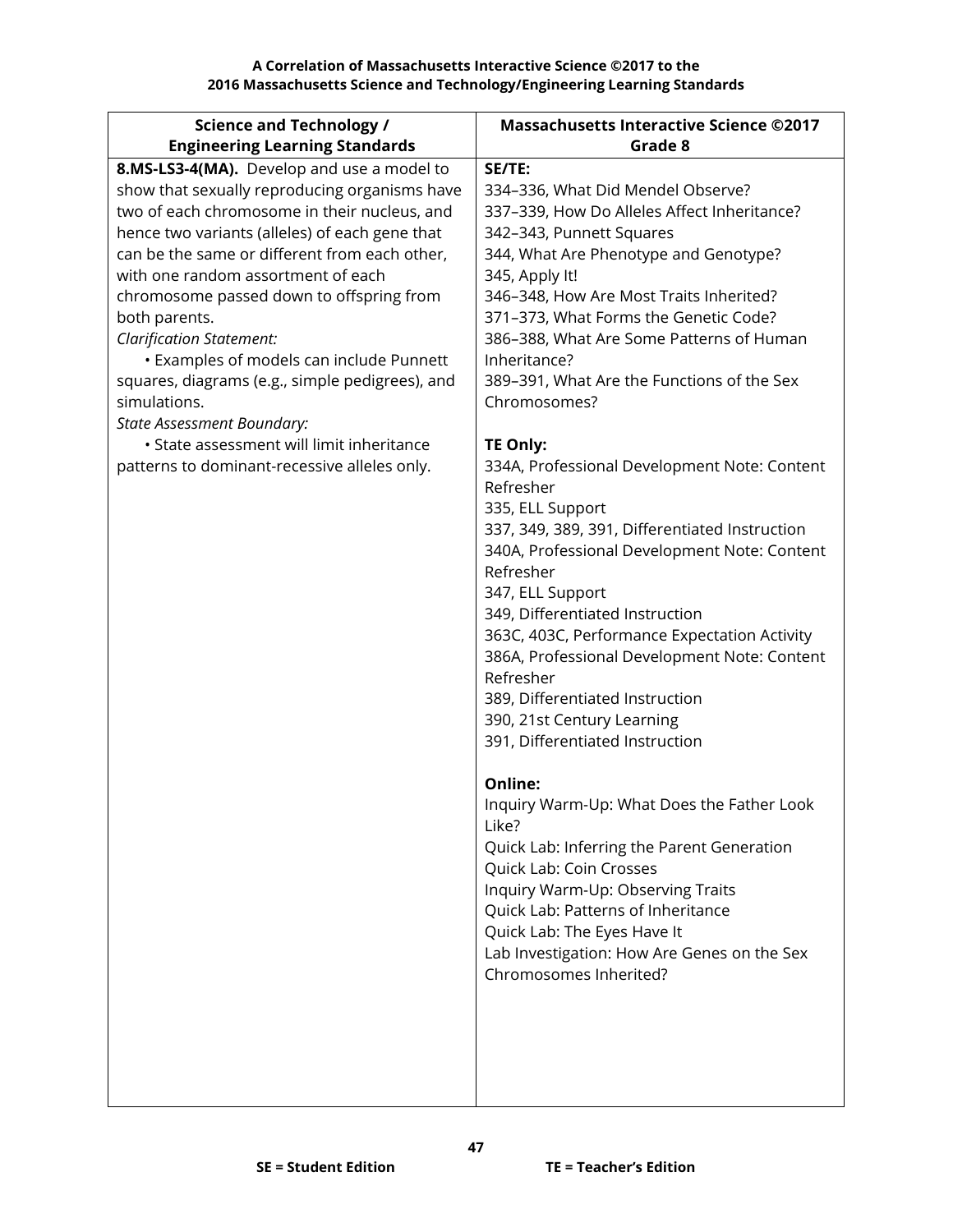| <b>Science and Technology /</b>                                                                                                                                                                                                                                                                                                                                                                                                                                                                                                                                                                                                                                                                  | <b>Massachusetts Interactive Science ©2017</b>                                                                                                                                                                                                                                                                                                                                                                                                                                                                                                                                                                                                                                                                                                                                                                                                                                  |
|--------------------------------------------------------------------------------------------------------------------------------------------------------------------------------------------------------------------------------------------------------------------------------------------------------------------------------------------------------------------------------------------------------------------------------------------------------------------------------------------------------------------------------------------------------------------------------------------------------------------------------------------------------------------------------------------------|---------------------------------------------------------------------------------------------------------------------------------------------------------------------------------------------------------------------------------------------------------------------------------------------------------------------------------------------------------------------------------------------------------------------------------------------------------------------------------------------------------------------------------------------------------------------------------------------------------------------------------------------------------------------------------------------------------------------------------------------------------------------------------------------------------------------------------------------------------------------------------|
| <b>Engineering Learning Standards</b>                                                                                                                                                                                                                                                                                                                                                                                                                                                                                                                                                                                                                                                            | Grade 8                                                                                                                                                                                                                                                                                                                                                                                                                                                                                                                                                                                                                                                                                                                                                                                                                                                                         |
| <b>LS4. Biological Evolution: Unity and Diversity</b>                                                                                                                                                                                                                                                                                                                                                                                                                                                                                                                                                                                                                                            |                                                                                                                                                                                                                                                                                                                                                                                                                                                                                                                                                                                                                                                                                                                                                                                                                                                                                 |
| 8.MS-LS4-4. Use a model to describe the<br>process of natural selection, in which genetic<br>variations of some traits in a population<br>increase some individuals' likelihood of<br>surviving and reproducing in a changing<br>environment. Provide evidence that natural<br>selection occurs over many generations.<br><b>Clarification Statements:</b><br>· The model should include simple<br>probability statements and proportional<br>reasoning.<br>• Examples of evidence can include Darwin's<br>finches, necks of giraffes, and peppered moths.<br><b>State Assessment Boundary:</b><br>· Specific conditions that lead to natural<br>selection are not expected in state assessment. | SE/TE:<br>408-409, Scenario Investigation: Worms Under<br>Attack!<br>411-415, What Was Darwin's Hypothesis?<br>416, What Is Natural Selection?<br>416-419, Explore the Big Question: Factors that<br><b>Affect Natural Selection</b><br>420, My Planet Diary: Moving On Up<br>421-423, What Evidence Supports Evolution?<br>424, My Planet Diary: Crickets, Maggots, and<br>Flies, Oh My!<br>424-425, How Do New Species Form?<br>426-427, What Patterns Describe the Rate of<br>Evolution?<br>433, Science Matters: Walking Whales?<br>TE Only:<br>410A, Professional Development Note: Content<br>Refresher<br>413, Differentiated Instruction<br>414, 21st Century Learning<br>415, Differentiated Instruction<br>417, Differentiated Instruction<br>419, Differentiated Instruction<br>427, Differentiated Instruction<br>433A, Performance Expectation Activity<br>Online: |
|                                                                                                                                                                                                                                                                                                                                                                                                                                                                                                                                                                                                                                                                                                  | Inquiry Warm-Up: How Do Living Things Vary?<br>Quick Lab: Bird Beak Adaptations<br>Lab Investigation: Nature At Work<br>Quick Lab: Finding Proof<br>Quick Lab: Slow or Fast?                                                                                                                                                                                                                                                                                                                                                                                                                                                                                                                                                                                                                                                                                                    |
|                                                                                                                                                                                                                                                                                                                                                                                                                                                                                                                                                                                                                                                                                                  |                                                                                                                                                                                                                                                                                                                                                                                                                                                                                                                                                                                                                                                                                                                                                                                                                                                                                 |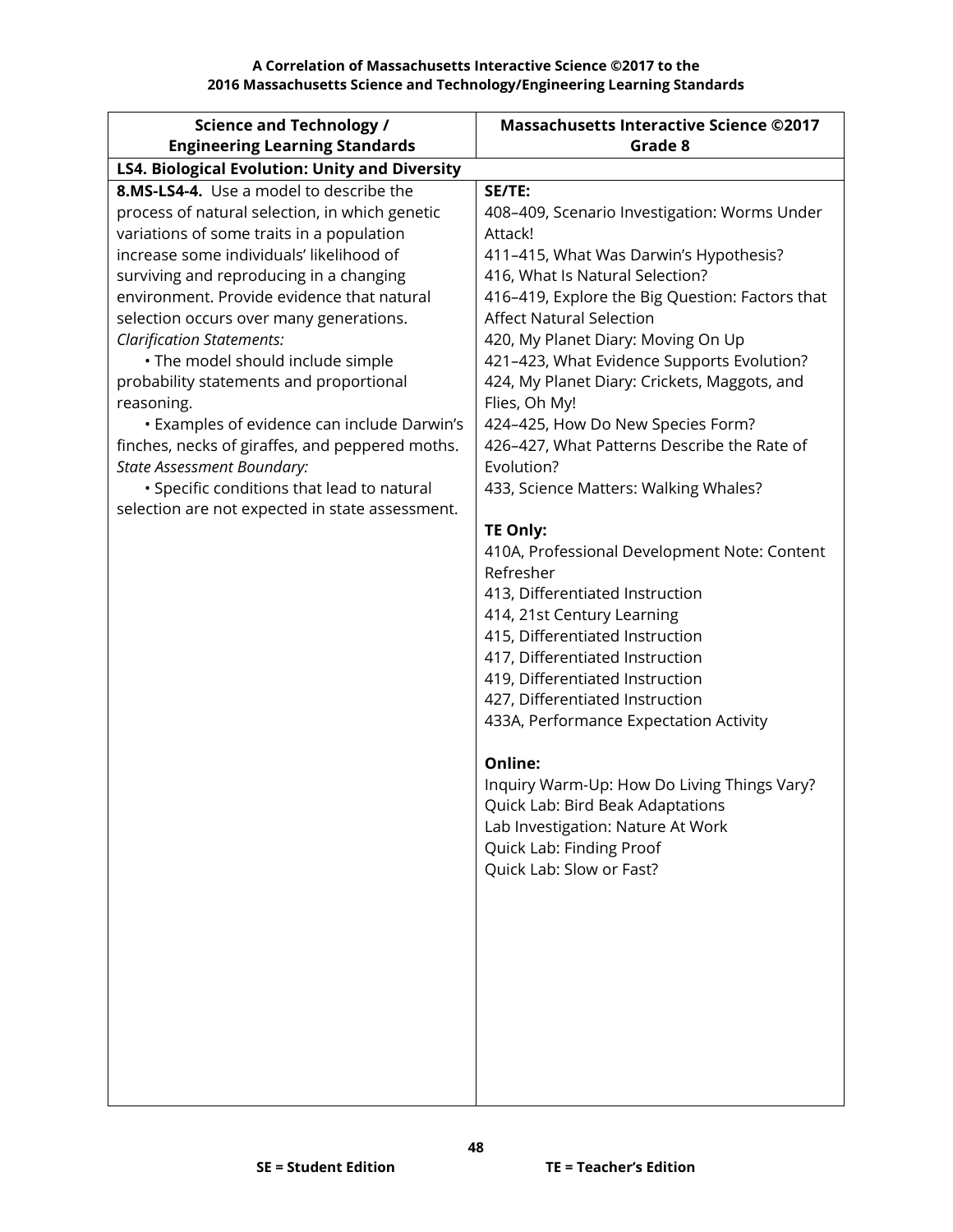| <b>Science and Technology /</b>                               | <b>Massachusetts Interactive Science ©2017</b> |
|---------------------------------------------------------------|------------------------------------------------|
| <b>Engineering Learning Standards</b>                         | Grade 8                                        |
| 8.MS-LS4-5. Synthesize and communicate                        | SE/TE:                                         |
| information about artificial selection, or the                | 392, My Planet Diary: Zorses and Zedonks       |
| ways in which humans have changed the                         | 393-397, How Can Organisms Be Produced With    |
| inheritance of desired traits in organisms.                   | <b>Desired Traits?</b>                         |
| <b>Clarification Statement:</b>                               | 414, Apply It!                                 |
| • Emphasis is on the influence of humans on                   | 415, Artificial Selection                      |
| genetic outcomes in artificial selection (such as             |                                                |
| genetic modification, animal husbandry, and<br>gene therapy). | <b>TE Only:</b><br>393, ELL Support            |
|                                                               | 393, 21st Century Learning                     |
|                                                               | 395, Differentiated Instruction                |
|                                                               | 396, 21st Century Learning                     |
|                                                               | 403D, 433B, Performance Expectation Activity   |
|                                                               | 415, Differentiated Instruction                |
|                                                               |                                                |
|                                                               | <b>Online:</b>                                 |
|                                                               | Quick Lab: Selective Breeding                  |
|                                                               |                                                |
|                                                               |                                                |
|                                                               |                                                |
|                                                               |                                                |
|                                                               |                                                |
|                                                               |                                                |
|                                                               |                                                |
|                                                               |                                                |
|                                                               |                                                |
|                                                               |                                                |
|                                                               |                                                |
|                                                               |                                                |
|                                                               |                                                |
|                                                               |                                                |
|                                                               |                                                |
|                                                               |                                                |
|                                                               |                                                |
|                                                               |                                                |
|                                                               |                                                |
|                                                               |                                                |
|                                                               |                                                |
|                                                               |                                                |
|                                                               |                                                |
|                                                               |                                                |
|                                                               |                                                |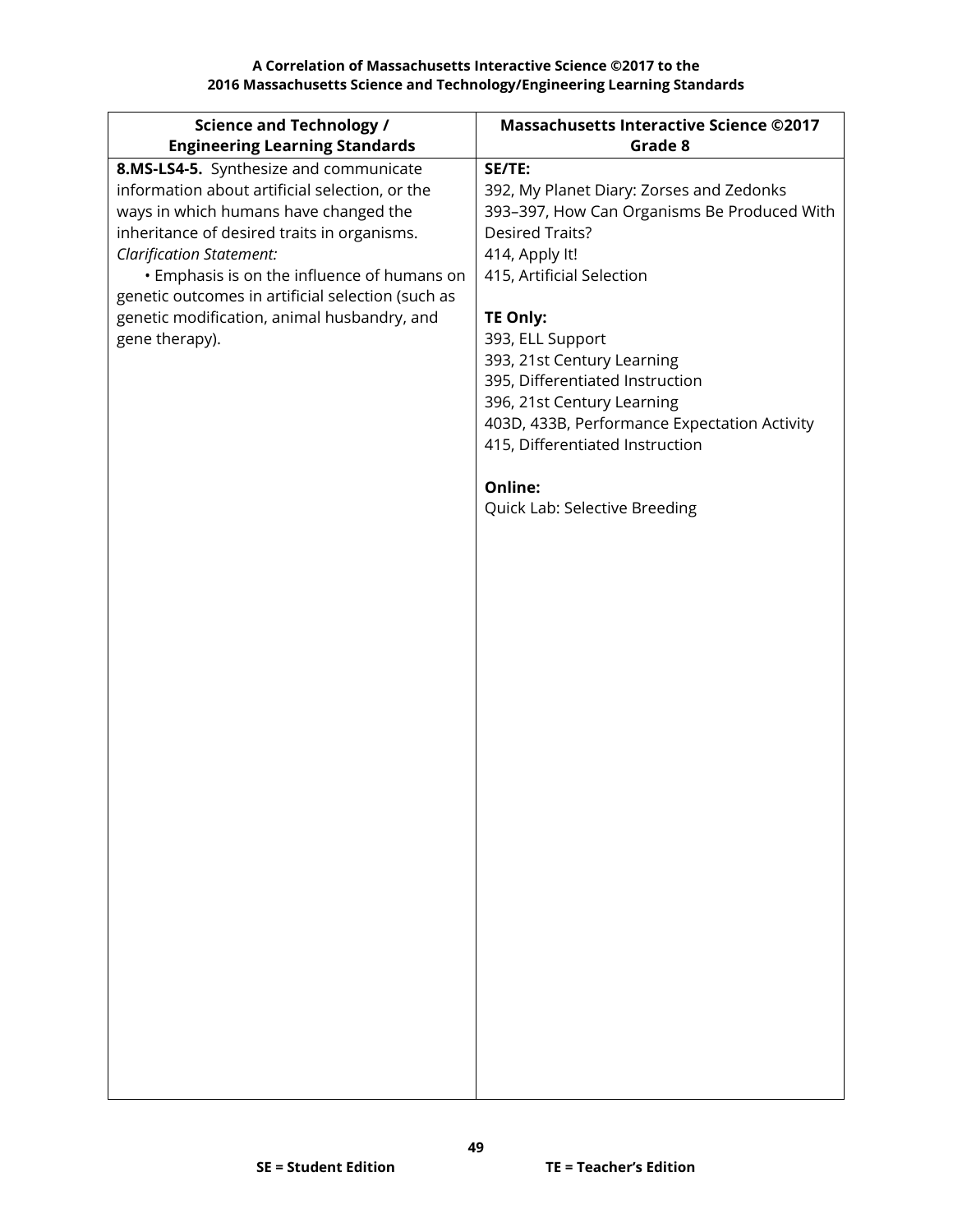| <b>Science and Technology /</b>                  | <b>Massachusetts Interactive Science ©2017</b> |
|--------------------------------------------------|------------------------------------------------|
| <b>Engineering Learning Standards</b>            | Grade 8                                        |
| <b>Physical Science</b>                          |                                                |
| <b>PS1. Matter and Its Interactions</b>          |                                                |
| 8.MS-PS1-1. Develop a model to describe that     | SE/TE:                                         |
| (a) atoms combine in a multitude of ways to      | 472-473, Scenario Investigation: Bonding Super |
| produce pure substances which make up all of     | Heroes                                         |
| the living and nonliving things that we          | 475-476, What Is a Model of the Atom?          |
| encounter, (b) atoms form molecules and          | 477-481, What Determines an Element's          |
| compounds that range in size from two to         | Chemistry?                                     |
| thousands of atoms, and (c) mixtures are         | 491-492, How Are Atoms Held Together in a      |
| composed of different proportions of pure        | Covalent Bond?                                 |
| substances.                                      | 493-494, What Are Properties of Molecular      |
| <b>Clarification Statement:</b>                  | Compounds?                                     |
| • Examples of molecular-level models could       | 496-497, Explore the Big Question: A Sea of    |
| include drawings, 3D ball and stick structures,  | <b>Bonding</b>                                 |
| and computer representations showing             | 499, What Is the Structure of a Metal Crystal? |
| different molecules with different types of      | 500-503, What Are Properties of Metals?        |
| atoms.<br><b>State Assessment Boundary:</b>      | <b>TE Only:</b>                                |
| • Valence electrons and bonding energy, the      | 474A, Professional Development Note: Content   |
| ionic nature of subunits of complex structures,  | Refresher                                      |
| complete depictions of all individual atoms in a | 492, Professional Development Note             |
| complex molecule or extended structure, or       | 475, Differentiated Instruction                |
| calculations of proportions in mixtures are not  | 481, Differentiated Instruction                |
| expected in state assessment.                    | 493, 502, 21st Century Learning                |
|                                                  | 498A, Professional Development Note: Content   |
|                                                  | Refresher                                      |
|                                                  | 501, Differentiated Instruction                |
|                                                  | 502, 21st Century Learning                     |
|                                                  | 509A, Performance Expectation Activity         |
|                                                  |                                                |
|                                                  | Online:                                        |
|                                                  | Quick Lab: Sharing Electrons                   |
|                                                  | Quick Lab: Metal Crystals                      |
|                                                  |                                                |
|                                                  |                                                |
|                                                  |                                                |
|                                                  |                                                |
|                                                  |                                                |
|                                                  |                                                |
|                                                  |                                                |
|                                                  |                                                |
|                                                  |                                                |
|                                                  |                                                |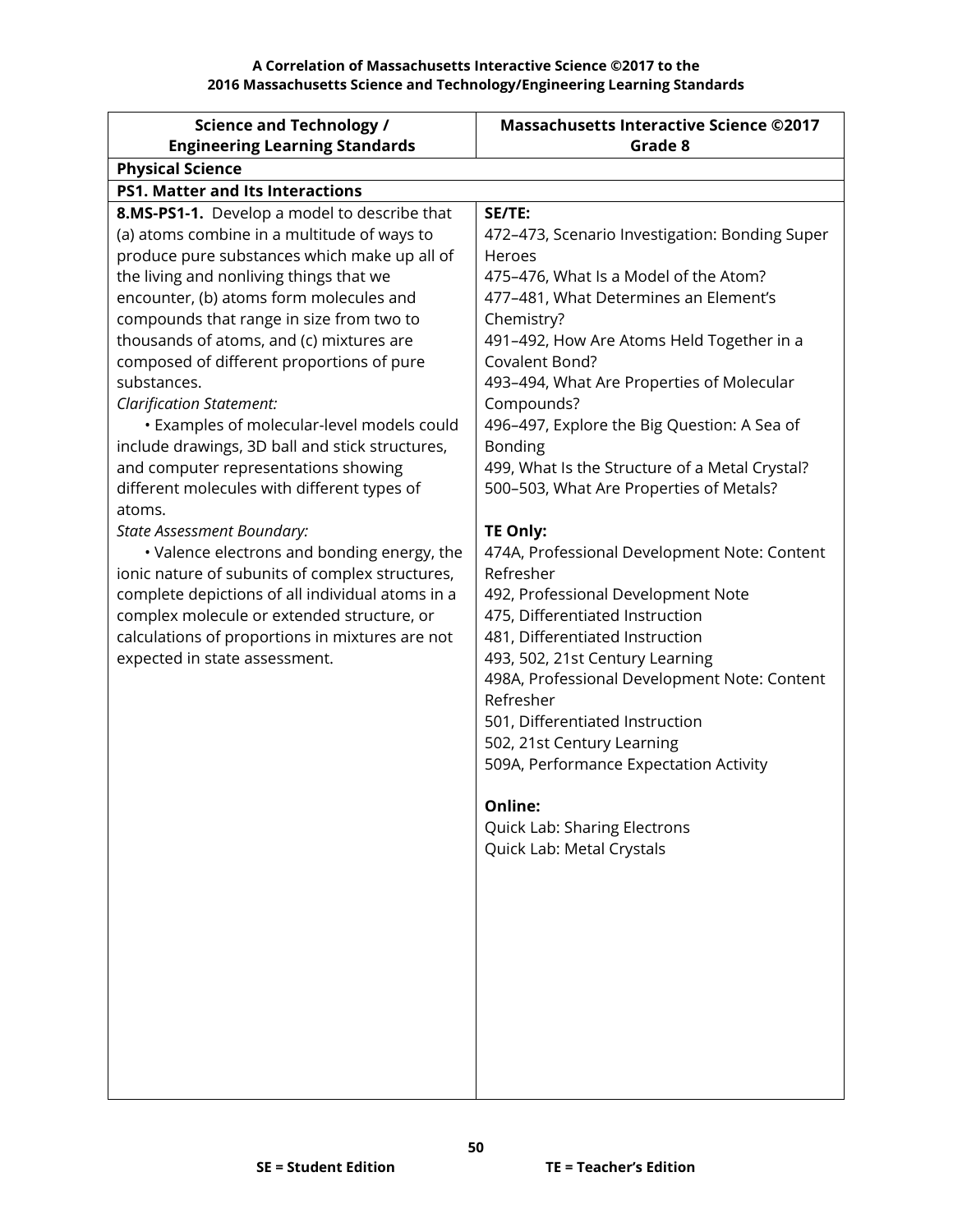**A Correlation of Massachusetts Interactive Science ©2017 to the 2016 Massachusetts Science and Technology/Engineering Learning Standards**

| <b>Science and Technology /</b>                | <b>Massachusetts Interactive Science ©2017</b>                                  |
|------------------------------------------------|---------------------------------------------------------------------------------|
| <b>Engineering Learning Standards</b>          | Grade 8                                                                         |
| 8.MS-PS1-2. Analyze and interpret data on the  | SE/TE:                                                                          |
| properties of substances before and after the  | 516, My Planet Diary: Chemistry in the Kitchen                                  |
| substances interact to determine if a chemical | 517-519, How Can Changes in Matter Be                                           |
| reaction has occurred.                         | Described?                                                                      |
| <b>Clarification Statements:</b>               | 518, Apply It!                                                                  |
| • Examples of reactions could include          | 520-522, How Do You Identify a Chemical                                         |
| burning sugar or steel wool, fat reacting with | Reaction                                                                        |
| sodium hydroxide, and mixing zinc with HCl.    | 523, Do the Math!                                                               |
| • Properties of substances include density,    | 524-526, What Information Does a Chemical                                       |
| melting point, boiling point, solubility,      | <b>Equation Contain?</b>                                                        |
| flammability, and odor.                        | 528-531, How Is Mass Conserved During a                                         |
|                                                | <b>Chemical Reaction?</b>                                                       |
|                                                | 532-533, Explore the Big Question: How Can                                      |
|                                                | Chemical Reactions Generate Speed?<br>534-535, What Are Three Types of Chemical |
|                                                | Reactions?                                                                      |
|                                                | 537-538, How Do Reactions Get Started?                                          |
|                                                | 539-541, What Affects the Rate of a Chemical                                    |
|                                                | Reaction?                                                                       |
|                                                |                                                                                 |
|                                                | TE Only:                                                                        |
|                                                | 517, ELL Support                                                                |
|                                                | 518, Professional Development Note                                              |
|                                                | 519, Differentiated Instruction                                                 |
|                                                | 521, Differentiated Instruction                                                 |
|                                                | 521, 21st Century Learning                                                      |
|                                                | 522, 21st Century Learning                                                      |
|                                                | 523, Differentiated Instruction                                                 |
|                                                | 524A, Professional Development Note: Content                                    |
|                                                | Refresher                                                                       |
|                                                | 533, Differentiated Instruction                                                 |
|                                                | 535, Differentiated Instruction                                                 |
|                                                | 536A, Professional Development Note: Content                                    |
|                                                | Refresher                                                                       |
|                                                | 537, ELL Support                                                                |
|                                                | 539, Differentiated Instruction                                                 |
|                                                | 547A, Performance Expectation Activity                                          |
|                                                |                                                                                 |
|                                                |                                                                                 |
|                                                |                                                                                 |
|                                                |                                                                                 |
|                                                |                                                                                 |
|                                                |                                                                                 |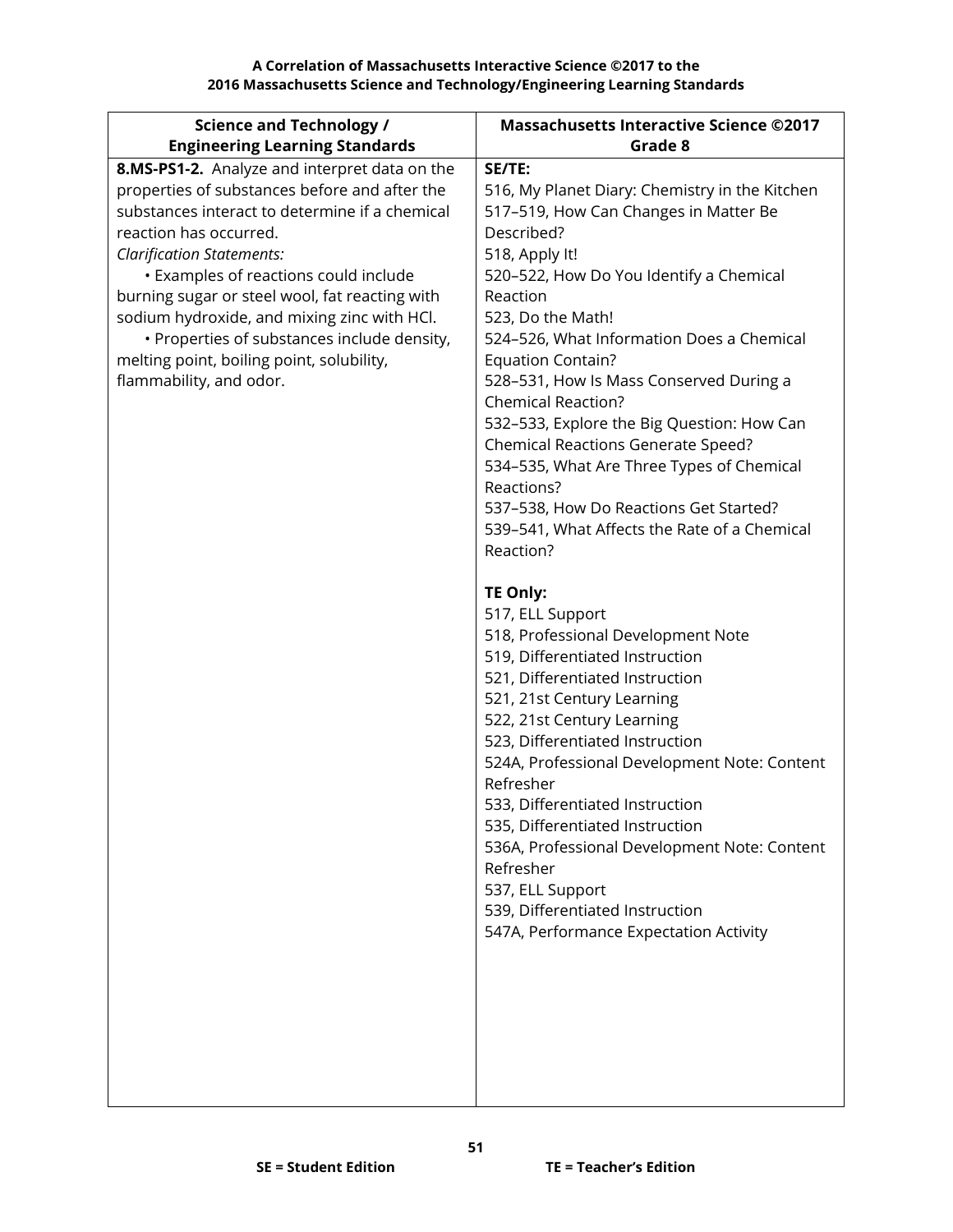| <b>Science and Technology /</b>                                                                                                                                                                                                                                                                                                                                                                                                                                                                                                                                                                                                                   | <b>Massachusetts Interactive Science ©2017</b>                                                                                                                                                                                                                                                                                                                                                                                                                                                                                                                                                                                                                                                                                                                                                                                                                                                |
|---------------------------------------------------------------------------------------------------------------------------------------------------------------------------------------------------------------------------------------------------------------------------------------------------------------------------------------------------------------------------------------------------------------------------------------------------------------------------------------------------------------------------------------------------------------------------------------------------------------------------------------------------|-----------------------------------------------------------------------------------------------------------------------------------------------------------------------------------------------------------------------------------------------------------------------------------------------------------------------------------------------------------------------------------------------------------------------------------------------------------------------------------------------------------------------------------------------------------------------------------------------------------------------------------------------------------------------------------------------------------------------------------------------------------------------------------------------------------------------------------------------------------------------------------------------|
| <b>Engineering Learning Standards</b>                                                                                                                                                                                                                                                                                                                                                                                                                                                                                                                                                                                                             | Grade 8                                                                                                                                                                                                                                                                                                                                                                                                                                                                                                                                                                                                                                                                                                                                                                                                                                                                                       |
| (continued)<br>8.MS-PS1-2. Analyze and interpret data on the<br>properties of substances before and after the<br>substances interact to determine if a chemical<br>reaction has occurred.<br><b>Clarification Statements:</b><br>• Examples of reactions could include<br>burning sugar or steel wool, fat reacting with<br>sodium hydroxide, and mixing zinc with HCl.<br>• Properties of substances include density,<br>melting point, boiling point, solubility,<br>flammability, and odor.                                                                                                                                                    | Online:<br>Quick Lab: Observing Change<br>Lab Investigation: Where's the Evidence?<br>Quick Lab: Information in a Chemical Equation<br>Quick Lab: Categories of Chemical Reactions<br>Quick Lab: Modeling Activation Energy<br>Quick Lab: Effect of Temperature on Chemical<br>Reactions                                                                                                                                                                                                                                                                                                                                                                                                                                                                                                                                                                                                      |
| 8.MS-PS1-4. Develop a model that describes<br>and predicts changes in particle motion, relative<br>spatial arrangement, temperature, and state of<br>a pure substance when thermal energy is added<br>or removed.<br><b>Clarification Statements:</b><br>· Emphasis is on qualitative molecular-level<br>models of solids, liquids, and gases to show that<br>adding or removing thermal energy increases or<br>decreases kinetic energy of the particles until a<br>change of state occurs.<br>• Examples of models could include<br>drawings and diagrams.<br>• Examples of pure substances could include<br>water, carbon dioxide, and helium. | SE/TE:<br>438-439, Scenario Investigation: My Glass Is<br>Leaking?<br>442, How Do You Describe a Solid?<br>447, How Do You Describe a Gas?<br>448, My Planet Diary: On the Boil<br>449-450, What Happens to the Particles of a<br>Solid as It Melts?<br>450, Apply It!<br>451-452, What Happens to the Particles of a<br>Liquid as It Vaporizes?<br>453, What Happens to the Particles of a Solid as<br>It Sublimes?<br>454-455, Explore the Big Question: The<br>Changing States of Water<br>458-459, How Are Volume and Temperature of<br>a Gas Related?<br>TE Only:<br>447, Differentiated Instruction<br>448A, Professional Development Note<br>449, ELL Support<br>452, Differentiated Instruction<br>455, Differentiated Instruction<br>467A, Performance Expectation Activity<br>Online:<br>Lab Investigation: Melting Ice<br>Quick Lab: Keep Cool<br>Quick Lab: Hot and Cold Balloons |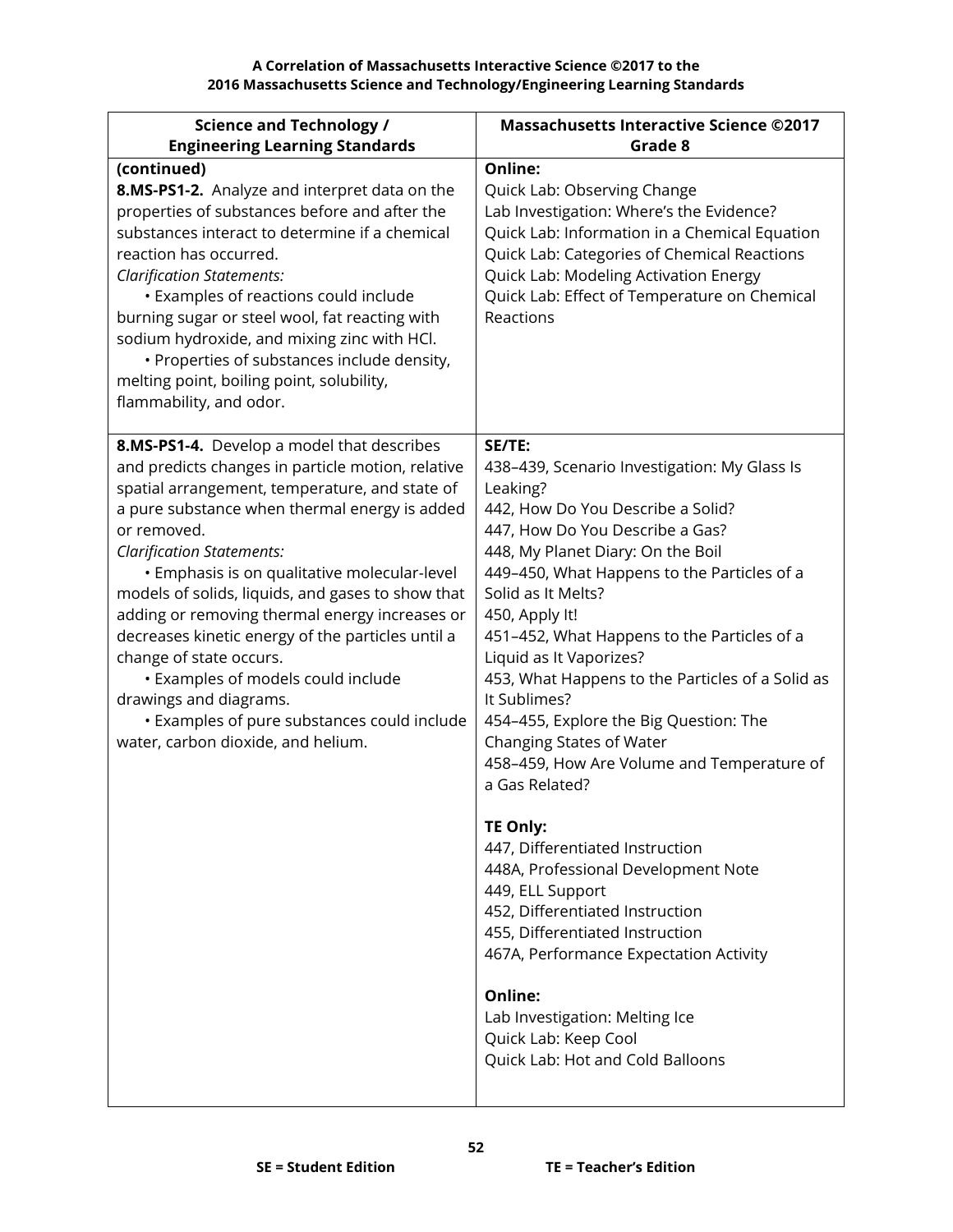**A Correlation of Massachusetts Interactive Science ©2017 to the 2016 Massachusetts Science and Technology/Engineering Learning Standards**

| <b>Science and Technology /</b>                                                               | <b>Massachusetts Interactive Science ©2017</b>                       |
|-----------------------------------------------------------------------------------------------|----------------------------------------------------------------------|
| <b>Engineering Learning Standards</b>                                                         | Grade 8                                                              |
| 8.MS-PS1-5. Use a model to explain that atoms<br>are rearranged during a chemical reaction to | SE/TE:<br>524-526, What Information Does a Chemical                  |
| form new substances with new properties.                                                      | <b>Equation Contain?</b>                                             |
| Explain that the atoms present in the reactants                                               | 527, Apply It!                                                       |
| are all present in the products and thus the                                                  | 528-531, How Is Mass Conserved During a<br><b>Chemical Reaction?</b> |
| total number of atoms is conserved.<br><b>Clarification Statement:</b>                        | 532-533, Explore the Big Question: How Can                           |
| • Examples of models can include physical                                                     | Chemical Reactions Generate Speed?                                   |
| models or drawings, including digital forms, that                                             | 534-535, What Are Three Types of Chemical                            |
| represent atoms.                                                                              | Reactions?                                                           |
| <b>State Assessment Boundary:</b>                                                             |                                                                      |
| • Use of atomic masses, molecular weights,                                                    | <b>TE Only:</b>                                                      |
| balancing symbolic equations, or intermolecular                                               | 527, Differentiated Instruction                                      |
| forces are not expected in state assessment.                                                  | 531, Differentiated Instruction<br>531, 21st Century Learning        |
|                                                                                               | 534, 21st Century Learning                                           |
|                                                                                               | 547B, Performance Expectation Activity                               |
|                                                                                               |                                                                      |
|                                                                                               | Online:                                                              |
|                                                                                               | Quick Lab: Information In a Chemical Equation                        |
|                                                                                               | Quick Lab: Is Matter Conserved?                                      |
| PS2. Motion and Stability: Forces and Interactions                                            |                                                                      |
| 8.MS-PS2-1. Develop a model that                                                              | SE/TE:                                                               |
| demonstrates Newton's third law involving the                                                 | 574-575, What Is Newton's Third Law of Motion?                       |
| motion of two colliding objects.                                                              | 577, Explore the Big Question: What Makes a                          |
| <b>State Assessment Boundary:</b><br>• State assessment will be limited to vertical           | Bug Go Splat?                                                        |
| or horizontal interactions in one dimension.                                                  | TE Only:                                                             |
|                                                                                               | 574, Professional Development Note                                   |
|                                                                                               | 575, 21st Century Learning                                           |
|                                                                                               | 575, Differentiated Learning                                         |
|                                                                                               | 577, Differentiated Learning                                         |
|                                                                                               | 599A, Performance Expectation Activity                               |
|                                                                                               | Online:                                                              |
|                                                                                               | Inquiry Warm-Up: What Changes Motion?                                |
|                                                                                               | Quick Lab: Interpreting Illustrations                                |
|                                                                                               | Quick Lab: Colliding Cars                                            |
|                                                                                               | Inquiry Warm-Up: Is the Force With You?                              |
|                                                                                               |                                                                      |
|                                                                                               |                                                                      |
|                                                                                               |                                                                      |
|                                                                                               |                                                                      |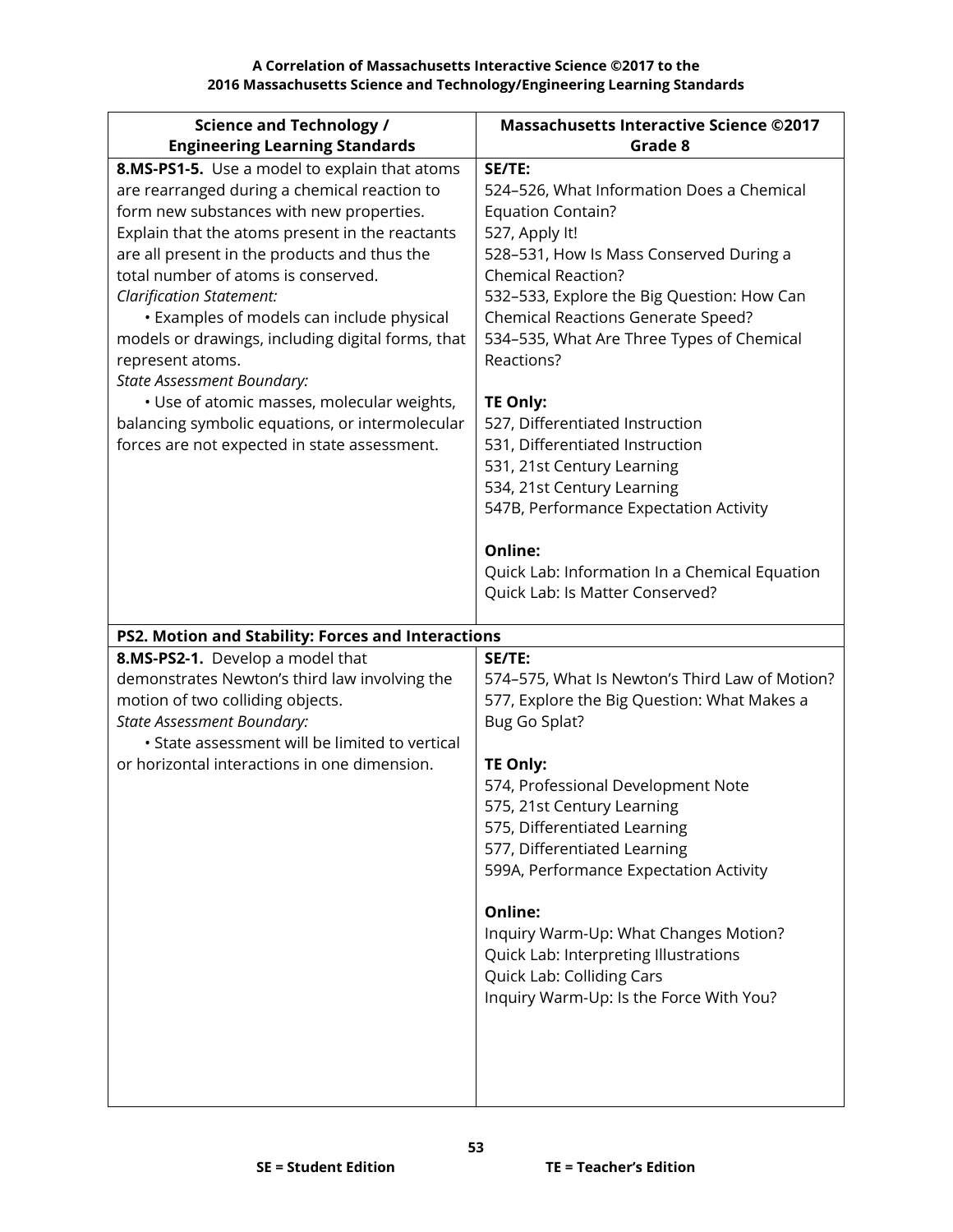| <b>Science and Technology /</b>                | <b>Massachusetts Interactive Science ©2017</b> |
|------------------------------------------------|------------------------------------------------|
| <b>Engineering Learning Standards</b>          | Grade 8                                        |
| 8.MS-PS2-2. Provide evidence that the change   | SE/TE:                                         |
| in an object's speed depends on the sum of the | 556, My Planet Diary: Forced to Change         |
| forces on the object (the net force) and the   | 556-558, What Is Acceleration?                 |
| mass of the object.                            | 559, How Are Forces Described?                 |
| <b>Clarification Statement:</b>                | 560-561, How Do Forces Affect Motion?          |
| • Emphasis is on balanced (Newton's First      | 570-571, What Is Newton's First Law of Motion? |
| Law) and unbalanced forces in a system,        | 572-573, What Is Newton's Second Law of        |
| qualitative comparisons of forces, mass, and   | Motion?                                        |
| changes in speed (Newton's Second Law) in one  |                                                |
| dimension.                                     | <b>TE Only:</b>                                |
| State Assessment Boundaries:                   | 557, Teacher Demo: Flying Balloons             |
| • State assessment will be limited to forces   | 558, 21st Century Learning                     |
| and changes in motion in one dimension in an   | 561, Differentiated Instruction                |
| inertial reference frame and to change in one  | 561, 21st Century Learning                     |
| variable at a time.                            | 570A, Professional Development Note            |
| • The use of trigonometry is not expected in   | 572, Teacher Demo: Force Affects Acceleration  |
| state assessment.                              | 573, Differentiated Instruction                |
|                                                | 599B, Performance Expectation Activity         |
|                                                |                                                |
|                                                | Online:                                        |
|                                                | Quick Lab: What Is Force?                      |
|                                                | Quick Lab: Modeling Unbalanced Forces          |
|                                                | Inquiry Warm-Up: What Changes Motion?          |
|                                                | Quick Lab: Around and Around                   |
|                                                | Quick Lab: Newton's Second Law                 |